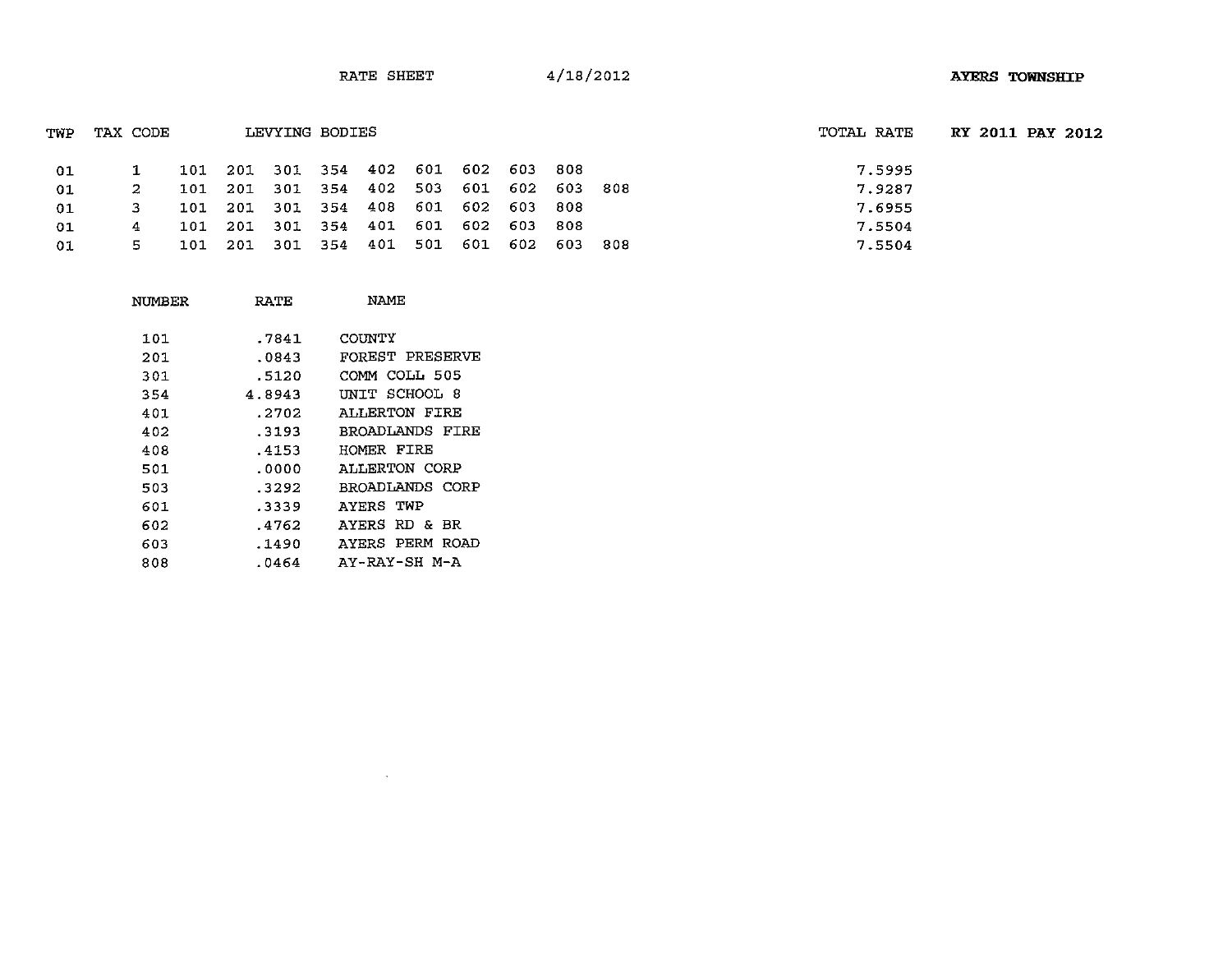| TWP | TAX CODE |     |                     |     | LEVYING BODIES  |     |         |     |         |         |     | TOTAL RATE |  | RY 2011 PAY 2012 |
|-----|----------|-----|---------------------|-----|-----------------|-----|---------|-----|---------|---------|-----|------------|--|------------------|
| 02  |          |     | 101 201 301 356 417 |     |                 |     | - 607   | 608 | 609 946 |         |     | 8.0200     |  |                  |
| 02  | 2        | 101 | -201                |     | 301 341 417     |     | 607     | 608 | -609    |         |     | 7.5161     |  |                  |
| 02  | з.       | 101 |                     |     | 201 301 341 417 |     | 509     | 607 | 608     | -609    |     | 7.8555     |  |                  |
| 02  | 4        | 101 | 201                 |     | 301 356 417     |     | 510 607 |     | 608     | 609 946 |     | 8.3264     |  |                  |
| 02  | 53.      | 101 | 201                 |     | 301 341 417     |     | 509     | 607 | 608     | -609    | 509 | 7.8555     |  |                  |
| 02  | 54       | 101 | 201                 | 301 | 341             | 417 | 509     | 607 | 608     | -609    | 509 | 7.8555     |  |                  |

| NUMBER | RATE   | NAMF               |
|--------|--------|--------------------|
| 101    | .7841  | COUNTY             |
| 201    | .0843  | FOREST PRESERVE    |
| 301    | .5120  | COMM COLL 505      |
| 341    | 5.1439 | UNIT SCHOOL 1C     |
| 356    | 5.4068 | UNTT SCHOOL 5F     |
| 417    | .1425  | SANG VALLY FIRE    |
| 509    | .3394  | <b>FISHER CORP</b> |
| 510    | .3064  | FOOSLAND CORP      |
| 607    | .3300  | BROWN TWP          |
| 608    | .3520  | BROWN RD & BR      |
| 609    | .1673  | BROWN PERM ROAD    |
| 946    | .2410  | MOYER DIST LIB     |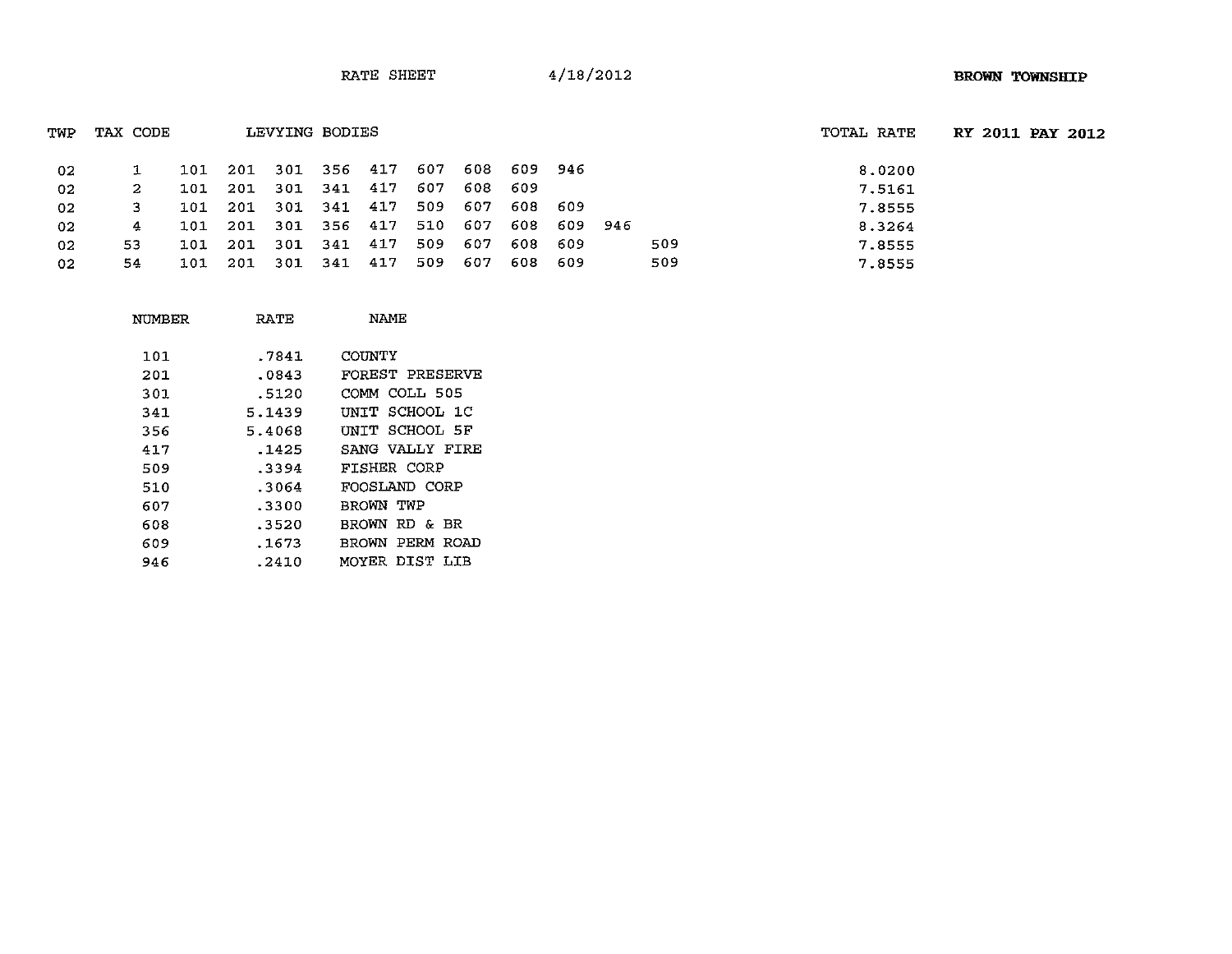| TWP | TAX CODE         |     |     |     | LEVYING BODIES |     |     |     |     |     |         | TOTAL RATE | RY 2011 PAY 2012 |  |
|-----|------------------|-----|-----|-----|----------------|-----|-----|-----|-----|-----|---------|------------|------------------|--|
| 03  | $\boldsymbol{2}$ | 101 | 201 | 301 | - 345          | 613 | 614 | 615 |     |     |         | 5.5358     |                  |  |
| 03  | 2Ά               | 101 | 201 | 301 | 345            | 613 | 614 | 615 | 911 |     |         | 6.2147     |                  |  |
| 03  | 2B               | 101 | 201 | 301 | 345            | 422 | 613 | 614 | 615 | 901 |         | 5.6734     |                  |  |
| 03  | 3                | 101 | 201 | 301 | 345            | 613 | 614 | 615 | 911 | 921 |         | 6.4978     |                  |  |
| 03  | 4                | 101 | 201 | 301 | 345            | 613 | 614 | 615 | 901 | 921 |         | 5.8189     |                  |  |
| 03  | 4Α               | 101 | 201 | 301 | 345            | 405 | 613 | 614 | 615 | 901 |         | 6.1768     |                  |  |
| 03  | 6                | 101 | 201 | 301 | 345            | 613 | 614 | 615 | 901 | 911 |         | 6.4978     |                  |  |
| 03  | 7.               | 101 | 201 | 301 | 345            | 421 | 613 | 614 | 615 | 901 |         | 5.8189     |                  |  |
| 03  | 7A               | 101 | 201 | 301 | 345            | 421 | 613 | 614 | 615 | 901 |         | 6.4978     |                  |  |
| 03  | 8                | 101 | 201 | 301 | 345            | 613 | 614 | 615 | 921 |     |         | 5.8189     |                  |  |
| 03  | 8A               | 101 | 201 | 301 | 345            | 422 | 613 | 614 | 615 | 901 |         | 5.9565     |                  |  |
| 03  | 9.               | 101 | 201 | 301 | 345            | 525 | 613 | 614 | 615 | 901 |         | 6.3410     |                  |  |
| 03  | <b>9A</b>        | 101 | 201 | 301 | 345            | 525 | 613 | 614 | 615 | 941 |         | 6.3410     |                  |  |
| 03  | 11               | 101 | 201 | 301 | 345            | 613 | 614 | 615 | 901 |     |         | 5.5358     |                  |  |
| 03  | 13 <sub>1</sub>  | 101 | 201 | 301 | 345            | 416 | 613 | 614 | 615 |     |         | 5.6699     |                  |  |
| 03  | 13A              | 101 | 201 | 301 | 345            | 416 | 613 | 614 | 615 | 921 |         | 5.9530     |                  |  |
| 03  | 14               | 101 | 201 | 301 | 345            | 410 | 613 | 614 | 615 |     |         | 5.6389     |                  |  |
| 03  | 15               | 101 | 201 | 301 | 345            | 410 | 613 | 614 | 615 | 901 |         | 5.6389     |                  |  |
| 03  | <b>15A</b>       | 101 | 201 | 301 | 345            | 410 | 613 | 614 | 615 | 901 |         | 6.3178     |                  |  |
| 03  | 16               | 101 | 201 | 301 | 345            | 410 | 613 | 614 | 615 | 901 |         | 5.9220     |                  |  |
| 03  | 18               | 101 | 201 | 301 | 345            | 525 | 613 | 614 | 615 | 901 |         | 6.6241     |                  |  |
| 03  | 19               | 101 | 201 | 301 | 345            | 424 | 613 | 614 | 615 |     |         | 5.7876     |                  |  |
| 03  | 20               | 101 | 201 | 301 | 344            | 424 | 613 | 614 | 615 |     |         | 6.3060     |                  |  |
| 03  | 21               | 101 | 201 | 301 | 345            | 424 | 613 | 614 | 615 |     | 901 921 | 6.0707     |                  |  |
| 03  | 22               | 101 | 201 | 301 | 345            | 424 | 613 | 614 | 615 | 901 |         | 5.7876     |                  |  |
| 03  | 23               | 101 | 201 | 301 | 345            | 613 | 614 | 615 | 921 | 922 |         | 5.8372     |                  |  |
| 03  | 24               | 101 | 201 | 301 | 345            | 613 | 614 | 615 | 922 |     |         | 5.5541     |                  |  |
| 03  | 25               | 101 | 201 | 301 | 345            | 613 | 614 | 615 | 901 | 921 |         | 5.8372     |                  |  |
| 03  | 26               | 101 | 201 | 301 | 345            | 613 | 614 | 615 | 901 | 922 |         | 5.5541     |                  |  |
| 03  | 27               | 101 | 201 | 301 | 345            | 410 | 613 | 614 | 615 | 901 |         | 5.9403     |                  |  |
| 03  | 28               | 101 | 201 | 301 | 345            | 424 | 613 | 614 | 615 | 921 |         | 6.0890     |                  |  |
| 03  | 29               | 101 | 201 | 301 | 345            | 424 | 613 | 614 | 615 | 922 |         | 5.8059     |                  |  |
| 03  | 30               | 101 | 201 | 301 | 344            | 424 | 613 | 614 | 615 | 922 |         | 6.3243     |                  |  |
| 03  | 31               | 101 | 201 | 301 | 345            | 424 | 613 | 614 | 615 | 901 |         | 6.0890     |                  |  |
| 03  | 32               | 101 | 201 | 301 | 345            | 424 | 613 | 614 | 615 | 901 |         | 5.8059     |                  |  |
| 03  | 33               | 101 | 201 | 301 | 345            | 410 | 613 | 614 | 615 | 921 |         | 5.9403     |                  |  |
| 03  | 34               | 101 | 201 | 301 | 345            | 410 | 613 | 614 | 615 | 921 |         | 5.9220     |                  |  |
| 03  | 40               | 101 | 201 | 301 | 345            | 504 | 613 | 614 | 615 | 901 |         | 7.5231     |                  |  |
| 03  | 41               | 101 | 201 | 301 | 345            | 504 | 613 | 614 | 615 | 901 |         | 7.8062     |                  |  |
| 03  | 42               | 101 | 201 | 301 | 345            | 504 | 613 | 614 | 615 | 911 |         | 7.8062     |                  |  |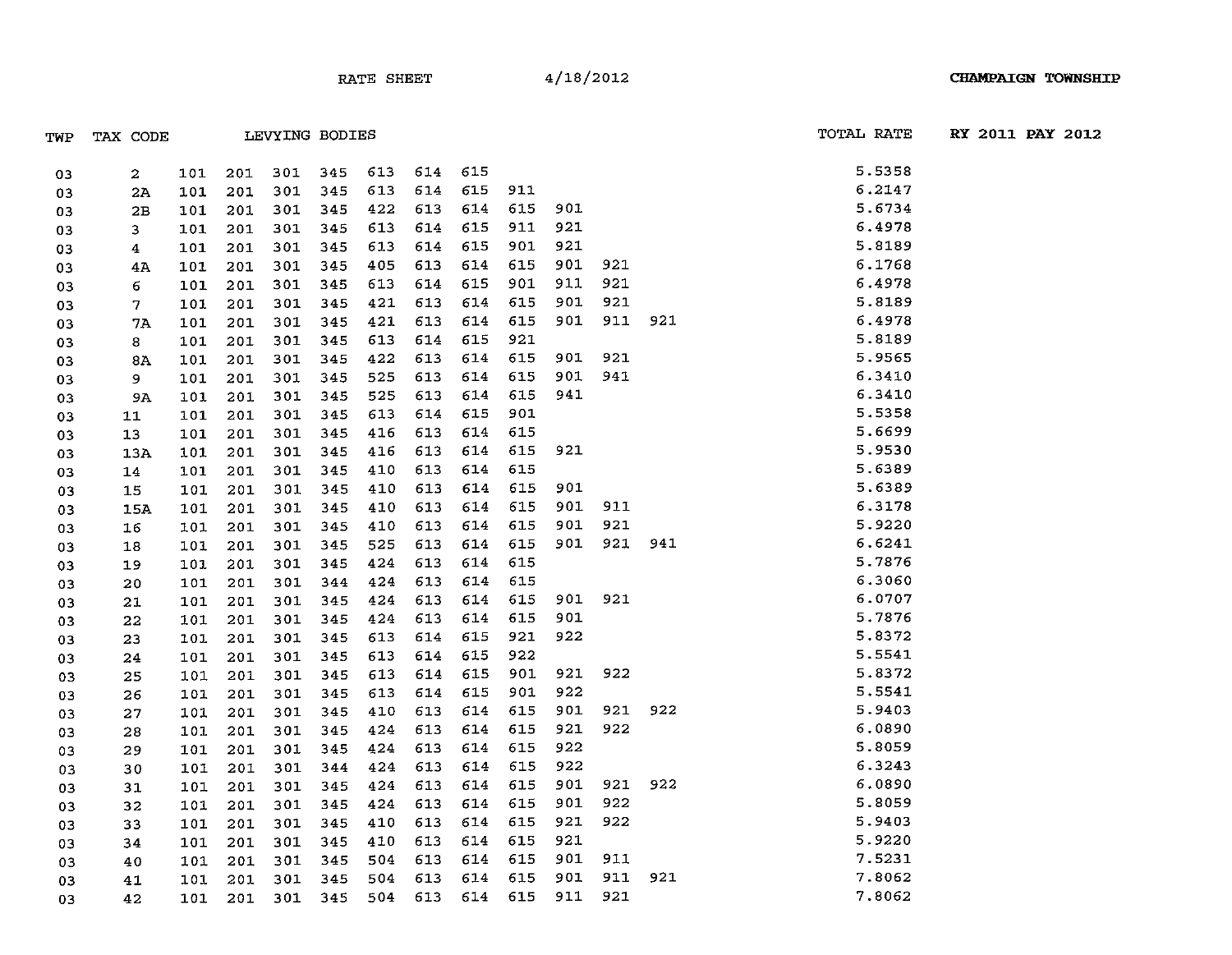| TWP | TAX CODE |     |     |     | LEVYING BODIES |     |         |     |     |      |     |         |     |     | TOTAL RATE | <b>RY 2011 PAY 2012</b> |  |
|-----|----------|-----|-----|-----|----------------|-----|---------|-----|-----|------|-----|---------|-----|-----|------------|-------------------------|--|
| 03  | 43       | 101 | 201 | 301 | -345           | 504 | 613 614 |     | 615 | 901  | 911 | 921 922 |     |     | 7.8245     |                         |  |
| 03  | 44       | 101 | 201 | 301 | 345            | 504 | 613     | 614 | 615 | 901  | 911 | 922     |     |     | 7.5414     |                         |  |
| 03  | 52       | 101 | 201 | 301 | 345            | 525 | 613     | 614 | 615 | 901  | 941 |         | 525 |     | 6.3410     |                         |  |
| 03  | 57       | 101 | 201 | 301 | 345            | 525 | 613     | 614 | 615 | 921  | 941 |         | 525 |     | 6.6241     |                         |  |
| 03  | 58       | 101 | 201 | 301 | -345           | 525 | 613     | 614 | 615 | 901  | 921 | 941     |     | 525 | 6.6241     |                         |  |
| 03  | 59.      | 101 | 201 | 301 | 345            | 525 | 613     | 614 | 615 | 901  | 941 |         | 525 |     | 6.3410     |                         |  |
| 03  | 59A      | 101 | 201 | 301 | 345            | 525 | 613     | 614 | 615 | 941  |     | 525     |     |     | 6.3410     |                         |  |
| 03  | 63       | 101 | 201 | 301 | 345            | 613 | 614     | 615 | 901 |      |     |         |     |     | 5.5358     |                         |  |
| 03  | 64.      | 101 | 201 | 301 | 345            | 613 | 614     | 615 | 901 | -921 |     |         |     |     | 5,8189     |                         |  |
| 03  | 66.      | 101 | 201 | 301 | 345            | 613 | 614     | 615 | 901 | 921  | 922 |         |     |     | 5.8372     |                         |  |
| 03  | 67       | 101 | 201 | 301 | 345            | 424 | 613     | 614 | 615 | 921  | 922 |         |     |     | 6,0890     |                         |  |

| 101 | .7841  | COUNTY                      |
|-----|--------|-----------------------------|
| 201 | .0843  | FOREST PRESERVE             |
| 301 | .5120  | COMM COLL 505               |
| 344 | 4.3989 | SCHOOL 3<br>UNIT            |
| 345 | 3.8805 | UNIT SCHOOL 4               |
| 405 | 3579   | E PRAIRIE FIRE              |
| 410 | .1031  | LINCLNSHR FIRE              |
| 416 | .1341  | ROLL ACRE FIRE              |
| 421 | .0000  | WINDSOR PK FIRE             |
| 422 | .1376  | CHERRY HIL FIRE             |
| 424 | .2518  | <b>SCOTT FIRE</b>           |
| 504 | 1.3084 | CHAMPAIGN CORP              |
| 525 | .6802  | SAVOY CORP                  |
| 613 | .0432  | CHAMPAIGN TWP               |
| 614 | .0703  | CHAMP RD & BR               |
| 615 | .1614  | PERM ROAD<br>CHAMP.         |
| 901 | .0000  | U - C SANITARY              |
| 911 | .6789  | CHAMPAIGN PARK              |
| 921 | .2831  | <b>MASS TRANSIT</b><br>CU - |
| 922 | .0183  | SW MASS TRANSIT             |
| 941 | .1250  | TOLONO PUBL LIB             |

NUMBER RATE NAME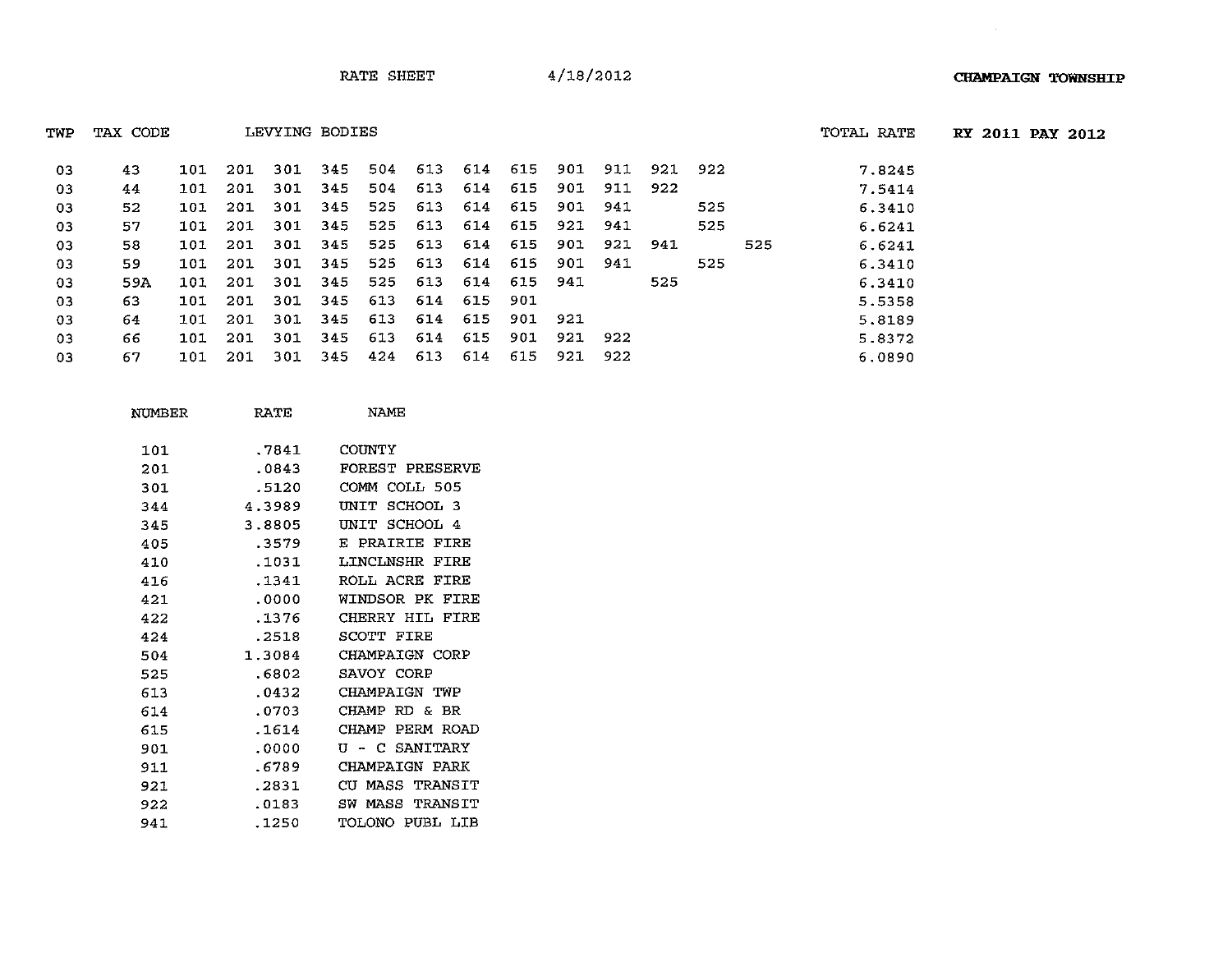| TWP | TAX CODE |     | LEVYING BODIES  |                                 |                 |  | TOTAL RATE | RY 2011 PAY 2012 |  |
|-----|----------|-----|-----------------|---------------------------------|-----------------|--|------------|------------------|--|
| -05 |          | 101 |                 | 201 301 348 425 624 625 626 806 |                 |  | 7.0180     |                  |  |
| 05  |          | 101 | 201 301 348 409 |                                 | 624 625 626 806 |  | 7.2833     |                  |  |
| 05  |          | 101 |                 | 201 301 349 424 624 625 626 806 |                 |  | 5.9434     |                  |  |
| 05  | 4        | 101 | 201 301 349 409 |                                 | 624 625 626 806 |  | 6.2691     |                  |  |
| 05  | 5.       | 101 |                 | 201 301 348 424 624 625 626 806 |                 |  | 6.9576     |                  |  |

| NUMBER | RATE   | NAME            |
|--------|--------|-----------------|
| 101    | .7841  | COUNTY          |
| 201    | .0843  | FOREST PRESERVE |
| 301    | .5120  | COMM COLL 505   |
| 348    | 4.3493 | UNIT SCHOOL 7   |
| 349    | 3.3351 | UNIT SCHOOL 25P |
| 409    | .5775  | IVESDALE FIRE   |
| 424    | .2518  | SCOTT FIRE      |
| 425    | .3122  | SADORUS FIRE    |
| 624    | .3716  | COLFAX TWP      |
| 625    | .4551  | COLFAX RD & BR  |
| 626    | .1494  | COLFAX PERM RD  |
| 806    | .0000  | CLFX-SADRS M-A  |
|        |        |                 |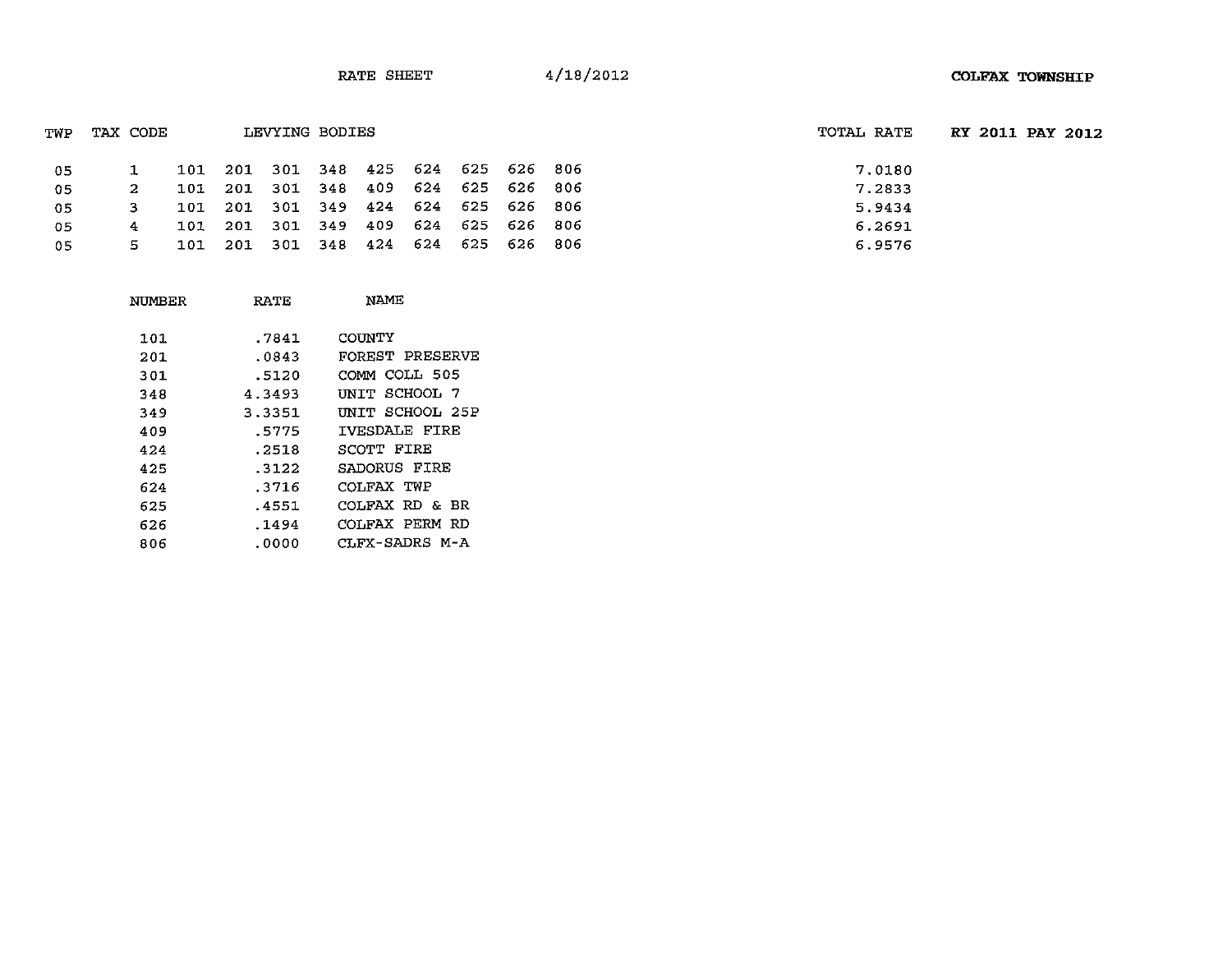| TWP | TAX CODE |     |       | LEVYING BODIES |                                         |  |                 |  | TOTAL RATE |  | RY 2011 PAY 2012 |
|-----|----------|-----|-------|----------------|-----------------------------------------|--|-----------------|--|------------|--|------------------|
| -06 |          | 101 |       |                | 201 301 315 331 407 630 631 632 804     |  |                 |  | 8.0998     |  |                  |
| -06 | 4        | 101 | - 201 |                | 301 315 331 407 511 630 631 632 804     |  |                 |  | 8.6238     |  |                  |
| -06 | 5.       | 101 |       |                | 201 302 315 332 413 630 631 632 804     |  |                 |  | 8.0486     |  |                  |
| -06 | 6.       |     |       |                | 101 201 302 315 332 407 630 631 632 804 |  |                 |  | 8.2577     |  |                  |
| 06  | 11       | 101 | -201  |                | 302 332 358 413 630 631 632 804         |  |                 |  | 8.1275     |  |                  |
| 06  | 12       | 101 |       |                | 201 301 331 358 407                     |  | 630 631 632 804 |  | 8.1787     |  |                  |

| NUMBER | RATE   | NAME            |
|--------|--------|-----------------|
| 101    | .7841  | COUNTY          |
| 201    | .0843  | FOREST PRESERVE |
| 301    | .5120  | COMM COLL 505   |
| 302    | .6238  | COMM COLL 507   |
| 315    | 2.7116 | SCHOOL DIST 188 |
| 331    | 2.5475 | HIGH SCHOOL 193 |
| 332    | 2.5936 | HIGH SCHOOL 225 |
| 358    | 2.7905 | SCHOOL DIST 197 |
| 407    | .4231  | GIFFORD FIRE    |
| 413    | .2140  | OGDN/ROYAL FIRE |
| 511    | .5240  | GIFFORD CORP    |
| 630    | .4506  | COMPROMISE TWP  |
| 631    | .3795  | COMPR RD & BR   |
| 632    | .1726  | COMPR PERM RD   |
| 804    | .0345  | COM HWD KER M-A |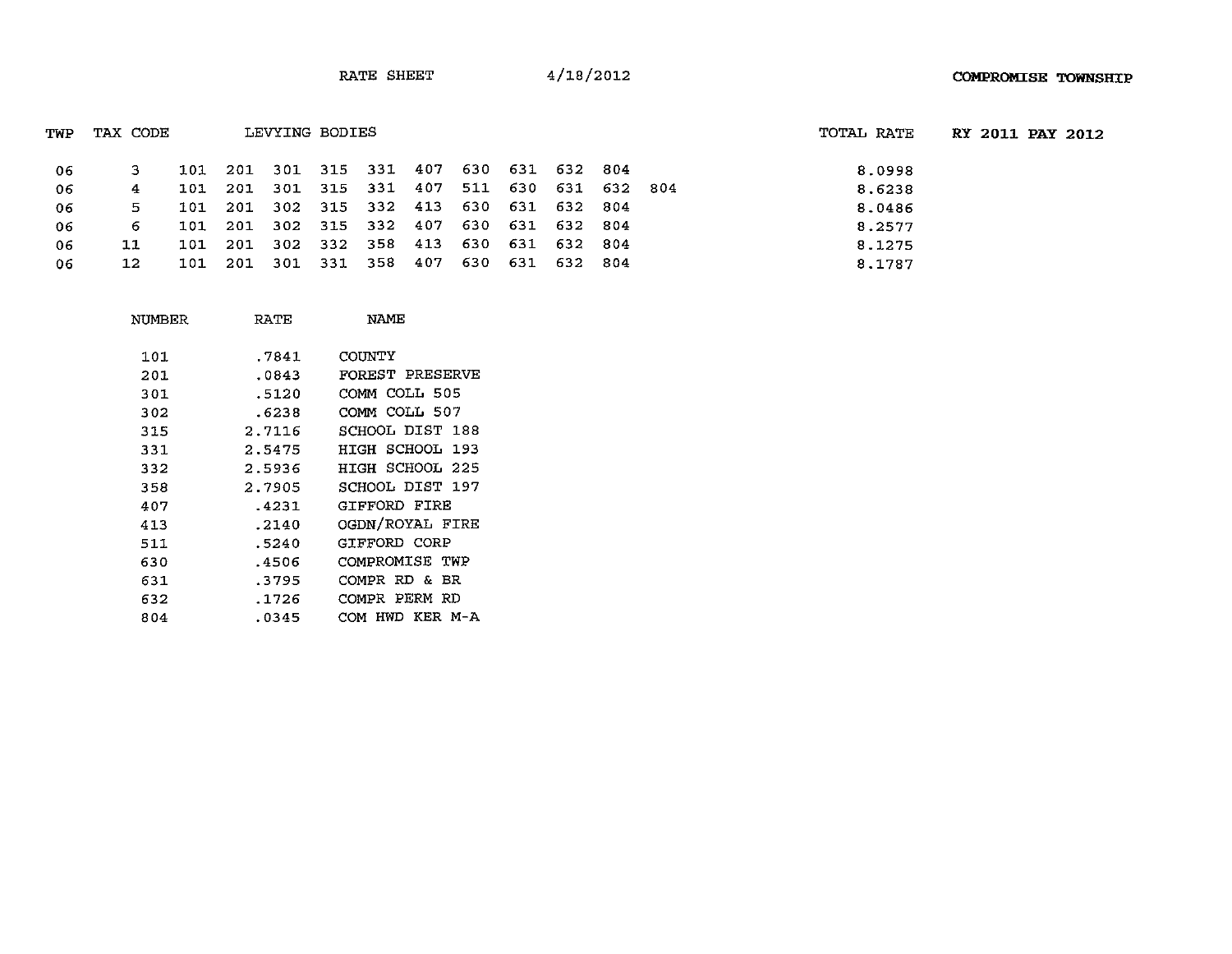| TWP | TAX CODE | LEVYING BODIES |      |     |     |                     |     |     |         | TOTAL RATE | <b>RY 2011 PAY</b> |     |        |  |
|-----|----------|----------------|------|-----|-----|---------------------|-----|-----|---------|------------|--------------------|-----|--------|--|
| 07  |          | 101            | 201  | 301 |     | 341 417             | 636 | 637 | 638     | -802       |                    |     | 7.5248 |  |
| 07  | 2.       | 101            | -201 | 301 |     | 341 417             | 509 | 636 | 637     | 638        | -802               |     | 7.8642 |  |
| 07  | 3.       | 101 -          | 201  |     |     | 301 341 420 636 637 |     |     | 638 802 |            |                    |     | 7.7047 |  |
| 07  | 4        | 101            | 201  | 301 | 311 | 331 420             |     | 636 | 637     | 638        | -802               |     | 7.6356 |  |
| 07  | 5.       | 101            | 201  | 301 |     | 311 331 417         |     | 636 | 637     | 638        | 802                |     | 7.4557 |  |
| 07  | 6.       | 101.           | -201 | 301 |     | 312 331 420         |     | 636 | 637     | 638        | 802                |     | 8.9975 |  |
| 07  | 7.       | 101            | -201 | 301 |     | 312 331 417         |     | 636 | 637     | -638       | 802                |     | 8.8176 |  |
| 07  | 52       | 101            | 201  | 301 | 341 | 417                 | 509 | 636 | 637     | 638        | -802               | 509 | 7.8642 |  |

| NUMBER | RATE   | NAME                     |
|--------|--------|--------------------------|
| 101    | .7841  | COUNTY                   |
| 201    | .0843  | FOREST PRESERVE          |
| 301    | .5120  | COMM COLL 505            |
| 311    | 2.5273 | SCHOOL DIST 130          |
| 312    | 3.8892 | SCHOOL DIST 137          |
| 331    | 2.5475 | HIGH SCHOOL 193          |
| 341    | 5.1439 | UNIT SCHOOL 1C           |
| 417    | .1425  | SANG VALLY FIRE          |
| 420    | .3224  | THOMASBORO FIRE          |
| 509    | .3394  | FISHER CORP              |
| 636    | .2550  | CONDIT TWP               |
| 637    | .4064  | CONDIT RD & BR           |
| 638    | .1707  | CONDIT PERM RD           |
| 802    | .0259  | CN<br>HE NE<br>м-а<br>EB |
|        |        |                          |

 $\mathcal{L}^{\mathcal{L}}(\mathcal{L}^{\mathcal{L}}(\mathcal{L}^{\mathcal{L}}(\mathcal{L}^{\mathcal{L}}(\mathcal{L}^{\mathcal{L}})))$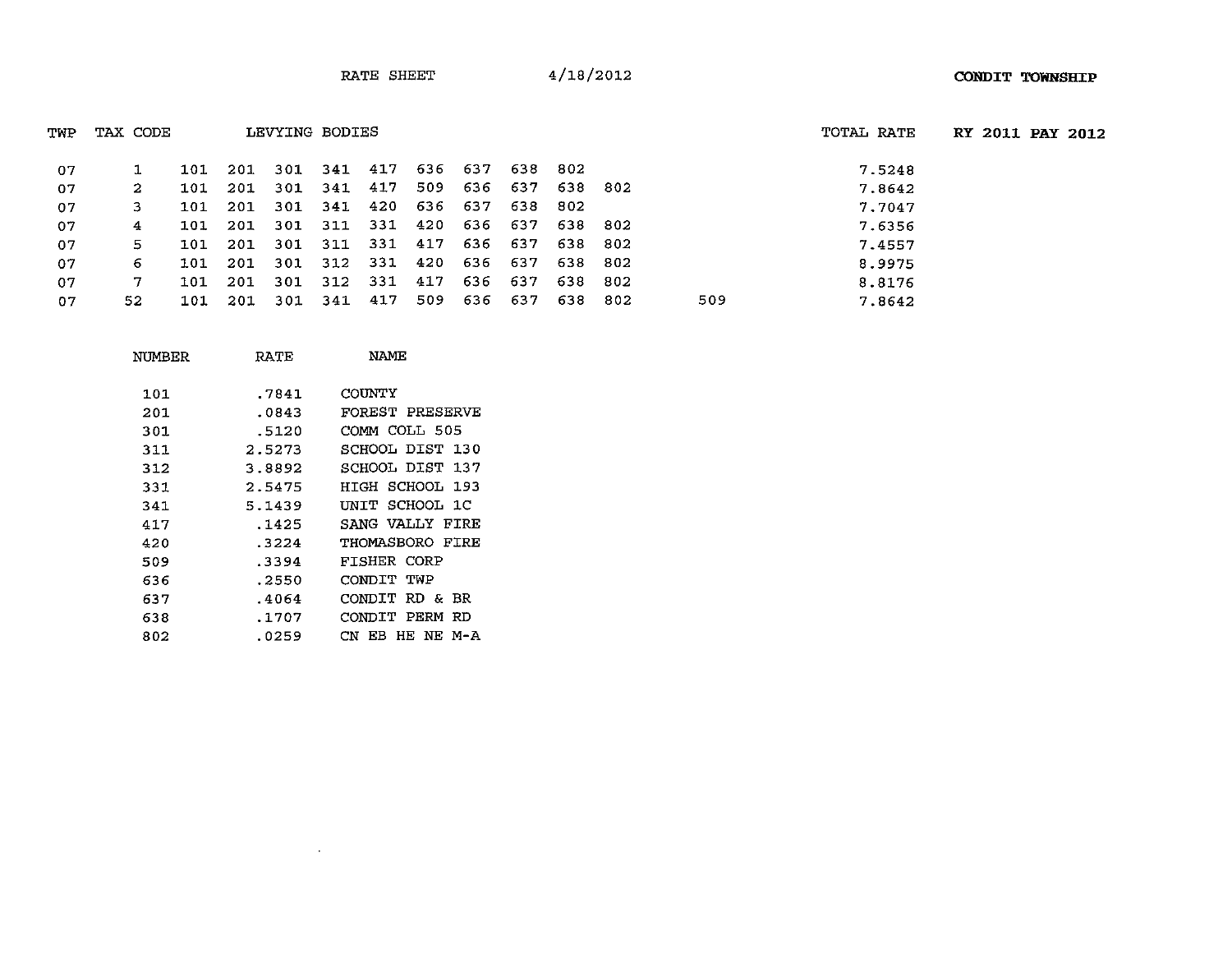| TAX CODE<br>LEVYING BODIES<br>TWP |    |     |         |                             |                             |     | TOTAL RATE | <b>RY 2011 PAY</b> |        |  |
|-----------------------------------|----|-----|---------|-----------------------------|-----------------------------|-----|------------|--------------------|--------|--|
| 08                                |    | 101 | 201     |                             | 301 348 426 642 643         |     | 644 807    |                    | 6.9956 |  |
| 08                                | -2 | 101 | 201     |                             | 301 348 414 642 643 644 807 |     |            |                    | 7.0401 |  |
| 08                                | 3  |     | 101 201 |                             | 301 348 415 642 643 644 807 |     |            |                    | 6.9780 |  |
| 08                                | 4  |     |         | 101 201 301 353 415 642 643 |                             |     | 644 807    | 943                | 7.2073 |  |
| 08                                | 5. |     | 101 201 |                             | 301 353 402 642 643         |     | 644 807    | -943               | 7.3055 |  |
| 08                                | 6  |     | 101 201 |                             | 301 353 414 642 643         |     | 644 807    | - 943              | 7.2694 |  |
| 08                                |    | 101 | 201     |                             | 301 353 642 643             | 644 | 807 943    |                    | 6.9862 |  |

 $\mathcal{L}^{\text{max}}_{\text{max}}$ 

| NUMBER | RATE   | NAME            |
|--------|--------|-----------------|
| 101    | .7841  | COUNTY          |
| 201    | .0843  | FOREST PRESERVE |
| 301    | .5120  | COMM COLL 505   |
| 348    | 4.3493 | UNIT SCHOOL 7   |
| 353    | 4.3160 | UNIT SCHL 302D  |
| 402    | .3193  | BROADLANDS FIRE |
| 414    | .2832  | PESOTUM FIRE    |
| 415    | .2211  | PHILO FIRE      |
| 426    | .2387  | TOLONO FIRE     |
| 642    | .5111  | CRITTENDEN TWP  |
| 643    | .3522  | CRITT RD & BR   |
| 644    | .1452  | CRITT PERM ROAD |
| 807    | .0187  | CRITT-PESOT M-A |
| 943    | .2626  | CAMARGO LIB DIS |
|        |        |                 |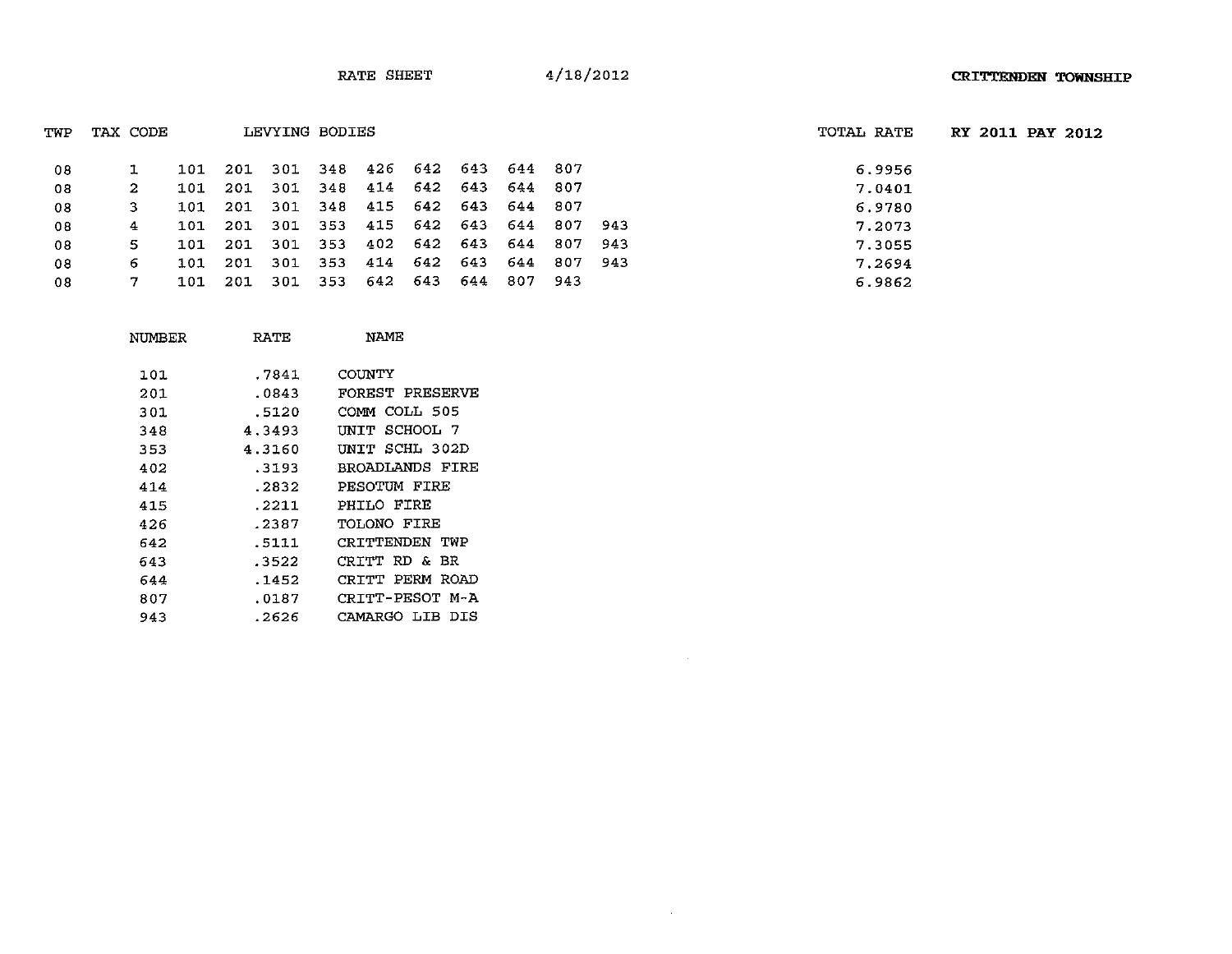| TWP | TAX CODE |     |         | LEVYING BODIES |                                         |             |                     | TOTAL RATE | <b>RY 2011 PAY 2012</b> |  |     |        |  |  |
|-----|----------|-----|---------|----------------|-----------------------------------------|-------------|---------------------|------------|-------------------------|--|-----|--------|--|--|
| 10  |          | 101 | -201    | 301 341 417    |                                         |             | 653 654 655 802     |            |                         |  |     | 7.5042 |  |  |
| 10  | 2        | 101 | -201    | 301 341 417    |                                         |             | 509 653 654 655 802 |            |                         |  |     | 7.8436 |  |  |
| 10  | 3        |     | 101 301 | 341 417 653    |                                         |             | 654 655 802         |            |                         |  |     | 7.4199 |  |  |
| 10  | 4        |     |         |                | 101 201 301 312 331 417 653 654 655 802 |             |                     |            |                         |  |     | 8.7970 |  |  |
| 10  | 5        | 101 | -201    | 301 356 417    |                                         | 653 654 655 |                     |            | 802 946                 |  |     | 8.0081 |  |  |
| 10  | 52.      | 101 | -201    | 301 341 417    |                                         | 509         | 653                 | 654        | 655 802                 |  | 509 | 7.8436 |  |  |
| 10  | 54.      | 101 | 201     | 301 341 417    |                                         | 509         | 653                 | 654        | 655 802                 |  | 509 | 7.8436 |  |  |

| NUMBER | RATE   | NAME               |
|--------|--------|--------------------|
| 101    | .7841  | COUNTY             |
| 201    | .0843  | FOREST PRESERVE    |
| 301    | .5120  | COMM COLL 505      |
| 312    | 3.8892 | SCHOOL DIST 137    |
| 331    | 2.5475 | HIGH SCHOOL 193    |
| 341    | 5.1439 | UNIT SCHOOL 1C     |
| 356    | 5.4068 | INIT SCHOOL 5F     |
| 417    | .1425  | SANG VALLY FIRE    |
| 509    | .3394  | FISHER CORP        |
| 653    | .3073  | EAST BEND TWP      |
| 654    | .3452  | E BEND RD & BR     |
| 655    | .1590  | BEND PERM RD<br>F. |
| 802    | .0259  | CN EB HE NE M-A    |
| 946    | .2410  | MOYER DIST LIB     |
|        |        |                    |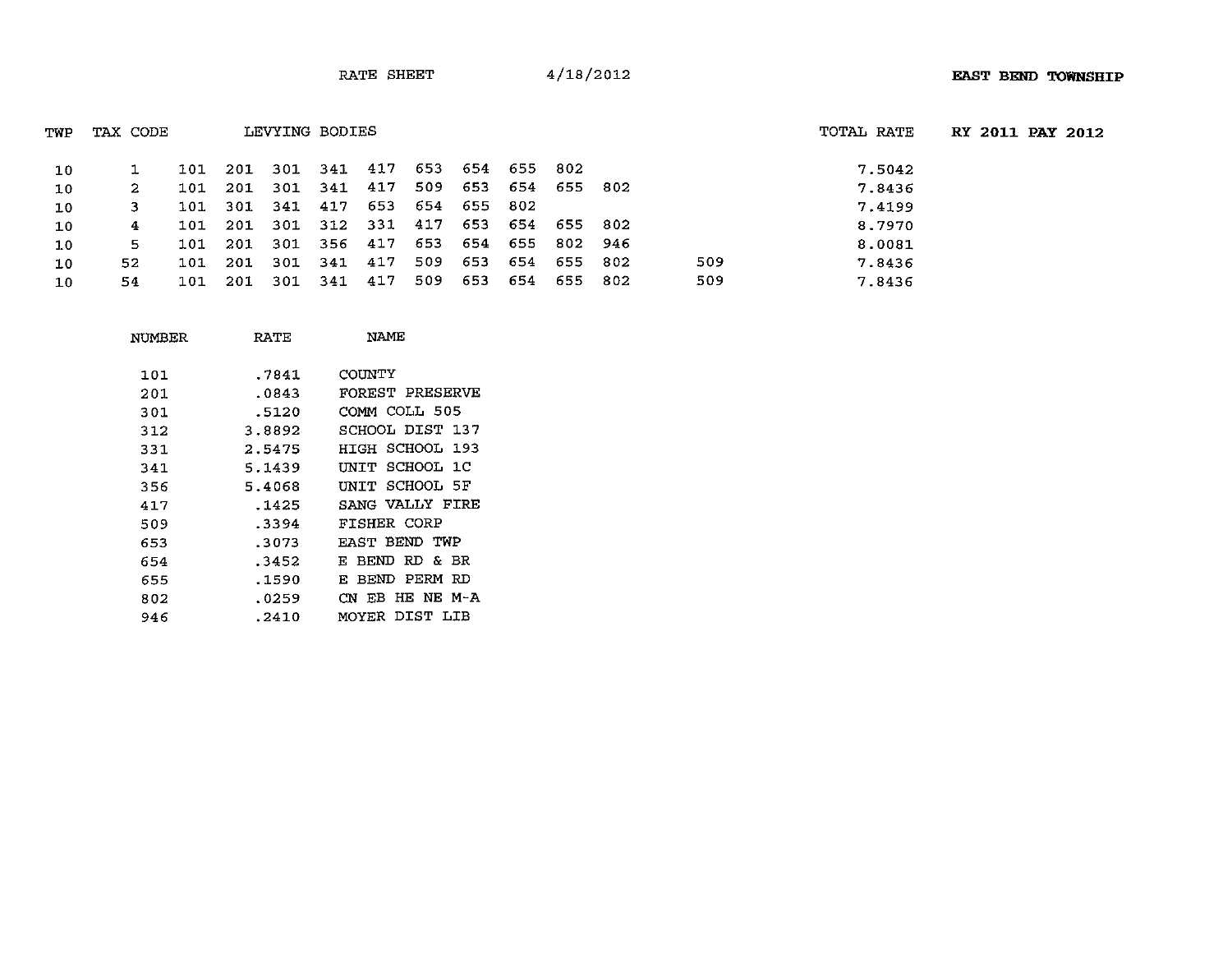| TWP | TAX CODE |     |     | LEVYING BODIES |     |     | TOTAL RATE |     |     |     |     |     |        |
|-----|----------|-----|-----|----------------|-----|-----|------------|-----|-----|-----|-----|-----|--------|
| 11  |          | 101 | 201 | 301            | 355 | 411 | 659        | 660 | 661 | 804 |     |     | 8,4960 |
| 11  | 2        | 101 | 201 | 301            | 355 | 407 | 659        | 660 | 661 | 804 |     |     | 8.4047 |
| 11  | з        | 101 | 201 | 301            | 313 | 331 | 659        | 660 | 661 | 804 |     |     | 8.5082 |
| 11  | 4        | 101 | 201 | 301            | 313 | 331 | 411        | 659 | 660 | 661 | 804 |     | 9.0226 |
| 11  | 5        | 101 | 201 | 301            | 315 | 331 | 407        | 659 | 660 | 661 | 804 |     | 8.3223 |
| 11  | 6        | 101 | 201 | 302            | 315 | 332 | 407        | 659 | 660 | 661 | 804 |     | 8.4802 |
| 11  | 7        | 101 | 201 | 302            | 315 | 332 | 411        | 659 | 660 | 661 | 804 |     | 8.5715 |
| 11  | 8        | 101 | 201 | 301            | 313 | 331 | 407        | 659 | 660 | 661 | 804 |     | 8.9313 |
| 11  | 9.       | 101 | 201 | 301            | 315 | 331 | 407        | 511 | 659 | 660 | 661 | 804 | 8.8463 |

| NUMBER | RATE   | NAME               |
|--------|--------|--------------------|
| 101    | .7841  | COUNTY             |
| 201    | .0843  | FOREST PRESERVE    |
| 301    | .5120  | COMM COLL 505      |
| 302    | .6238  | COMM COLL 507      |
| 313    | 3.3206 | SCHOOL DIST 142    |
| 315    | 2.7116 | SCHOOL DIST 188    |
| 331    | 2.5475 | HIGH SCHOOL 193    |
| 332    | 2.5936 | HIGH SCHOOL 225    |
| 355    | 5.3415 | UNIT SCHOOL 10F    |
| 407    | .4231  | GIFFORD FIRE       |
| 411    | .5144  | LUDLOW FIRE        |
| 511    | .5240  | GIFFORD CORP       |
| 659    | .3233  | HARWOOD TWP        |
| 660    | .7108  | HARWOOD RD & BR    |
| 661    | .1911  | HARWOOD PERM RD    |
| 804    | .0345  | COM HWD<br>KER M-A |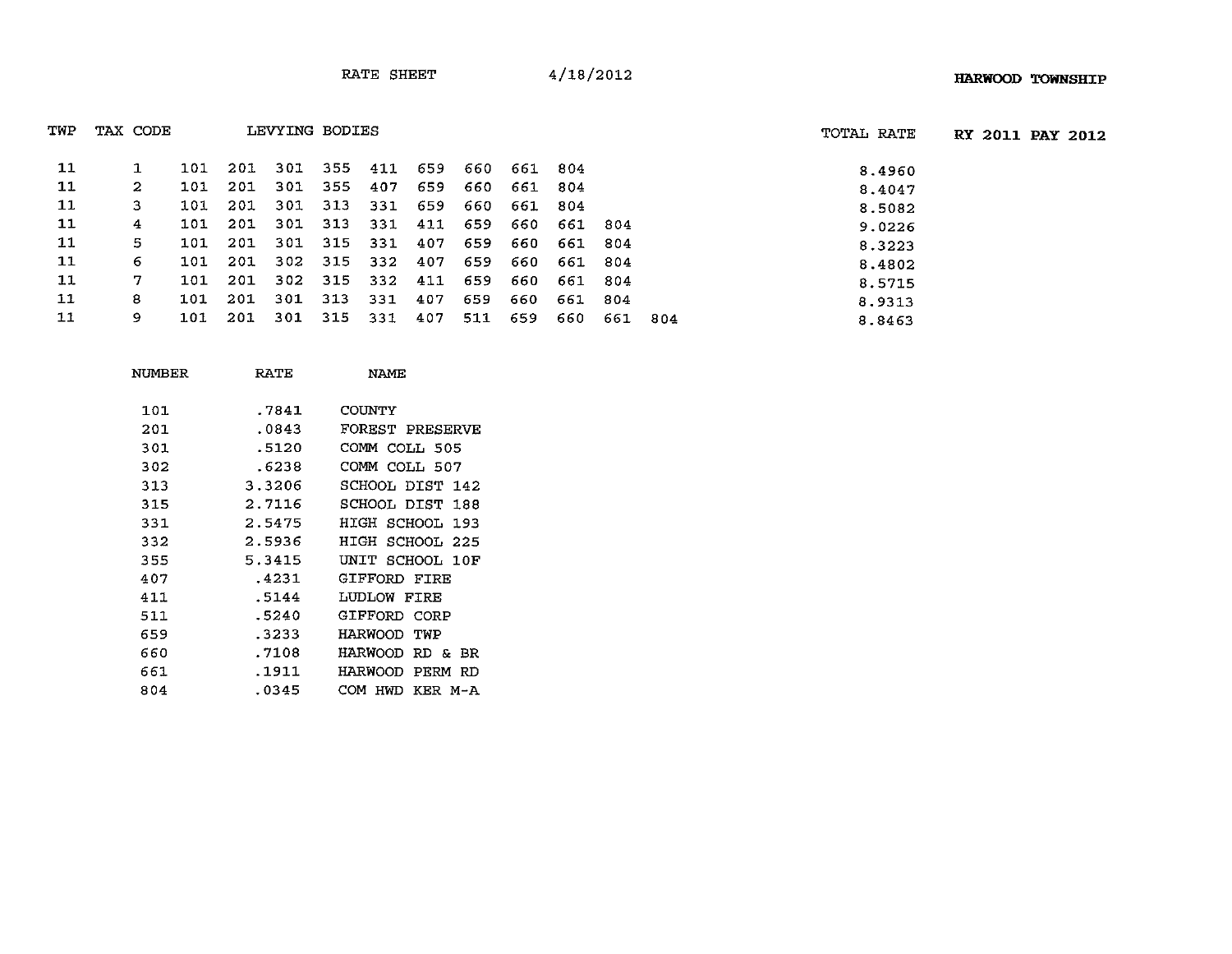TWP TAX CODE LEVYING BODIES TOTAL RATE **RY 2011 PAY 2012**

| TWP               | TAX CODE |     |     |     | LEVYING BODIES |     |     |     |     |     |     |     |     | TOTAL RATE |
|-------------------|----------|-----|-----|-----|----------------|-----|-----|-----|-----|-----|-----|-----|-----|------------|
| 12                | 1        | 101 | 201 | 301 | 345            | 665 | 666 | 667 | 802 | 901 |     |     |     | 6.0340     |
| 12                | 2        | 101 | 201 | 301 | 345            | 665 | 666 | 667 | 802 |     |     |     |     | 6.0340     |
| 12                | 2A       | 101 | 201 | 301 | 345            | 405 | 665 | 666 | 667 | 802 |     |     |     | 6.3919     |
| 12                | 3.       | 101 | 201 | 301 | 345            | 420 | 665 | 666 | 667 | 802 |     |     |     | 6.3564     |
| 12                | 4        | 101 | 201 | 301 | 345            | 405 | 665 | 666 | 667 | 802 | 901 | 921 |     | 6.6750     |
| 12                | 6A       | 101 | 201 | 301 | 345            | 405 | 665 | 666 | 667 | 802 | 921 |     |     | 6.6750     |
| 12                | 7.       | 101 | 201 | 301 | 344            | 404 | 665 | 666 | 667 | 802 |     |     |     | 6.9045     |
| $12 \,$           | 8        | 101 | 201 | 301 | 345            | 405 | 665 | 666 | 667 | 802 | 901 | 911 | 921 | 7.3539     |
| 12                | 9        | 101 | 201 | 301 | 345            | 404 | 665 | 666 | 667 | 802 |     |     |     | 6.3861     |
| $12 \,$           | 10       | 101 | 201 | 301 | 345            | 665 | 666 | 667 | 802 | 901 | 921 |     |     | 6.3171     |
| 12                | 11       | 101 | 201 | 301 | 345            | 424 | 665 | 666 | 667 | 802 |     |     |     | 6.2858     |
| $12 \overline{ }$ | 12       | 101 | 201 | 301 | 344            | 417 | 665 | 666 | 667 | 802 |     |     |     | 6.6949     |
| 12                | 13       | 101 | 201 | 301 | 344            | 404 | 516 | 665 | 666 | 667 | 802 |     |     | 7.7301     |
| 12                | 14       | 101 | 201 | 301 | 345            | 665 | 666 | 667 | 802 | 921 |     |     |     | 6.3171     |
| 12                | 15       | 101 | 201 | 301 | 345            | 420 | 665 | 666 | 667 | 802 | 901 |     |     | 6.3564     |
| 12                | 16       | 101 | 201 | 301 | 345            | 405 | 665 | 666 | 667 | 802 | 901 |     |     | 6.3919     |
| 12                | 17       | 101 | 201 | 301 | 345            | 404 | 665 | 666 | 667 | 802 | 901 |     |     | 6.3861     |
| 12                | 50       | 101 | 201 | 301 | 344            | 404 | 516 | 665 | 666 | 667 | 802 |     | 516 | 7.7301     |

| NUMBER | RATE   | <b>NAMF</b>               |
|--------|--------|---------------------------|
| 101    | .7841  | COUNTY                    |
| 201    | .0843  | FOREST PRESERVE           |
| 301    | .5120  | COMM COLL 505             |
| 344    | 4.3989 | UNIT<br>SCHOOL 3          |
| 345    | 3.8805 | UNIT SCHOOL 4             |
| 404    | .3521  | <b>CORNBELT FIRE</b>      |
| 405    | .3579  | E PRAIRIE FIRE            |
| 417    | .1425  | SANG VALLY FIRE           |
| 420    | .3224  | THOMASBORO FIRE           |
| 424    | .2518  | SCOTT FIRE                |
| 516    | .8256  | MAHOMET CORP              |
| 665    | .1806  | <b>HENSLEY TWP</b>        |
| 666    | .3974  | HENSLEY RD & BR           |
| 667    | .1692  | HENSLEY PERM RD           |
| 802    | .0259  | CN EB HE NE M-A           |
| 901    | .0000  | U<br>- C SANITARY         |
| 911    | .6789  | CHAMPAIGN PARK            |
| 921    | .2831  | CH<br><b>MASS TRANSIT</b> |
|        |        |                           |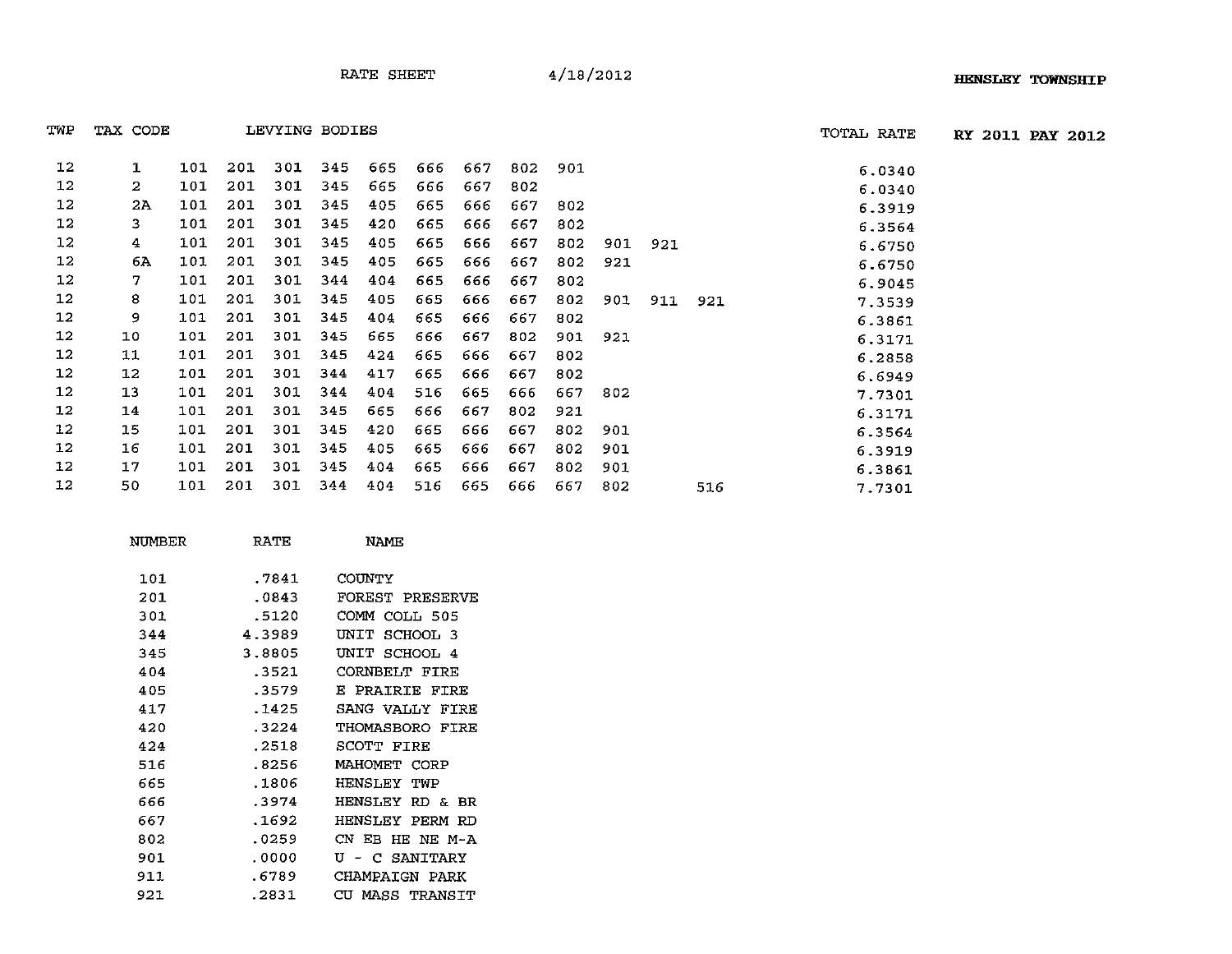$\mathcal{L}^{\text{max}}$ 

|    |     |          |  |                |  |                                     | TOTAL RATE                                                                                                                    | <b>RY 2011 PAY 2012</b> |  |
|----|-----|----------|--|----------------|--|-------------------------------------|-------------------------------------------------------------------------------------------------------------------------------|-------------------------|--|
|    |     |          |  |                |  |                                     | 8.3331                                                                                                                        |                         |  |
|    |     |          |  |                |  |                                     | 8.6122                                                                                                                        |                         |  |
| 5. |     |          |  |                |  |                                     | 8.2576                                                                                                                        |                         |  |
| 6. |     |          |  |                |  |                                     | 8.1752                                                                                                                        |                         |  |
|    | TWP | TAX CODE |  | LEVYING BODIES |  | 101 201 301 355 407 671 672 673 804 | 101 201 302 315 332 407 671 672 673 804<br>101 201 302 320 332 407 671 672 673 804<br>101 201 301 315 331 407 671 672 673 804 |                         |  |

| NUMBER | RATE   | <b>NAME</b>            |
|--------|--------|------------------------|
| 101.   | .7841  | COUNTY                 |
| 201    | .0843  | <b>FOREST PRESERVE</b> |
| 301    | .5120  | COMM COLL 505          |
| 302    | .6238  | COMM COLL 507          |
| 315    | 2.7116 | SCHOOL DIST 188        |
| 320    | 2.9907 | SCHOOL DIST 61V        |
| 331    | 2.5475 | HIGH SCHOOL 193        |
| 332    | 2.5936 | HIGH SCHOOL 225        |
| 355    | 5.3415 | UNIT SCHOOL 10F        |
| 407    | .4231  | GIFFORD FIRE           |
| 671    | .3841  | KERR TWP               |
| 672    | .4939  | KERR RD & BR           |
| 673    | .2001  | KERR PERM ROAD         |
| 804    | .0345  | сом<br>HWD KER M-A     |
|        |        |                        |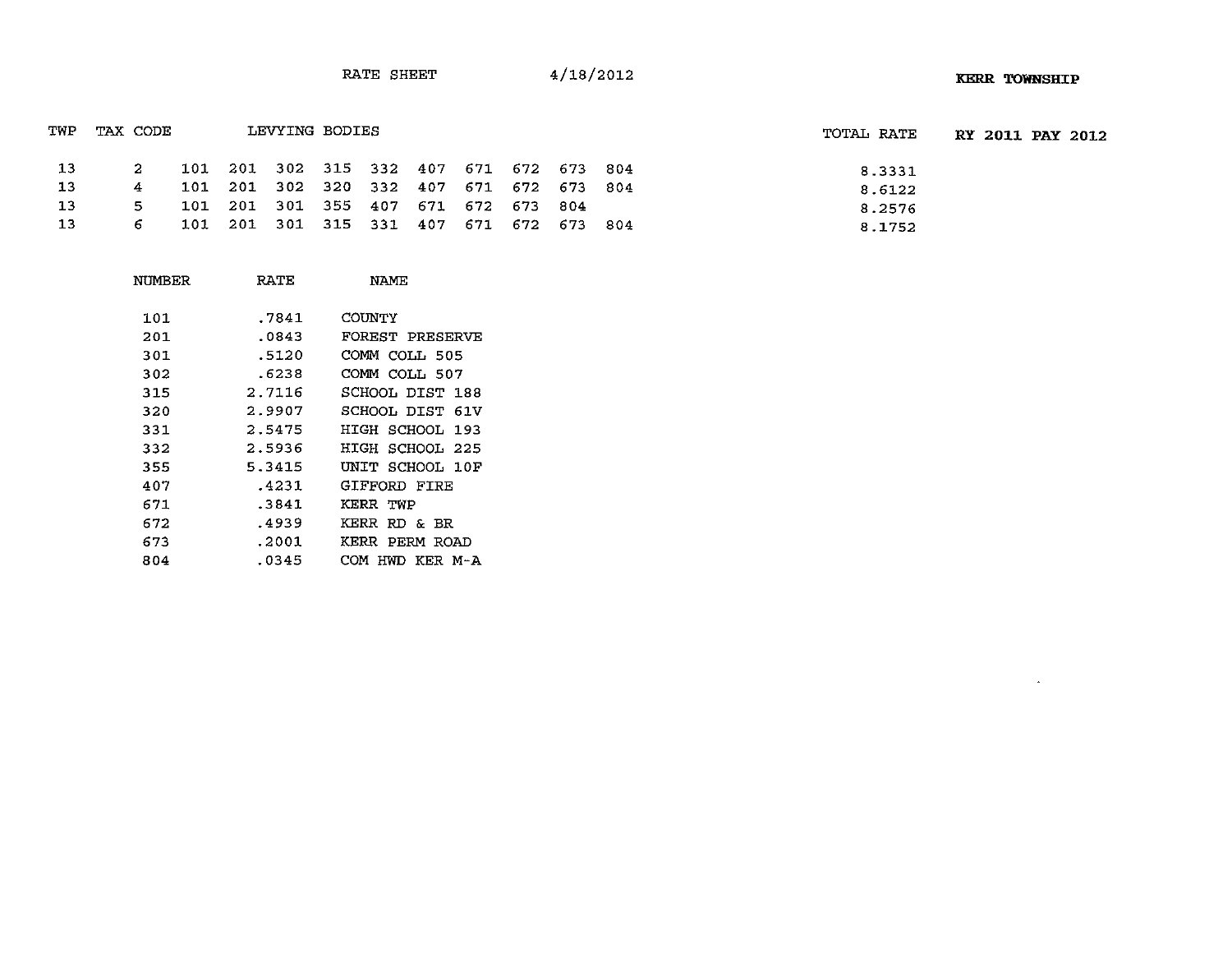| TWP | TAX CODE |     |     | LEVYING BODIES |      |     |     |     |     |     |     |         |     | TOTAL RATE | <b>RY 2011 PAY 2012</b> |  |
|-----|----------|-----|-----|----------------|------|-----|-----|-----|-----|-----|-----|---------|-----|------------|-------------------------|--|
| 14  |          | 101 | 301 | 355            | 411  | 677 | 678 | 679 | 803 | 961 |     |         |     | 7.9283     |                         |  |
| 14  | 2        | 101 | 201 | 301            | -355 | 411 | 677 | 678 | 679 | 803 | 961 |         |     | 8.0126     |                         |  |
| 14  | 3.       | 101 | 201 | 301            | 312  | 331 | 677 | 678 | 679 | 803 | 912 | 961     |     | 8.8116     |                         |  |
| 14  | 4        | 101 | 201 | 301            | 312  | 331 | 677 | 678 | 679 | 803 | 961 |         |     | 8.5934     |                         |  |
| 14  | 5.       | 101 | 201 | 301            | 312  | 331 | 520 | 677 | 678 | 679 | 803 | 912 961 |     | 10.1191    |                         |  |
| 14  | 6.       | 101 | 201 | 301            | 312  | 331 | 520 | 677 | 678 | 679 | 803 | 961     |     | 9.9009     |                         |  |
| 14  | 8        | 101 | 301 | 313            | 331  | 411 | 677 | 678 | 679 | 803 | 961 |         |     | 8.4549     |                         |  |
| 14  | 9.       | 101 | 201 | 301            | 313  | 331 | 411 | 677 | 678 | 679 | 803 | 961     |     | 8.5392     |                         |  |
| 14  | 10       | 101 | 201 | 301            | 313  | 331 | 411 | 515 | 677 | 678 | 679 | 803     | 961 | 8.7833     |                         |  |
| 14  | 11       | 101 | 201 | 301            | 313  | 331 | 677 | 678 | 679 | 803 | 961 |         |     | 8.0248     |                         |  |
| 14  | 60       | 101 | 201 | 301            | 312  | 331 | 520 | 677 | 678 | 679 | 803 | 912     | 961 | 10.1191    |                         |  |

| NUMBER | RATE   | NAME            |
|--------|--------|-----------------|
| 101    | .7841  | COUNTY          |
| 201    | .0843  | FOREST PRESERVE |
| 301    | .5120  | COMM COLL 505   |
| 312    | 3.8892 | SCHOOL DIST 137 |
| 313    | 3.3206 | SCHOOL DIST 142 |
| 331    | 2.5475 | HIGH SCHOOL 193 |
| 355    | 5.3415 | UNIT SCHOOL 10F |
| 411    | .5144  | LUDLOW FIRE     |
| 515    | .2441  | LUDLOW CORP     |
| 520    | 1.3075 | RANTOUL CORP    |
| 677    | .2267  | LUDLOW TWP      |
| 678    | .2461  | LUDLOW RD & BR  |
| 679    | .2051  | LUDLOW PERM RD  |
| 803    | .0354  | RANTL-LUDL M-A  |
| 912    | .2182  | RANTOUL PARK    |
| 961    | .0630  | RANT/LUD CEM    |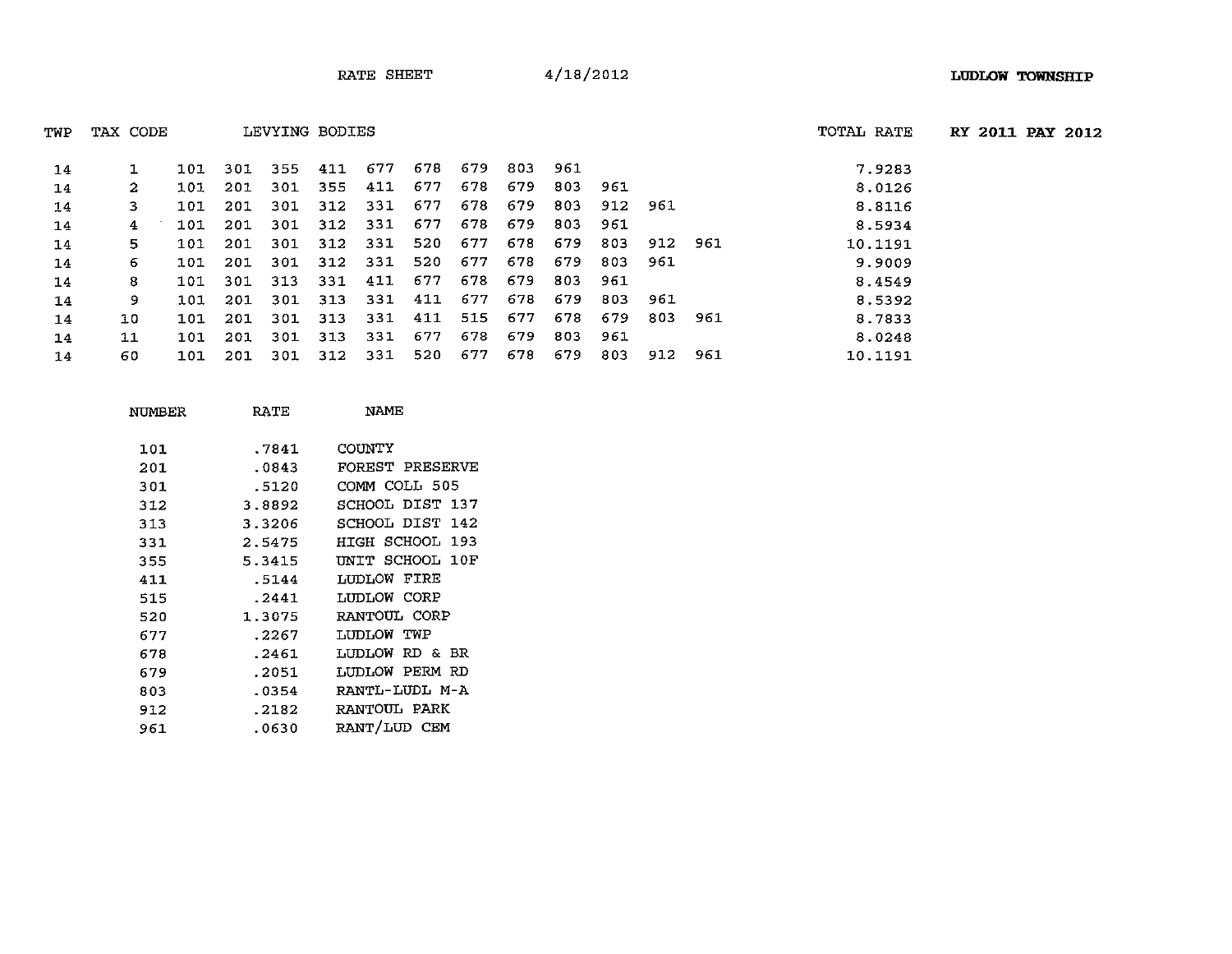| TWP | TAX CODE |     | LEVYING BODIES |                                     |             |             |     | TOTAL RATE | RY 2011 PAY 2012 |  |
|-----|----------|-----|----------------|-------------------------------------|-------------|-------------|-----|------------|------------------|--|
| 15  | ı        |     |                | 101 201 301 344 404 683 684 685 944 |             |             |     | 6.8778     |                  |  |
| 15  | 2.       |     |                | 101 201 301 344 404 516 683         |             | 684 685 944 |     | 7.7034     |                  |  |
| 15  | 3.       | 101 |                | 201 301 344 412 683 684 685 944     |             |             |     | 6.8219     |                  |  |
| 15  | 5.       | 101 |                | 201 301 344 424 683                 | 684 685 944 |             |     | 6.7775     |                  |  |
| 15  | 50.      | 101 |                | 201 301 344 404 516 683             |             | 684 685 944 | 516 | 7.7034     |                  |  |

 $\mathcal{L}^{\text{max}}_{\text{max}}$  and  $\mathcal{L}^{\text{max}}_{\text{max}}$ 

| NUMBER | RATE   | NAME               |
|--------|--------|--------------------|
| 101    | .7841  | COUNTY             |
| 201    | .0843  | FOREST PRESERVE    |
| 301    | .5120  | COMM COLL 505      |
| 344    | 4.3989 | UNIT SCHOOL 3      |
| 404    | .3521  | CORNBELT FIRE      |
| 412    | .2962  | NO PIATT FIRE      |
| 424    | .2518  | <b>SCOTT FIRE</b>  |
| 516    | .8256  | MAHOMET CORP       |
| 683    | .1210  | MAHOMET TWP        |
| 684    | .1765  | MAHOMET RD & BR    |
| 685    | .1481  | MAHOMET PERM<br>RD |
| 944    | .3008  | MAHOMET PUB<br>LTB |
|        |        |                    |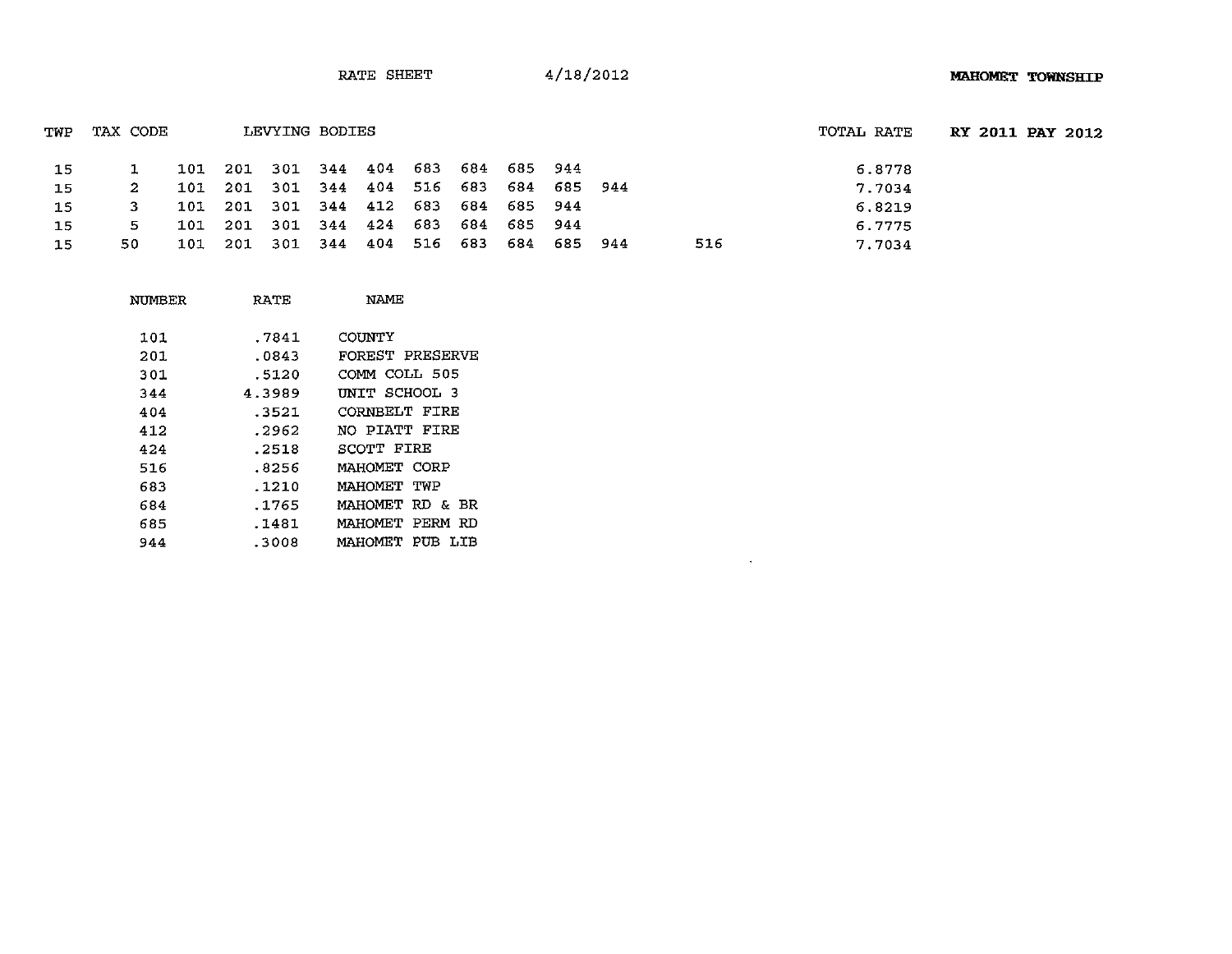$\mathcal{L}^{\text{max}}_{\text{max}}$  and  $\mathcal{L}^{\text{max}}_{\text{max}}$ 

RY **2011 PAY 2012**

| TWP | TAX CODE |     |      | LEVYING BODIES |     |     |     |      |     |     |      |     | TOTAL RATE |
|-----|----------|-----|------|----------------|-----|-----|-----|------|-----|-----|------|-----|------------|
|     |          |     |      |                |     |     |     |      |     |     |      |     |            |
| 16  |          | 101 | 201  | 301            | 341 | 417 | 689 | -690 | 691 | 802 |      |     | 7.4641     |
| 16  | 2        | 101 | -201 | 301            | 341 | 412 | 689 | 690  | 691 | 802 |      |     | 7.6178     |
| 16  | 3        | 101 | 201  | 301            | 344 | 404 | 689 | 690  | 691 | 802 |      |     | 6.9287     |
| 16  | 4        | 101 | 201  | 301            | 344 | 412 | 689 | 690  | 691 | 802 |      |     | 6.8728     |
| 16  | 5        | 101 | -201 | 301            | 341 | 417 | 509 | 689  | 690 | 691 | -802 |     | 7.8035     |
| 16  | 6        | 101 | 201  | 301            | 344 | 417 | 689 | 690  | 691 | 802 |      |     | 6.7191     |
| 16  | 7        | 101 | 201  | 301            | 344 | 404 | 516 | 689  | 690 | 691 | 302  |     | 7.7543     |
| 16  | 8        | 101 | 201  | 301            | 341 | 404 | 689 | 690  | 691 | 802 |      |     | 7.6737     |
| 16  | 55       | 101 | 201  | 301            | 341 | 417 | 509 | 689  | 690 | 691 | 802  | 509 | 7.8035     |

| RATE   | NAMF                   |
|--------|------------------------|
| .7841  | COUNTY                 |
| .0843  | FOREST PRESERVE        |
| .5120  | COMM COLL 505          |
| 5.1439 | UNIT SCHOOL 1C         |
| 4.3989 | UNIT SCHOOL 3          |
| .3521  | CORNBELT FIRE          |
| .2962  | NO PIATT FIRE          |
| .1425  | SANG VALLY FIRE        |
| .3394  | FISHER CORP            |
| .8256  | MAHOMET CORP           |
| .2891  | NEWCOMB<br>TWP         |
| .3227  | NEWCOMB RD & BR        |
| .1596  | NEWCOMB PERM RD        |
| .0259  | HE NE M-A<br>EBI<br>CN |
|        |                        |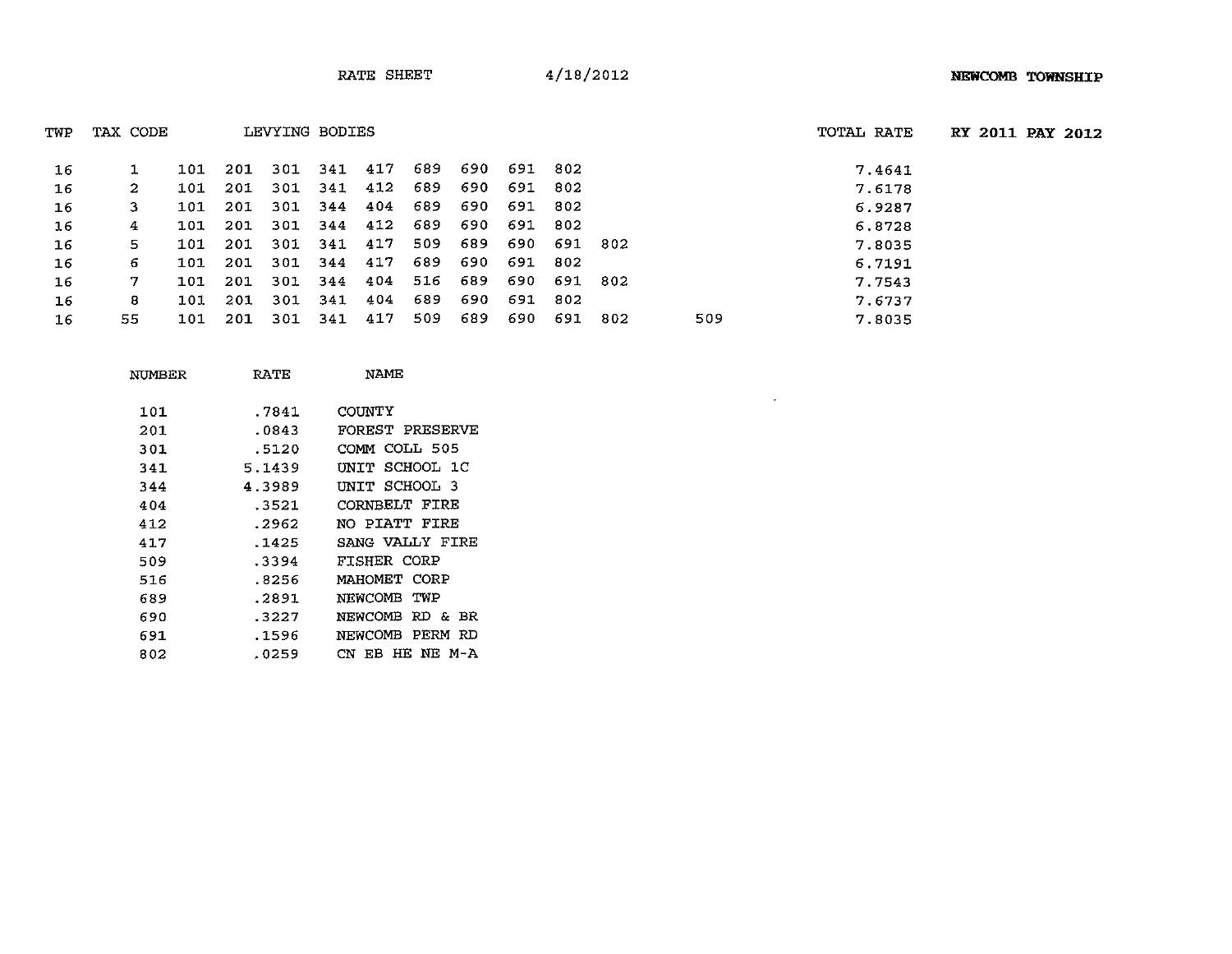| TWP             | TAX CODE |     |                                         | LEVYING BODIES |  |         |                     |             |     | TOTAL RATE | RY 2011 PAY 2012 |  |
|-----------------|----------|-----|-----------------------------------------|----------------|--|---------|---------------------|-------------|-----|------------|------------------|--|
| 17              |          |     | 101 201 301 314 333 419 695 696 697 805 |                |  |         |                     |             |     | 6.9249     |                  |  |
| 17              | 8        |     | 101 201 301 357 413 695 696 697 805     |                |  |         |                     |             |     | 6.9424     |                  |  |
| 17              | 9.       |     | 101 201 301 333 358 413 695 696 697 805 |                |  |         |                     |             |     | 7.1465     |                  |  |
| 17 <sub>1</sub> | 10.      |     | 101 201 301 333 358 419 695 696 697 805 |                |  |         |                     |             |     | 7.1197     |                  |  |
| 17              | 11       |     | 101 201 301 333 358 413 517             |                |  |         |                     | 695 696 697 | 805 | 7.8135     |                  |  |
| 17              | 12       | 101 |                                         | 201 301 333    |  | 358 413 | 522 695 696 697 805 |             |     | 7.2083     |                  |  |

| NUMBER | RATE   | NAME             |
|--------|--------|------------------|
| 101    | .7841  | COUNTY           |
| 201    | .0843  | FOREST PRESERVE  |
| 301    | .5120  | COMM COLL 505    |
| 314    | 2.5957 | SCHOOL DIST 169  |
| 333    | 1.9732 | HIGH SCHOOL 305  |
| 357    | 4.5596 | UNIT SCHOOL 76V  |
| 358    | 2.7905 | SCHOOL DIST 197  |
| 413    | .2140  | OGDN/ROYAL FIRE  |
| 419    | .1872  | S JOE STAN FIRE  |
| 517    | .6670  | OGDEN CORP       |
| 522    | .0618  | ROYAL CORP       |
| 695    | .3544  | <b>OGDEN TWP</b> |
| 696    | .2340  | OGDEN RD & BR    |
| 697    | .1601  | OGDEN PERM ROAD  |
| 805    | .0399  | OGDN-STNTN M-A   |
|        |        |                  |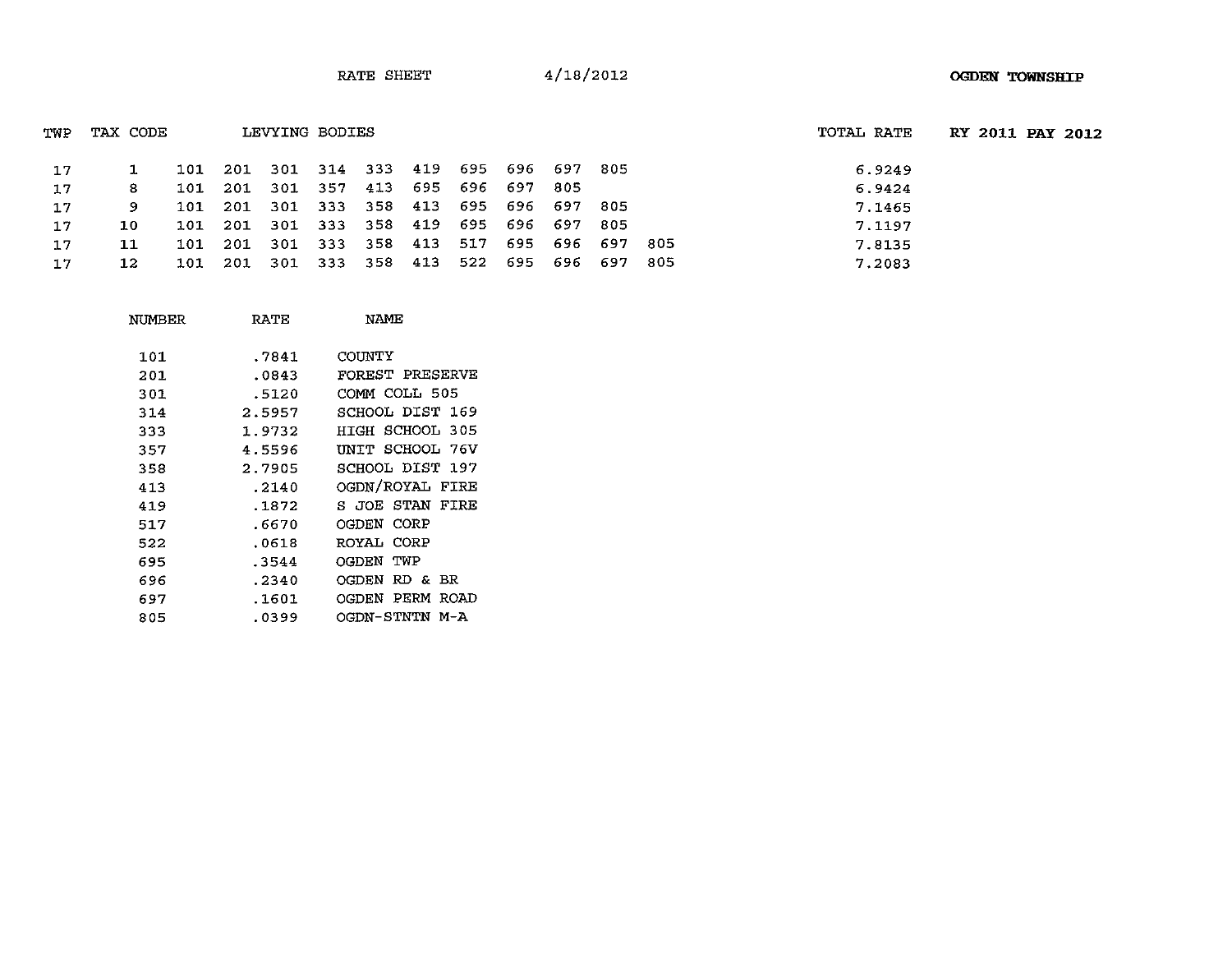| TWP | TAX CODE |     |      |         | LEVYING BODIES |     |     |     |      |         |     | TOTAL RATE | RY 2011 PAY 2012 |  |
|-----|----------|-----|------|---------|----------------|-----|-----|-----|------|---------|-----|------------|------------------|--|
| 18  |          | 101 | -201 |         | 301 348 414    |     | 701 | 702 | 703  | -807    |     | 6.8096     |                  |  |
| 18  | 2        | 101 | -201 |         | 301 348 414    |     | 518 | 701 | 702  | 703 807 |     | 7.0600     |                  |  |
| 18  | з        | 101 | 201  |         | 301 352        | 414 | 701 | 702 | 703  | -807    |     | 7.3074     |                  |  |
| 18  | 4        | 101 | 201  | 301 353 |                | 414 | 701 | 702 | 703  | 807     | 943 | 7.0389     |                  |  |
| 18  | 5.       | 101 | -201 |         | 301 348        | 426 | 701 | 702 | 703  | -807    |     | 6.7651     |                  |  |
| 18  | 6        | 101 | 201  |         | 301 348        | 425 | 701 | 702 | 703. | -807    |     | 6.8386     |                  |  |

| NUMBER | <b>RATE</b> | <b>NAME</b>        |
|--------|-------------|--------------------|
| 101    | .7841       | COUNTY             |
| 201    | .0843       | FOREST PRESERVE    |
| 301    | .5120       | COMM COLL 505      |
| 348    | 4.3493      | UNIT SCHOOL 7      |
| 352    | 4.8471      | UNTT<br>SCHL 301D  |
| 353    | 4.3160      | UNIT SCHL 302D     |
| 414    | .2832       | PESOTUM FIRE       |
| 425    | .3122       | SADORUS FIRE       |
| 426    | .2387       | TOLONO FIRE        |
| 518    | .2504       | PESOTUM CORP       |
| 701    | .2827       | PESOTUM TWP        |
| 702    | .3499       | PESOTUM RD & BR    |
| 703    | .1454       | PESOTUM PERM RD    |
| 807    | .0187       | CRITT-PESOT M-A    |
| 943    | . 2626      | CAMARGO ITB<br>DTS |
|        |             |                    |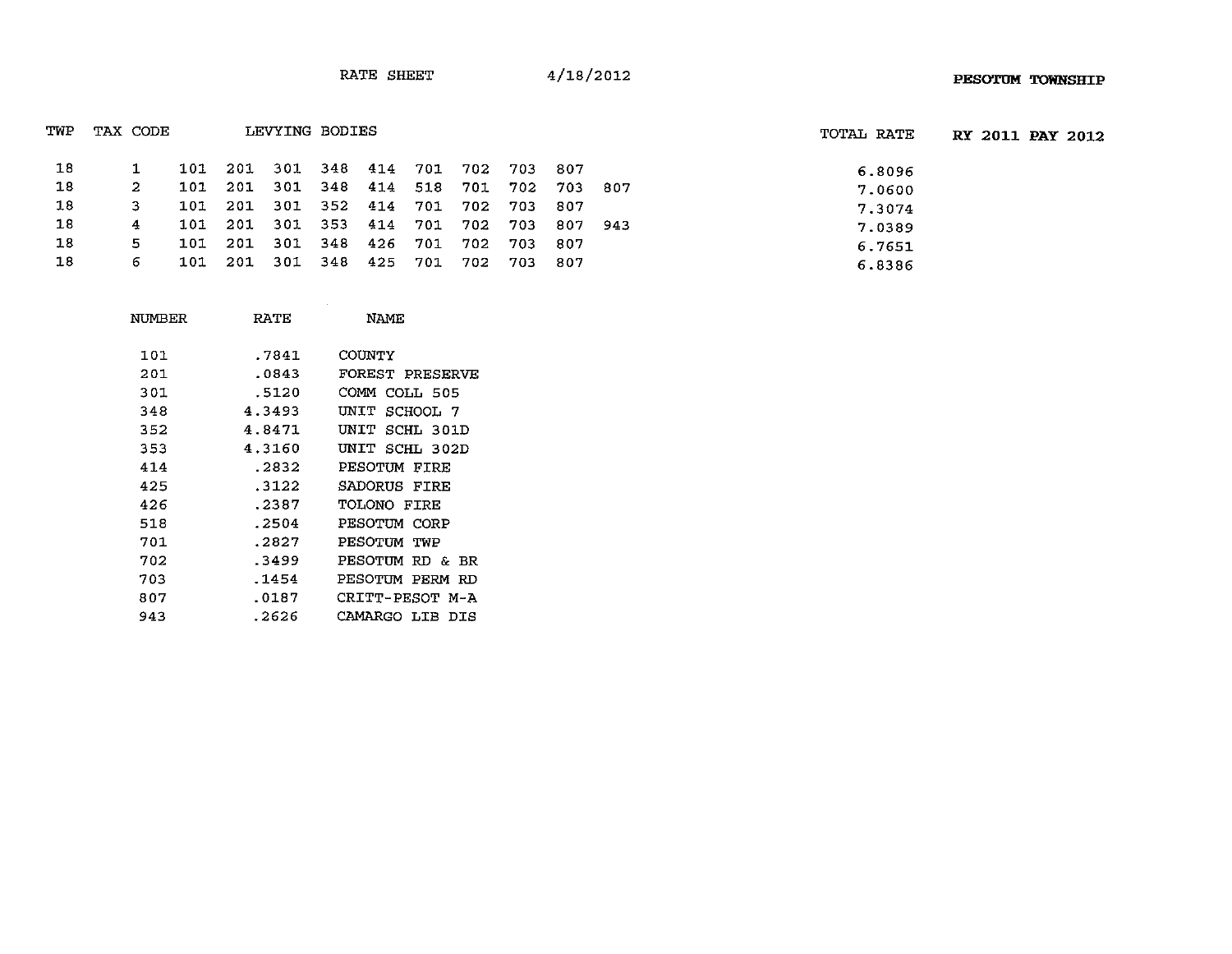| TWP | TAX CODE |  | LEVYING BODIES |                                         |  |  | TOTAL RATE | <b>RY 2011 PAY 2012</b> |  |
|-----|----------|--|----------------|-----------------------------------------|--|--|------------|-------------------------|--|
| -19 |          |  |                | 101 201 301 348 415 707 708 709 942     |  |  | 7.1503     |                         |  |
| -19 | -2       |  |                | 101 201 301 348 415 519 707 708 709 942 |  |  | 7.5186     |                         |  |
| -19 | 3        |  |                | 101 201 301 348 426 707 708 709 942     |  |  | 7.1679     |                         |  |

| RATE   | <b>NAMF</b>            |
|--------|------------------------|
| .7841  | COUNTY                 |
| .0843  | <b>FOREST PRESERVE</b> |
| .5120  | COMM COLL 505          |
| 4.3493 | UNIT SCHOOL 7          |
| .2211  | PHILO FTRF             |
| .2387  | TOLONO FIRE            |
| .3683  | PHILO CORP             |
| .2419  | PHILO TWP              |
| .6153  | PHILO RD & BR          |
| .1537  | PHILO PERM ROAD        |
| .1886  | PHILO LIBRARY          |
|        |                        |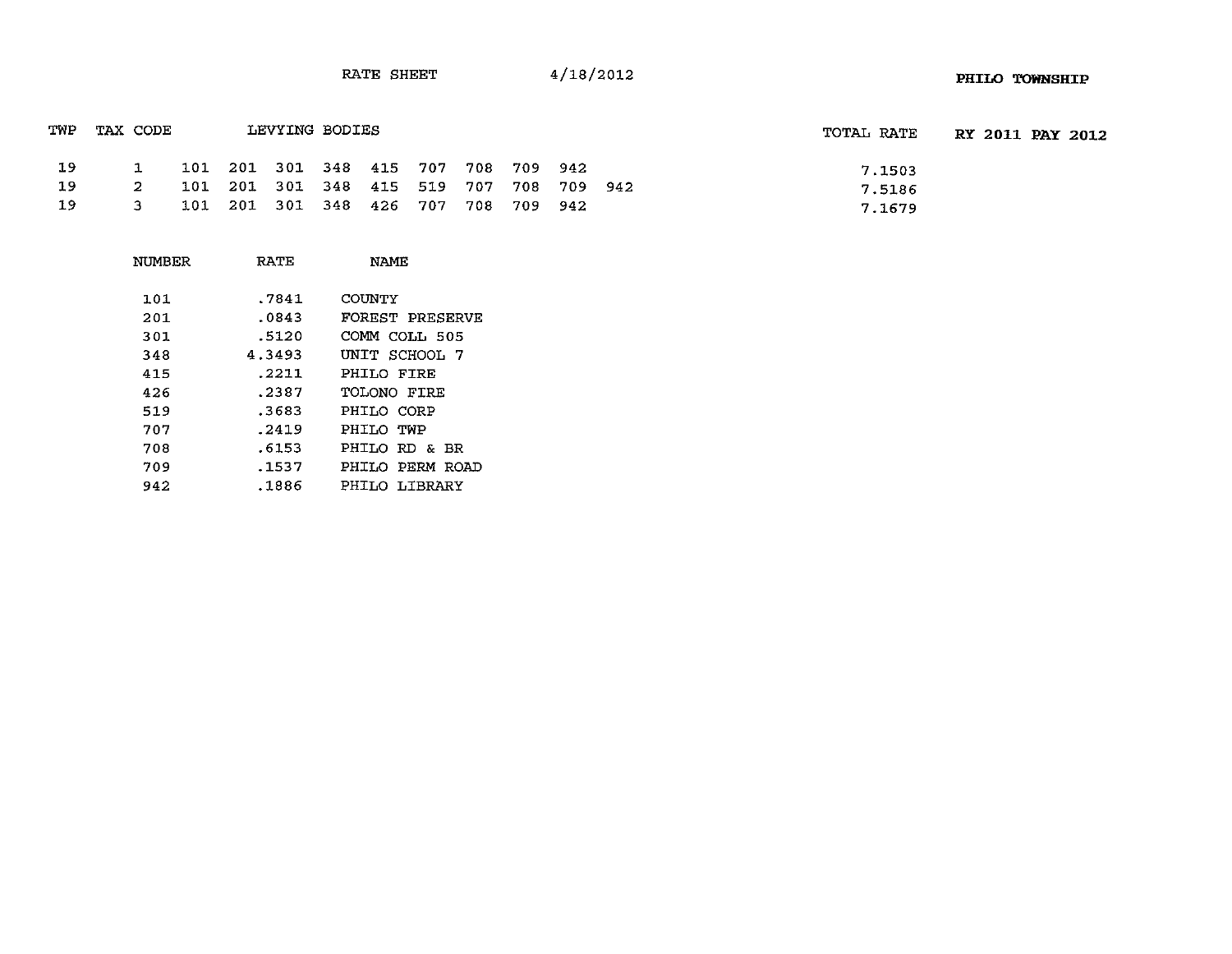TWP TAX CODE LEVYING BODIES TOTAL RATE **RY** 2011 PAY 2012

|  | EVYING BODIES |
|--|---------------|
|--|---------------|

| -20- |                                                   | 1 101 201 301 311 331 420 713 714 715 803 961 |  |  |  |  |  | 7.4287 |
|------|---------------------------------------------------|-----------------------------------------------|--|--|--|--|--|--------|
| -20  | 2 101 201 301 311 331 420 527 713 714 715 803 961 |                                               |  |  |  |  |  | 8.1710 |
|      | 20 3 101 201 301 312 331 713 714 715 803 961      |                                               |  |  |  |  |  | 8.4682 |
|      |                                                   |                                               |  |  |  |  |  | .      |

| 20  | 3  | 101 | 201 | 301 | 312 | 331 | 713 | 714 | 715 | 803 | 961 |     |     |     |     | 8.4682 |
|-----|----|-----|-----|-----|-----|-----|-----|-----|-----|-----|-----|-----|-----|-----|-----|--------|
| 20  | 4  | 101 | 201 | 301 | 312 | 331 | 520 | 713 | 714 | 715 | 803 | 961 |     |     |     | 9.7757 |
| 20  | 5  | 101 | 201 | 301 | 312 | 331 | 520 | 713 | 714 | 715 | 803 | 912 | 961 |     |     | 9.9939 |
| 20  | 7  | 101 | 201 | 301 | 315 | 331 | 713 | 714 | 715 | 803 | 961 |     |     |     |     | 7.2906 |
| 20  | 8  | 101 | 201 | 301 | 311 | 331 | 520 | 713 | 714 | 715 | 803 | 912 | 961 |     |     | 8.6320 |
| 20  | 9  | 101 | 201 | 301 | 311 | 331 | 713 | 714 | 715 | 803 | 961 |     |     |     |     | 7.1063 |
| 20  | 10 | 101 | 201 | 301 | 312 | 331 | 420 | 713 | 714 | 715 | 803 | 961 |     |     |     | 8.7906 |
| 20  | 11 | 101 | 201 | 301 | 315 | 331 | 407 | 713 | 714 | 715 | 803 | 961 |     |     |     | 7.7137 |
| 20  | 12 | 101 | 201 | 301 | 311 | 331 | 520 | 713 | 714 | 715 | 803 | 961 |     |     |     | 8.4138 |
| 20  | 13 | 101 | 201 | 301 | 331 | 358 | 420 | 713 | 714 | 715 | 803 | 961 |     |     |     | 7.6919 |
| 20  | 51 | 101 | 201 | 301 | 312 | 331 | 520 | 713 | 714 | 715 | 803 | 912 | 961 |     | 520 | 9.9939 |
| -20 | 52 | 101 | 201 | 301 | 312 | 331 | 520 | 713 | 714 | 715 | 803 | 961 |     | 520 |     | 9.7757 |
| -20 | 55 | 101 | 201 | 301 | 312 | 331 | 520 | 713 | 714 | 715 | 803 | 912 | 961 |     | 520 | 9.9939 |
| -20 | 58 | 101 | 201 | 301 | 311 | 331 | 520 | 713 | 714 | 715 | 803 | 912 | 961 |     | 520 | 8.6320 |
| 20  | 60 | 101 | 201 | 301 | 312 | 331 | 520 | 713 | 714 | 715 | 803 | 912 | 961 |     |     | 9.9939 |

| NUMBER | RATE   | NAME                   |
|--------|--------|------------------------|
| 101    | .7841  | <b>COUNTY</b>          |
| 201    | .0843  | FOREST PRESERVE        |
| 301    | .5120  | COMM COLL 505          |
| 311    | 2.5273 | SCHOOL DIST 130        |
| 312    | 3.8892 | SCHOOL DIST 137        |
| 315    | 2.7116 | SCHOOL DIST 188        |
| 331    | 2.5475 | HIGH SCHOOL 193        |
| 358    | 2.7905 | SCHOOL DIST 197        |
| 407    | .4231  | GIFFORD FIRE           |
| 420    | .3224  | <b>THOMASBORO FIRE</b> |
| 520    | 1.3075 | RANTOUL CORP           |
| 527    | .7423  | THOMASBORO CORP        |
| 713    | .1459  | RANTOUL TWP            |
| 714    | .2188  | RANTOUL RD & BR        |
| 715    | .1880  | RANTOUL PERM RD        |
| 803    | .0354  | RANTL-LUDL M-A         |
| 912    | .2182  | RANTOUL PARK           |
| 961    | .0630  | RANT/LUD CEM           |
|        |        |                        |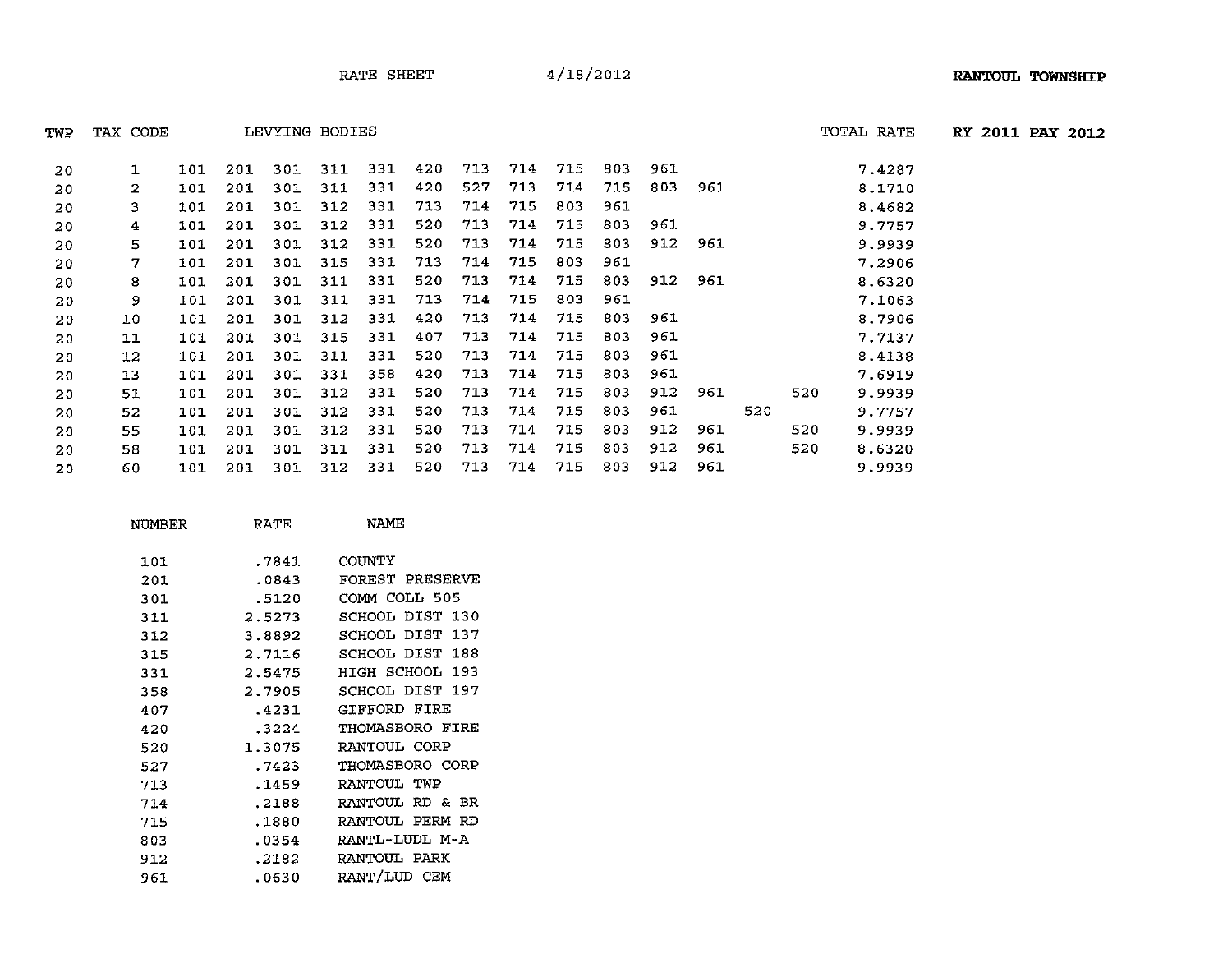| TWP | TAX CODE |     |                                         | LEVYING BODIES |  |  |       |             | TOTAL RATE | RY 2011 PAY 2012 |
|-----|----------|-----|-----------------------------------------|----------------|--|--|-------|-------------|------------|------------------|
| -21 |          |     | 101 201 301 354 402 719 720 721 808     |                |  |  |       |             | 7.5791     |                  |
| -21 |          |     | 101 201 301 354 402 514 719 720 721 808 |                |  |  |       |             | 8.7279     |                  |
| -21 | 3.       |     | 101 201 301 353 402 719 720             |                |  |  |       | 721 808 943 | 7.2634     |                  |
| -21 | 4        | 101 | 201 301 354 402 719 720                 |                |  |  | 721   | 808 943     | 7.8417     |                  |
| -21 | 5.       | 101 | 201 301 353 402 719 720                 |                |  |  | - 721 | - 808       | 7.0008     |                  |

| NUMBER | RATE   | NAME                   |
|--------|--------|------------------------|
| 101    | .7841  | COUNTY                 |
| 201    | .0843  | <b>FOREST PRESERVE</b> |
| 301    | .5120  | COMM COLL 505          |
| 353    | 4.3160 | UNIT SCHL 302D         |
| 354    | 4.8943 | UNIT SCHOOL 8          |
| 402    | .3193  | BROADLANDS FIRE        |
| 514    | 1.1488 | LONGVIEW CORP          |
| 719    | .4096  | RAYMOND TWP            |
| 720    | .3818  | RAYMOND RD & BR        |
| 721    | .1473  | RAYMOND PERM RD        |
| 808    | .0464  | AY-RAY-SH M-A          |
| 943    | .2626  | CAMARGO LIB DIS        |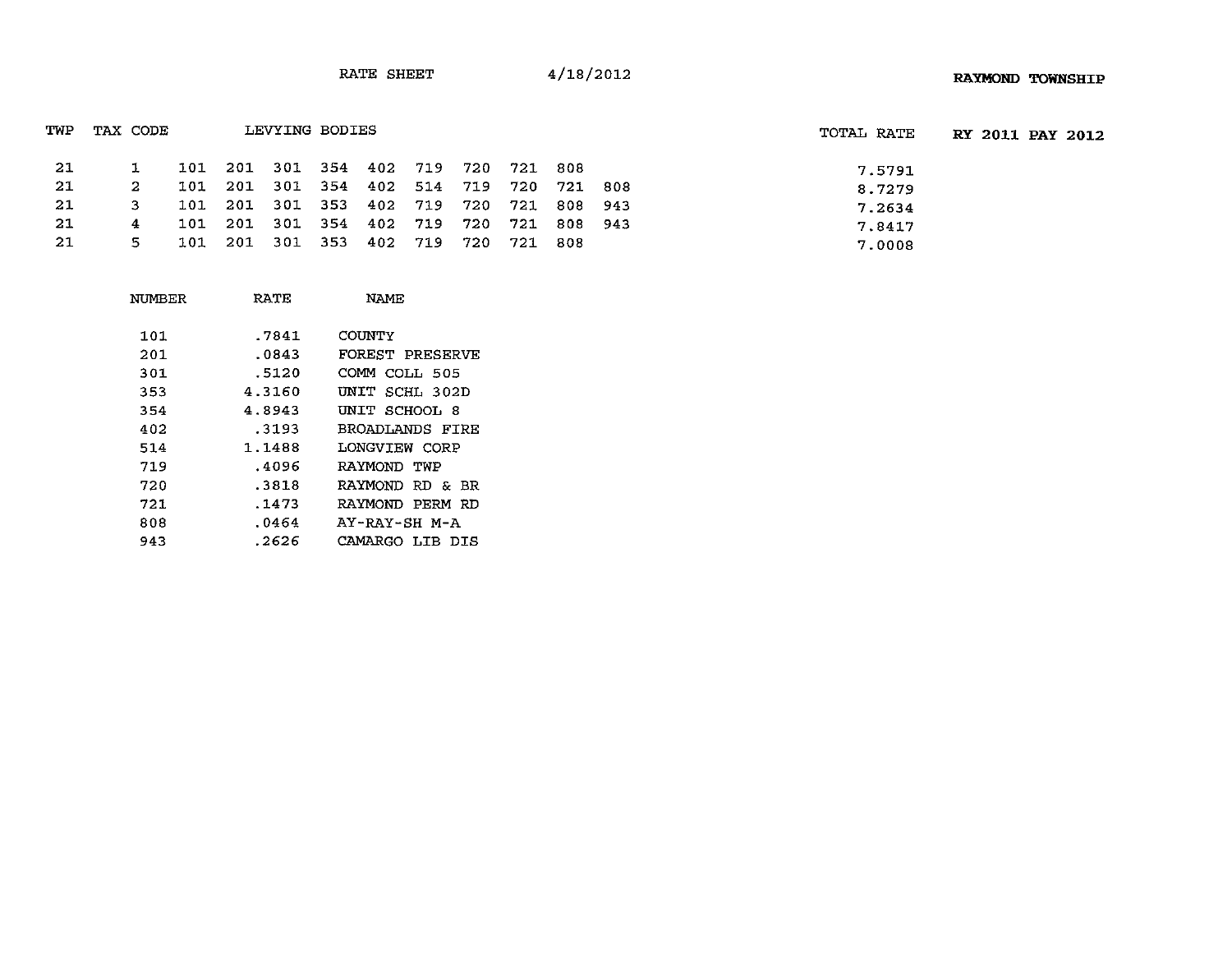| TWP | TAX CODE |     |      | LEVYING BODIES |     |     |     |     |      |      |     |      | TOTAL RATE |
|-----|----------|-----|------|----------------|-----|-----|-----|-----|------|------|-----|------|------------|
| 22  | 1        | 101 | 201  | 301            | 348 | 425 | 725 | 726 | -727 | -806 |     |      | 7.2637     |
| 22  | 2        | 101 | 201  | 301            | 348 | 409 | 725 | 726 | 727  | 806  |     |      | 7.5290     |
| 22  | 3.       | 101 | -201 | 301            | 348 | 425 | 523 | 725 | 726  | 727  | 806 | 941  | 7.7139     |
| 22  | 3В.      | 101 | 201  | 301            | 348 | 425 | 523 | 725 | 726  | 727  | 806 |      | 7.5889     |
| 22  | 4        | 101 | 201  | 301            | 346 | 409 | 725 | 726 | 727  | 806  | 945 |      | 8.2055     |
| 22  | 5.       | 101 | 201  | 301            | 346 | 409 | 513 | 725 | 726  | 727  | 806 | -945 | 8.6892     |
| 22  | 6        | 101 | 201  | 301            | 350 | 409 | 725 | 726 | 727  | -806 |     |      | 7.4524     |
| 22  | 7        | 101 | 201  | 301            | 352 | 425 | 725 | 726 | 727  | 806  |     |      | 7.7615     |
| 22  | 8        | 101 | 201  | 301            | 352 | 409 | 725 | 726 | 727  | 806  |     |      | 8.0268     |
| 22  | 9        | 101 | 201  | 301            | 348 | 414 | 725 | 726 | 727  | 806  |     |      | 7.2347     |

| NUMBER | RATE   | <b>NAME</b>               |
|--------|--------|---------------------------|
| 101    | .7841  | COUNTY                    |
| 201    | .0843  | <b>FOREST PRESERVE</b>    |
| 301    | .5120  | COLL 505<br>COMM          |
| 346    | 4.8137 | SCHOOL 5P<br>INTT         |
| 348    | 4.3493 | SCHOOL<br>UNIT<br>-7      |
| 350    | 4.2727 | SCHOOL 39P<br>UNIT        |
| 352    | 4.8471 | INTT SCHL 301D            |
| 409    | .5775  | <b>TVESDALE FIRE</b>      |
| 414    | .2832  | FIRE<br>PESOTUM           |
| 425    | . 3122 | SADORUS<br>FIRE           |
| 513    | .4837  | IVESDALE CORP             |
| 523    | .3252  | SADORUS<br>CORP           |
| 725    | .3963  | <b>SADORUS</b><br>TWP     |
| 726    | .6680  | RD &<br>SADORUS<br>BR     |
| 727    | .1575  | SADORUS<br>PERM<br>RD     |
| 806    | .0000  | CLFX-SADRS M-A            |
| 941    | .1250  | PUBL LIB<br><b>TOLONO</b> |
| 945    | .2121  | PUB LIBR<br><b>BEMENT</b> |

AL RATE RY 2011 **PAY** 2012

 $\sim 10^{-1}$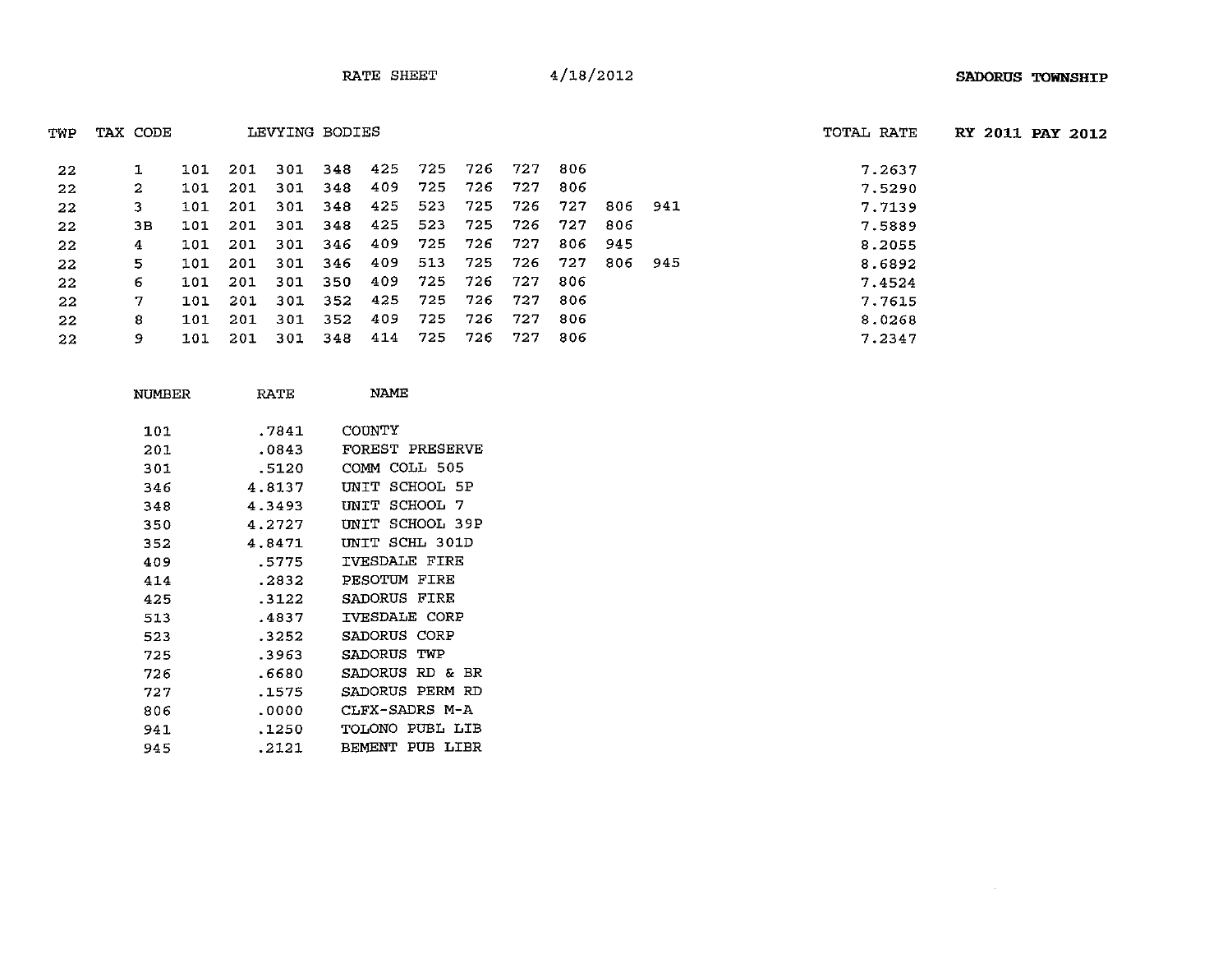| TWP | TAX CODE |     |     | LEVYING BODIES              |                         |     |             |      |       |       |  | TOTAL RATE |  | <b>RY 2011 PAY 2012</b> |
|-----|----------|-----|-----|-----------------------------|-------------------------|-----|-------------|------|-------|-------|--|------------|--|-------------------------|
| 23  |          | 101 |     | 201 301 344 424 731 732 733 |                         |     |             |      |       |       |  | 6.6902     |  |                         |
| -23 |          | 101 | 201 |                             | 301 345 424 731 732 733 |     |             |      |       |       |  | 6.1718     |  |                         |
| 23  |          | 101 |     | 201 301 349 424 731 732     |                         |     |             |      | - 733 |       |  | 5.6264     |  |                         |
| 23  | 4        | 101 |     | 201 301 344                 |                         | 404 | 731 732 733 |      |       |       |  | 6.7905     |  |                         |
| 23  | 5.       | 101 |     | 201 301 345 424             |                         |     | 502         | -731 | 732   | - 733 |  | 6.4016     |  |                         |
|     |          |     |     |                             |                         |     |             |      |       |       |  |            |  |                         |

| NUMBER | RATE   | NAME                 |
|--------|--------|----------------------|
| 101    | .7841  | COUNTY               |
| 201    | .0843  | FOREST PRESERVE      |
| 301    | .5120  | COMM COLL 505        |
| 344    | 4.3989 | UNIT SCHOOL 3        |
| 345    | 3.8805 | UNIT SCHOOL 4        |
| 349    | 3.3351 | UNIT SCHOOL 25P      |
| 404    | .3521  | <b>CORNBELT FIRE</b> |
| 424    | .2518  | SCOTT FIRE           |
| 502    | .2298  | BONDVILLE CORP       |
| 731    | .2564  | SCOTT TWP            |
| 732    | .2467  | SCOTT RD & BR        |
| 733    | .1560  | SCOTT PERM ROAD      |
|        |        |                      |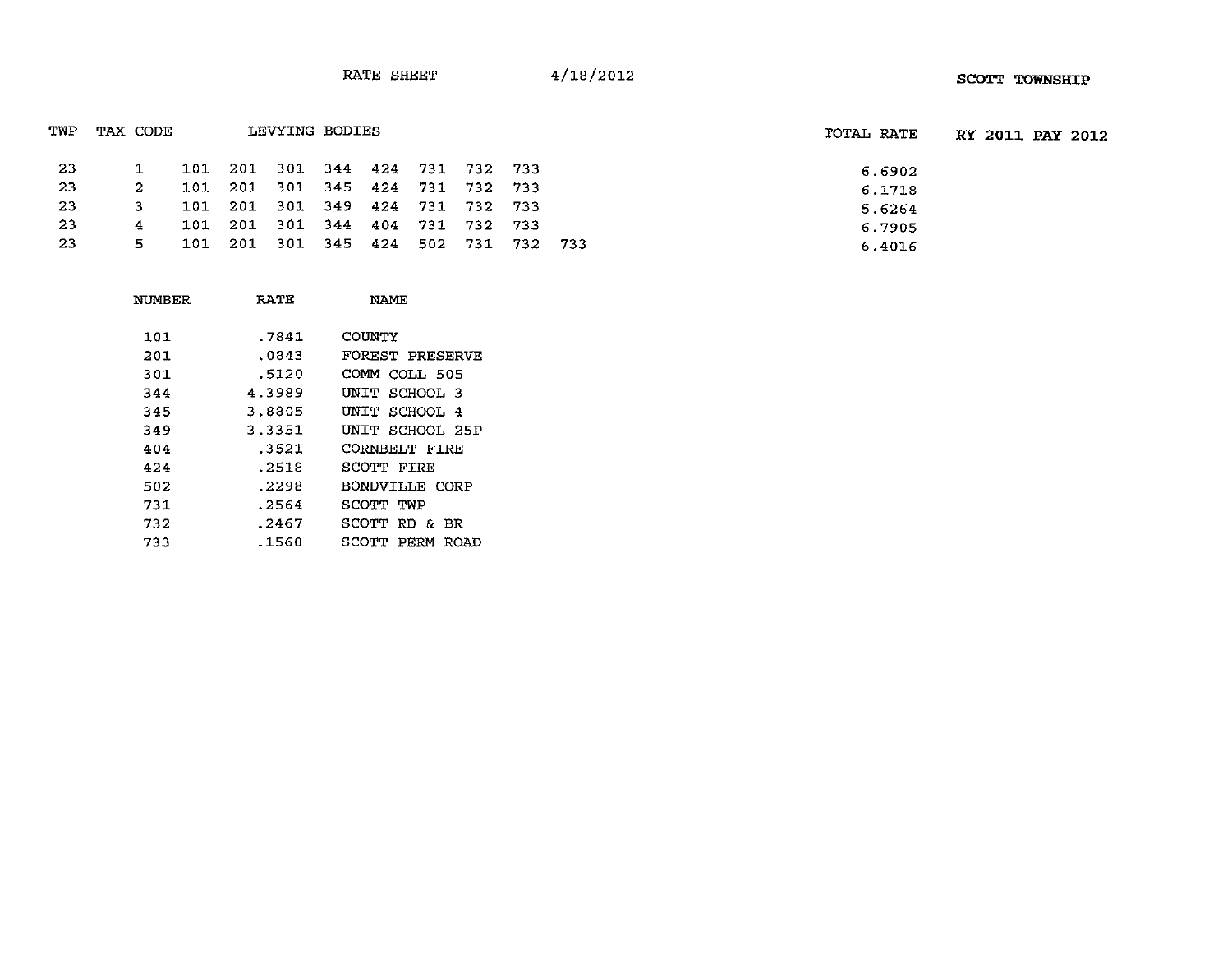| TWP  | TAX CODE     |                                         | LEVYING BODIES |  |  |  | TOTAL RATE | <b>RY 2011 PAY 2012</b> |  |
|------|--------------|-----------------------------------------|----------------|--|--|--|------------|-------------------------|--|
| - 24 | $\mathbf{1}$ | 101 201 301 348 418 737 738 739 740     |                |  |  |  | 6.6539     |                         |  |
| -24  | $2^{\circ}$  | 101 201 301 348 418 526 737 738 739 740 |                |  |  |  | 6.9927     |                         |  |
| -24  | 3.           | 101 201 301 354 418 737 738 739 740     |                |  |  |  | 7.1989     |                         |  |

| NUMBER | <b>RATE</b> | <b>NAME</b>          |
|--------|-------------|----------------------|
| 101    | .7841       | COUNTY               |
| 201    | .0843       | FOREST PRESERVE      |
| 301    | .5120       | COMM COLL 505        |
| 348    | 4.3493      | UNIT SCHOOL 7        |
| 354    | 4.8943      | UNIT SCHOOL 8        |
| 418    | .2158       | SIDNEY FIRE          |
| 526    | .3388       | SIDNEY CORP          |
| 737    | .2636       | SIDNEY TWP           |
| 738    | .2910       | SIDNEY RD & BR       |
| 739    | .1538       | SIDNEY<br>PERM<br>RD |
| 740    | .0000       | SIDNEY CEMETERY      |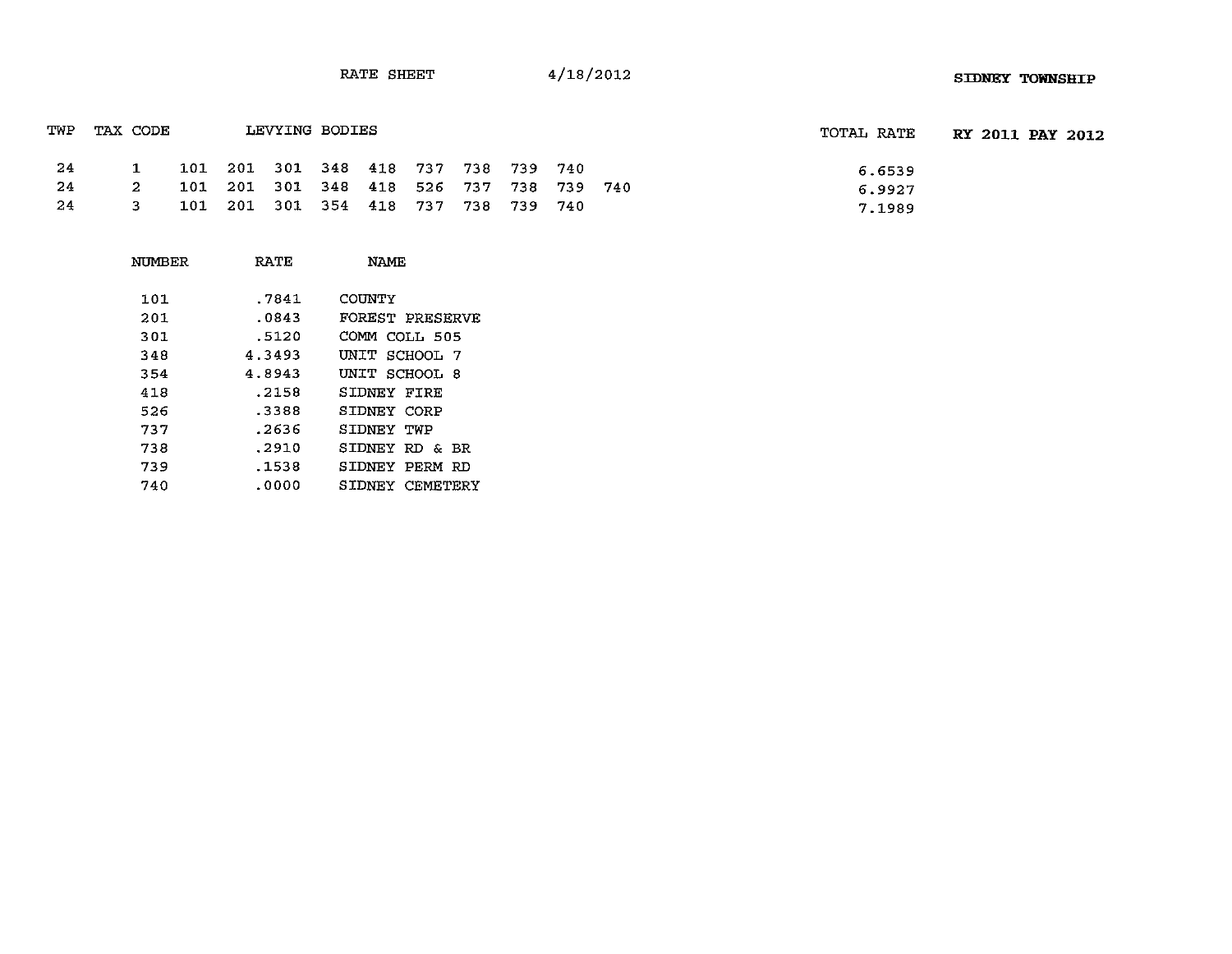| TWP  | TAX CODE |  | LEVYING BODIES |                                     |  |  | TOTAL RATE | <b>RY 2011 PAY 2012</b> |
|------|----------|--|----------------|-------------------------------------|--|--|------------|-------------------------|
| -25  |          |  |                | 101 201 301 351 403 743 744 745 901 |  |  | 6.7308     |                         |
| -25  | 1A       |  |                | 101 201 301 345 405 743 744 745     |  |  | 6.1039     |                         |
| -25  |          |  |                | 101 201 301 351 403 743 744 745     |  |  | 6.7308     |                         |
| - 25 | 2A       |  |                | 101 201 301 351 405 743 744 745     |  |  | 6.8217     |                         |

| -25 |    | TOT | <b>ZUT</b> | 30 L | 35 L | 405 | 743 | 744 | 745 | <b>SOT</b> |     | 6.7308 |
|-----|----|-----|------------|------|------|-----|-----|-----|-----|------------|-----|--------|
| 25  | 1A | 101 | 201        | 301  | 345  | 405 | 743 | 744 | 745 |            |     | 6.1039 |
| 25  | 2  | 101 | 201        | 301  | 351  | 403 | 743 | 744 | 745 |            |     | 6.7308 |
| 25  | 2A | 101 | 201        | 301  | 351  | 405 | 743 | 744 | 745 |            |     | 6.8217 |
| 25  | 3  | 101 | 201        | 301  | 311  | 333 | 420 | 743 | 744 | 745        |     | 6.6884 |
| 25  | 4  | 101 | 201        | 301  | 314  | 333 | 403 | 743 | 744 | 745        |     | 6.7014 |
| 25  | 5. | 101 | 201        | 301  | 311  | 331 | 420 | 743 | 744 | 745        |     | 7.2627 |
| 25  | 7  | 101 | 201        | 301  | 345  | 420 | 743 | 744 | 745 |            |     | 6.0684 |
| 25  | 8  | 101 | 201        | 301  | 351  | 420 | 743 | 744 | 745 |            |     | 6.7862 |
| 25  | 9  | 101 | 201        | 301  | 345  | 405 | 743 | 744 | 745 | 901        |     | 6.1039 |
| 25  | 10 | 101 | 201        | 301  | 314  | 333 | 419 | 743 | 744 | 745        |     | 6.6216 |
| 25  | 11 | 101 | 201        | 301  | 351  | 405 | 743 | 744 | 745 | 901        |     | 6.8217 |
| 25  | 12 | 101 | 201        | 301  | 345  | 405 | 743 | 744 | 745 | 901        | 921 | 6.3870 |
| 25  | 13 | 101 | 201        | 301  | 333  | 358 | 420 | 743 | 744 | 745        |     | 6.9516 |
| 25  | 62 | 101 | 201        | 301  | 345  | 405 | 743 | 744 | 745 | 901        | 921 | 6.3870 |
|     |    |     |            |      |      |     |     |     |     |            |     |        |

69 101 201 301 345 405 743 744 745 901 6.1039

| NUMBER | <b>RATE</b> | NAME            |
|--------|-------------|-----------------|
| 101    | .7841       | COUNTY          |
| 201    | .0843       | FOREST PRESERVE |
| 301    | .5120       | COMM COLL 505   |
| 311    | 2.5273      | SCHOOL DIST 130 |
| 314    | 2.5957      | SCHOOL DIST 169 |
| 331    | 2.5475      | HIGH SCHOOL 193 |
| 333    | 1.9732      | HIGH SCHOOL 305 |
| 345    | 3.8805      | UNIT SCHOOL 4   |
| 351    | 4.5983      | UNIT SCHOOL 116 |
| 358    | 2.7905      | SCHOOL DIST 197 |
| 403    | .2670       | CARROLL FIRE    |
| 405    | .3579       | E PRAIRIE FIRE  |
| 419    | .1872       | S JOE STAN FIRE |
| 420    | .3224       | THOMASBORO FIRE |
| 743    | .1223       | SOMER TWP       |
| 744    | .2083       | SOMER RD & BR   |
| 745    | .1545       | SOMER PERM ROAD |
| 901    | .0000       | U - C SANITARY  |
| 921    | .2831       | CU MASS TRANSIT |
|        |             |                 |

| TAL RATE | RY 2011 PAY 2012 |  |
|----------|------------------|--|
|          |                  |  |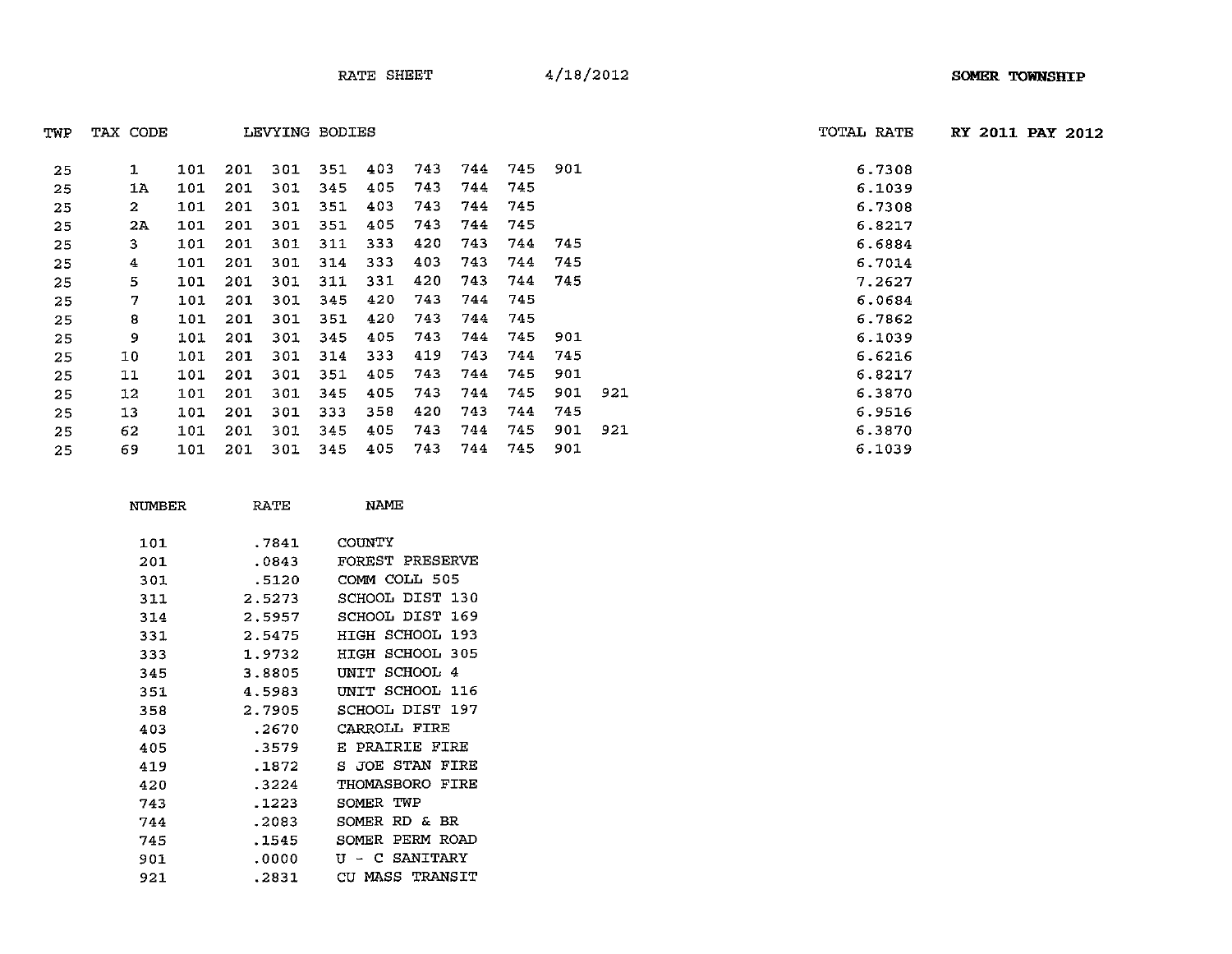| TWP | TAX CODE |                                         | LEVYING BODIES |  |  |         |     | TOTAL RATE | <b>RY 2011 PAY 2012</b> |
|-----|----------|-----------------------------------------|----------------|--|--|---------|-----|------------|-------------------------|
| -26 |          | 101 201 301 314 333 408 749 750 751 808 |                |  |  |         |     | 7.0388     |                         |
| -26 | 2.       | 101 201 301 354 408 512 749 750 751 808 |                |  |  |         |     | 8.5494     |                         |
| -26 |          | 101 201 301 354 408 749 750 751 808     |                |  |  |         |     | 7.3642     |                         |
| -26 | 5.       | 101 201 301 333 358 408 749 750 751 808 |                |  |  |         |     | 7.2336     |                         |
| -26 | 50.      | 101 201 301 354 408 512 749 750         |                |  |  | 751 808 | 512 | 8.5494     |                         |

| NUMBER | RATE   | NAME                |
|--------|--------|---------------------|
| 101    | .7841  | COUNTY              |
| 201    | .0843  | FOREST PRESERVE     |
| 301    | .5120  | COMM COLL 505       |
| 314    | 2.5957 | SCHOOL DIST<br>169  |
| 333    | 1.9732 | HIGH SCHOOL<br>-305 |
| 354    | 4.8943 | UNIT SCHOOL<br>-8   |
| 358    | 2.7905 | SCHOOL DIST 197     |
| 408    | .4153  | HOMER FIRE          |
| 512    | 1.1852 | HOMER CORP          |
| 749    | .2663  | SOUTH HOMER TWP     |
| 750    | .2030  | S HOMER RD & BR     |
| 751    | .1585  | S HOMER PERM RD     |
| 808    | .0464  | AY-RAY-SH M-A       |
|        |        |                     |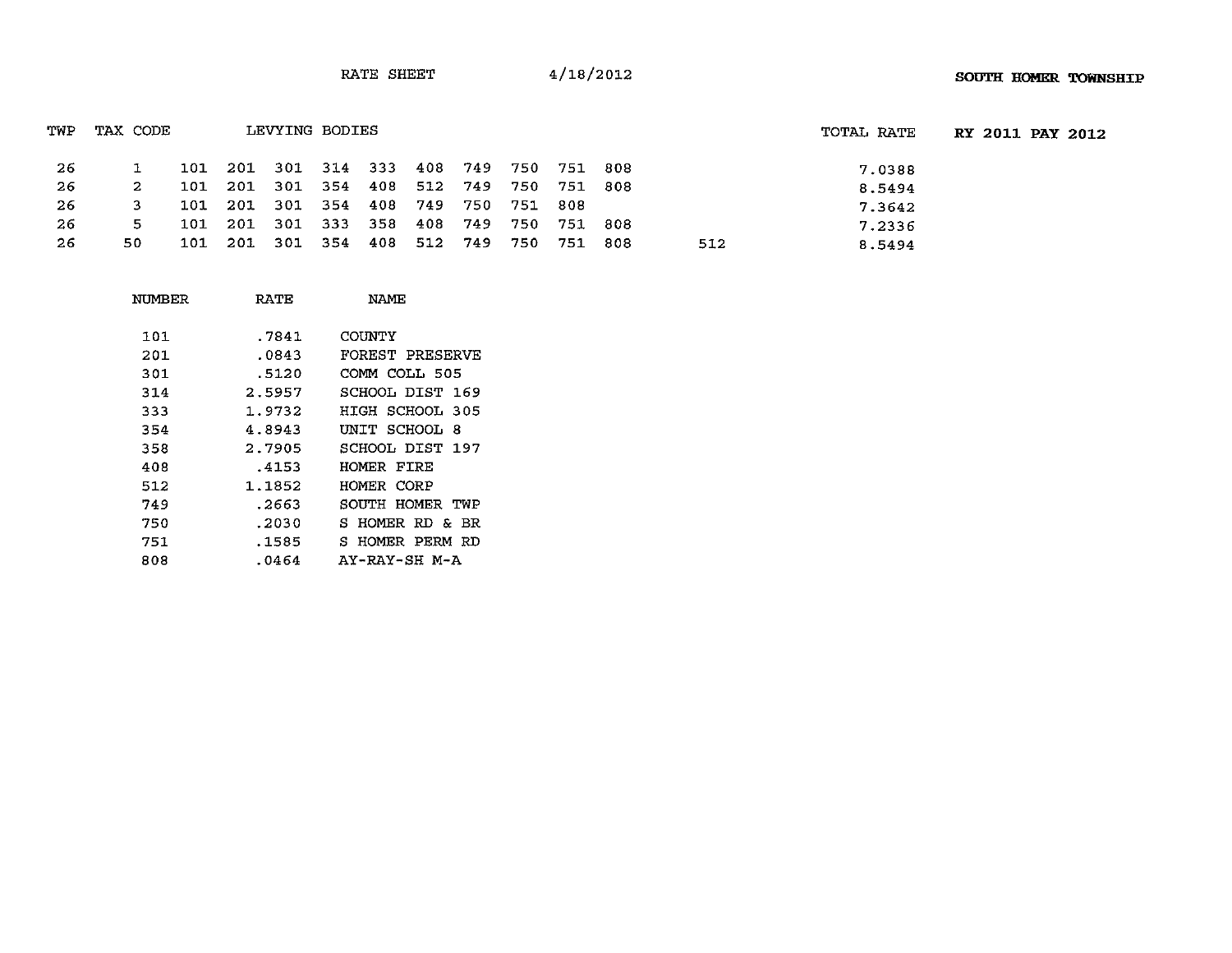| TWP  | TAX CODE     |                                         | LEVYING BODIES |  |  |  | TOTAL RATE | RY 2011 PAY 2012 |
|------|--------------|-----------------------------------------|----------------|--|--|--|------------|------------------|
| - 27 | $\mathbf{2}$ | 101 201 301 314 333 419 755 756 757 805 |                |  |  |  | 6.9992     |                  |
| - 27 |              | 101 201 301 333 358 413 755 756 757 805 |                |  |  |  | 7.2208     |                  |
| -27  | 8            | 101 201 301 333 358 419 755 756 757 805 |                |  |  |  | 7.1940     |                  |
| -27  | 9.           | 101 201 301 333 358 420 755 756 757 805 |                |  |  |  | 7.3292     |                  |

| NUMBER | RATE   | NAME            |
|--------|--------|-----------------|
| 101    | .7841  | COUNTY          |
| 201    | .0843  | FOREST PRESERVE |
| 301    | .5120  | COMM COLL 505   |
| 314    | 2.5957 | SCHOOL DIST 169 |
| 333    | 1.9732 | HIGH SCHOOL 305 |
| 358    | 2.7905 | SCHOOL DIST 197 |
| 413    | .2140  | OGDN/ROYAL FIRE |
| 419    | .1872  | S JOE STAN FIRE |
| 420    | .3224  | THOMASBORO FIRE |
| 755    | .3654  | STANTON TWP     |
| 756    | .3045  | STANTON RD & BR |
| 757    | .1529  | STANTON PERM RD |
| 805    | .0399  | OGDN-STNTN M-A  |
|        |        |                 |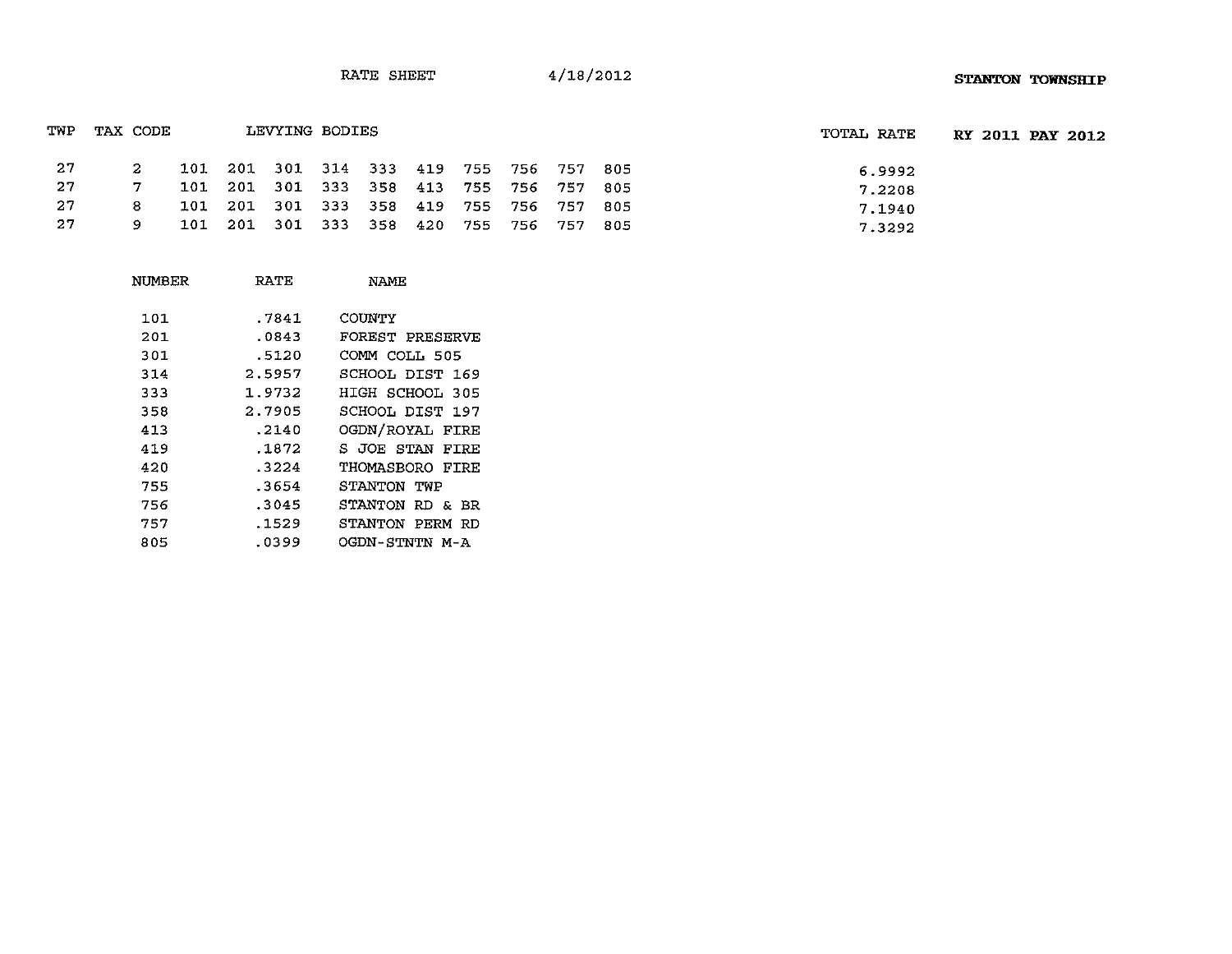| TWP | TAX CODE |  | LEVYING BODIES |                                         |  |  | TOTAL RATE | <b>RY 2011 PAY 2012</b> |
|-----|----------|--|----------------|-----------------------------------------|--|--|------------|-------------------------|
| -28 |          |  |                | 101 201 301 314 333 419 761 762 763     |  |  | 6.7187     |                         |
| -28 | <b>2</b> |  |                | 101 201 301 314 333 419 524 761 762 763 |  |  | 7.1356     |                         |
| -28 | -65      |  |                | 101 201 301 314 333 419 524 761 762 763 |  |  | 7.1356     |                         |

| NUMBER | RATE   | NAME            |
|--------|--------|-----------------|
| 101    | .7841  | COUNTY          |
| 201    | .0843  | FOREST PRESERVE |
| 301    | .5120  | COMM COLL 505   |
| 314    | 2.5957 | SCHOOL DIST 169 |
| 333    | 1.9732 | HIGH SCHOOL 305 |
| 419    | .1872  | S JOE STAN FIRE |
| 524    | .4169  | ST JOE CORP     |
| 761    | .2773  | ST JOSEPH TWP   |
| 762    | .1538  | ST JOE RD & BR  |
| 763    | .1511  | S JOE PERM ROAD |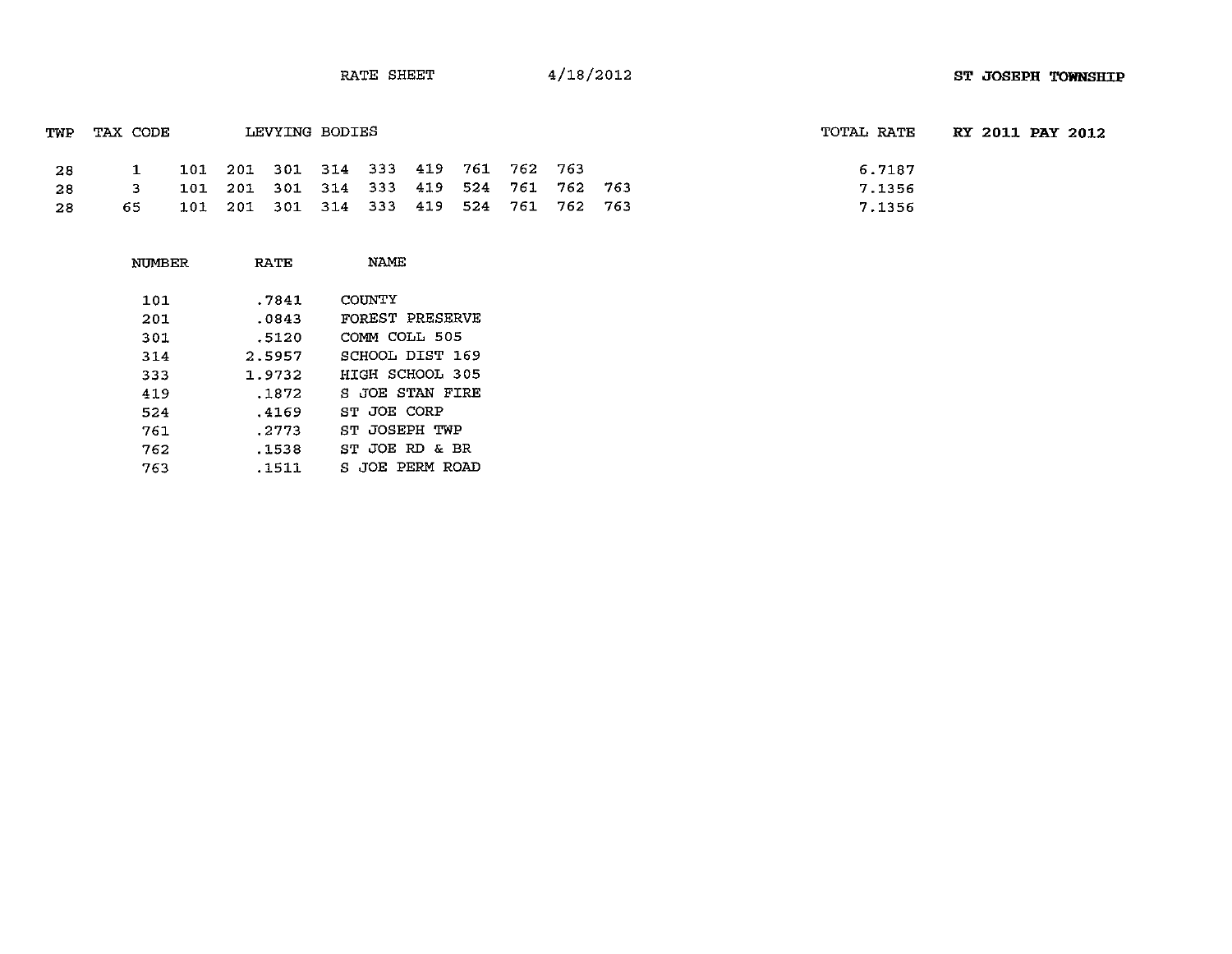TWP TAX CODE LEVYING BODIES TOTAL RATE **RY 2011 PAY 2012**

| 29 | 1  | 101 | 201 | 301 | 345 | 767 | 768 | 769. | 941  |     |     |     |     |     | 5.9159 |
|----|----|-----|-----|-----|-----|-----|-----|------|------|-----|-----|-----|-----|-----|--------|
| 29 | 2  | 101 | 201 | 301 | 348 | 426 | 767 | 768  | 769  | 941 |     |     |     |     | 6.6234 |
| 29 | 3. | 101 | 201 | 301 | 348 | 426 | 528 | 767  | 768  | 769 | 913 | 941 |     |     | 7.2502 |
| 29 | ЗΑ | 101 | 201 | 301 | 348 | 426 | 528 | 767  | 768  | 769 | 941 |     |     |     | 7.0258 |
| 29 | 4  | 101 | 201 | 301 | 348 | 425 | 523 | 767  | 768  | 769 | 941 |     |     |     | 7.0221 |
| 29 | 5  | 101 | 201 | 301 | 345 | 525 | 767 | 768  | 769  | 901 | 941 |     |     |     | 6.5961 |
| 29 | 6  | 101 | 201 | 301 | 345 | 767 | 768 | 769  | 901  | 941 |     |     |     |     | 5.9159 |
| 29 | 7  | 101 | 201 | 301 | 348 | 424 | 767 | 768  | 769  | 941 |     |     |     |     | 6.6365 |
| 29 | 8  | 101 | 201 | 301 | 345 | 424 | 767 | 768  | 769  | 941 |     |     |     |     | 6.1677 |
| 29 | 9  | 101 | 201 | 301 | 348 | 425 | 767 | 768  | 769  | 941 |     |     |     |     | 6.6969 |
| 29 | 10 | 101 | 201 | 301 | 348 | 767 | 768 | 769  | 941  |     |     |     |     |     | 6.3847 |
| 29 | 11 | 101 | 201 | 301 | 345 | 525 | 767 | 768  | 769. | 941 |     |     |     |     | 6.5961 |
| 29 | 12 | 101 | 201 | 301 | 345 | 525 | 767 | 768  | 769  | 901 | 921 | 941 |     |     | 6.8792 |
| 29 | 13 | 101 | 201 | 301 | 345 | 767 | 768 | 769  | 901  | 921 | 941 |     |     |     | 6.1990 |
| 29 | 14 | 101 | 201 | 301 | 345 | 767 | 768 | 769  | 921  | 941 |     |     |     |     | 6.1990 |
| 29 | 50 | 101 | 201 | 301 | 348 | 426 | 528 | 767  | 768  | 769 | 913 | 941 |     | 528 | 7.2502 |
| 29 | 51 | 101 | 201 | 301 | 348 | 426 | 528 | 767  | 768  | 769 | 941 |     | 528 |     | 7.0258 |
| 29 | 55 | 101 | 201 | 301 | 345 | 525 | 767 | 768  | 769  | 901 | 941 |     | 525 |     | 6.5961 |
| 29 | 56 | 101 | 201 | 301 | 345 | 525 | 767 | 768  | 769  | 901 | 921 | 941 |     | 525 | 6.8792 |

| NUMBER | RATE   | <b>NAME</b>        |
|--------|--------|--------------------|
| 101    | .7841  | COUNTY             |
| 201    | .0843  | FOREST PRESERVE    |
| 301    | .5120  | COMM COLL 505      |
| 345    | 3.8805 | UNIT SCHOOL 4      |
| 348    | 4.3493 | UNIT SCHOOL 7      |
| 424    | .2518  | SCOTT FIRE         |
| 425    | .3122  | SADORUS FIRE       |
| 426    | .2387  | <b>TOLONO FIRE</b> |
| 523    | .3252  | SADORUS CORP       |
| 525    | .6802  | SAVOY CORP         |
| 528    | .4024  | TOLONO CORP        |
| 767    | .2087  | TOLONO TWP         |
| 768    | .1738  | TOLONO RD & BR     |
| 769    | .1475  | TOLONO PERM RD     |
| 901    | .0000  | U - C SANITARY     |
| 913    | .2244  | TOLONO PARK        |
| 921    | .2831  | CU MASS TRANSIT    |
|        |        |                    |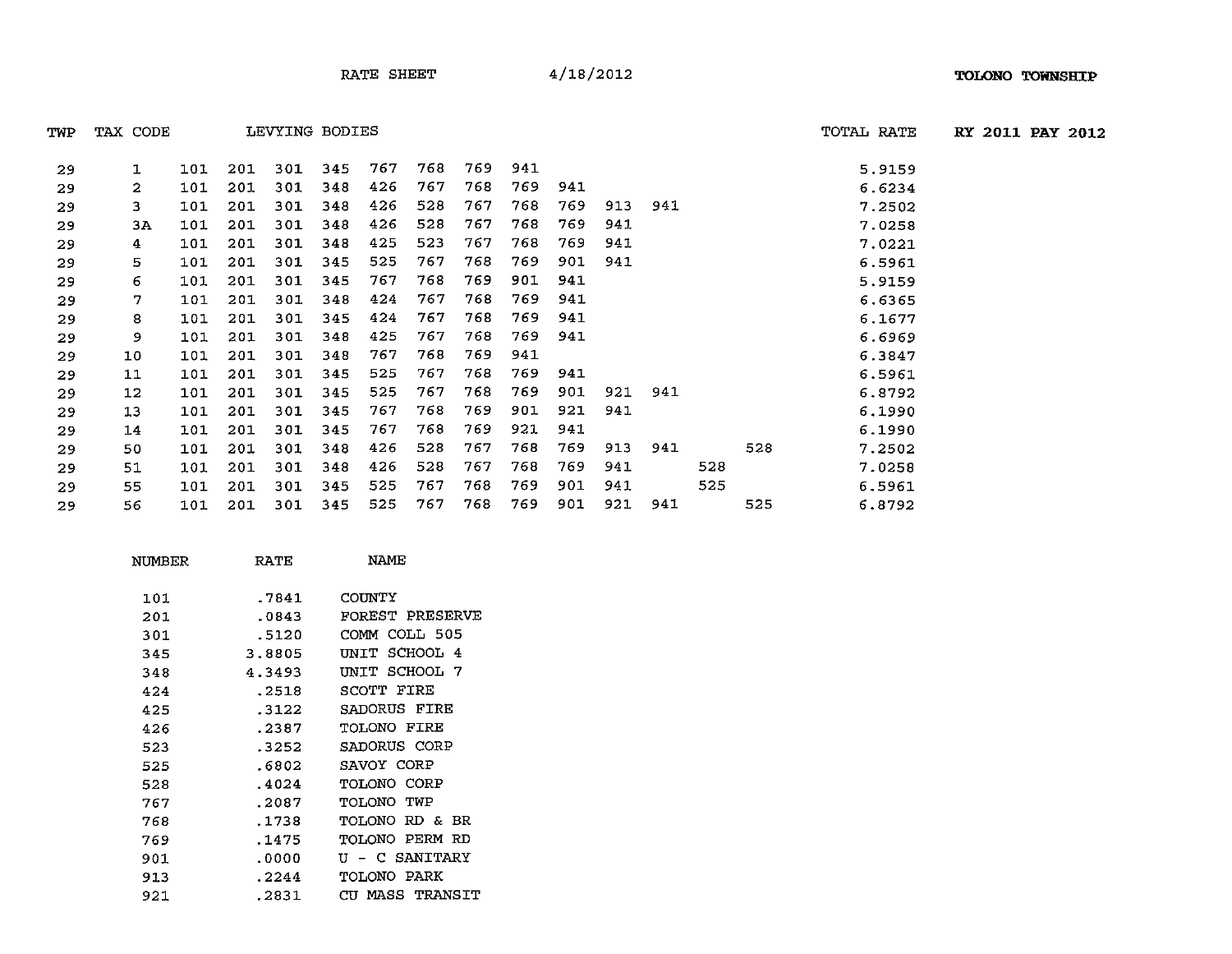RATE SHEET 4/18/2012 **TOLONO** TOWNSHIP

 $\sim$   $\mu$  .

| TAX CODE<br>TWP | LEVYING BODIES |  |
|-----------------|----------------|--|
|-----------------|----------------|--|

TOTAL RATE **RY** 2011 **PAY** 2012

941 .1250 TOLONO PUEL LIB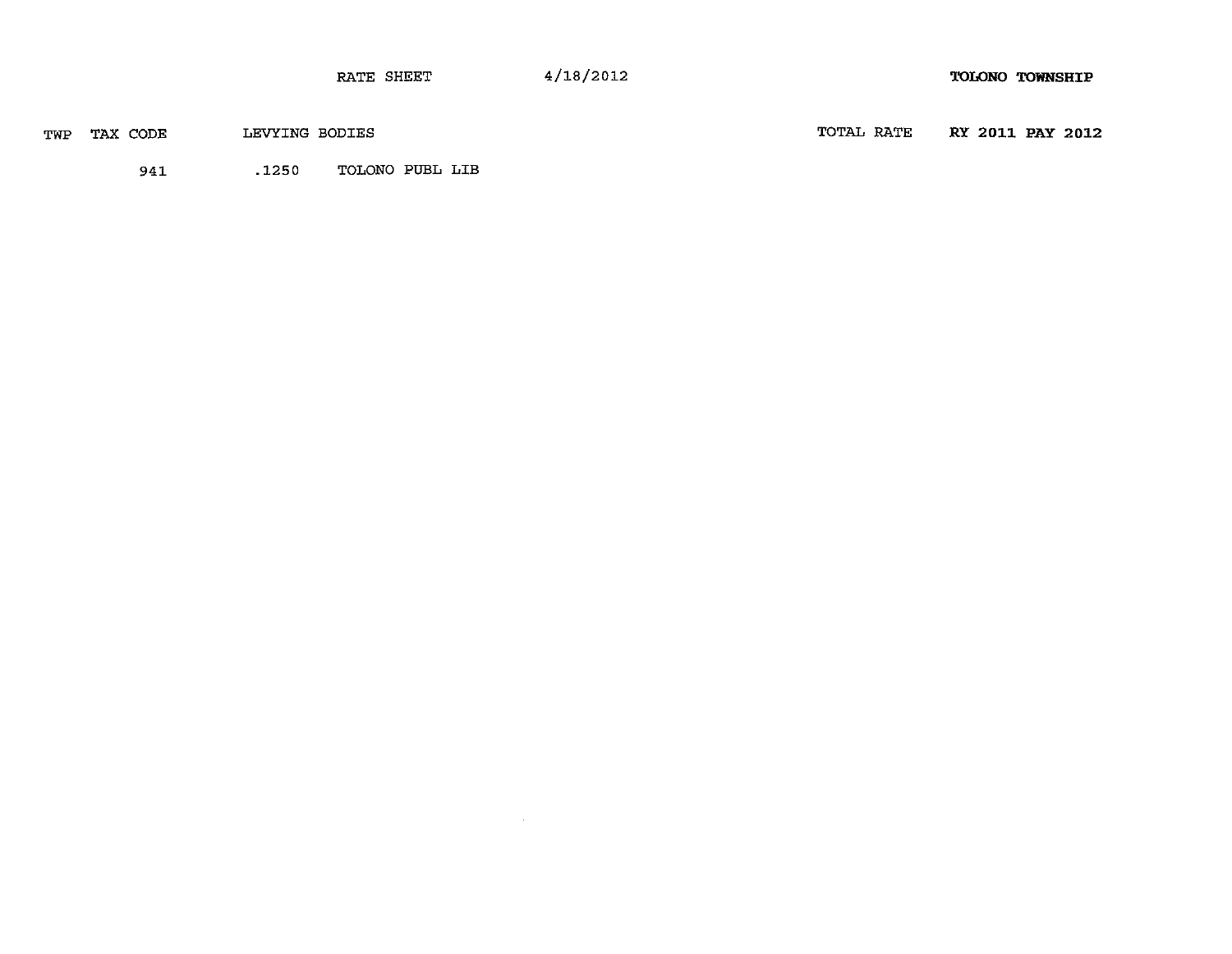|     |             |                | TOTAL RATE |                  |
|-----|-------------|----------------|------------|------------------|
| TWP | CODE<br>TAX | LEVYING BODIES |            | RY 2011 PAY 2012 |

| 30 | 1              | 101 | 201 | 301 | 345 | 773 | 774 | 775 |     |     |     |     | 5.7437 |
|----|----------------|-----|-----|-----|-----|-----|-----|-----|-----|-----|-----|-----|--------|
| 30 | 4              | 101 | 201 | 301 | 351 | 419 | 773 | 774 | 775 |     |     |     | 6.6487 |
| 30 | 5.             | 101 | 201 | 301 | 351 | 773 | 774 | 775 |     |     |     |     | 6.4615 |
| 30 | 5B             | 101 | 201 | 301 | 351 | 403 | 773 | 774 | 775 |     |     |     | 6.7285 |
| 30 | 5C             | 101 | 201 | 301 | 351 | 406 | 773 | 774 | 775 | 921 |     |     | 7.1135 |
| 30 | 5 <sub>D</sub> | 101 | 201 | 301 | 351 | 406 | 773 | 774 | 775 | 914 | 921 |     | 8.0661 |
| 30 | 6C             | 101 | 201 | 301 | 351 | 406 | 773 | 774 | 775 | 901 | 921 |     | 7.1135 |
| 30 | 6D             | 101 | 201 | 301 | 351 | 406 | 773 | 774 | 775 | 901 | 914 | 921 | 8.0661 |
| 30 | 7              | 101 | 201 | 301 | 351 | 415 | 773 | 774 | 775 | 914 |     |     | 7.6352 |
| 30 | 9              | 101 | 201 | 301 | 314 | 333 | 419 | 773 | 774 | 775 |     |     | 6.6193 |
| 30 | 10             | 101 | 201 | 301 | 351 | 415 | 773 | 774 | 775 |     |     |     | 6.6826 |
| 30 | 11             | 101 | 201 | 301 | 314 | 333 | 403 | 773 | 774 | 775 |     |     | 6.6991 |
| 30 | 12             | 101 | 201 | 301 | 351 | 403 | 773 | 774 | 775 | 921 |     |     | 7.0116 |
| 30 | 14             | 101 | 201 | 301 | 351 | 403 | 773 | 774 | 775 | 901 | 921 |     | 7.0116 |
| 30 | 16             | 101 | 201 | 301 | 351 | 405 | 773 | 774 | 775 | 901 | 921 |     | 7.1025 |
| 30 | 18             | 101 | 201 | 301 | 314 | 333 | 406 | 773 | 774 | 775 |     |     | 6.8010 |
| 30 | 19             | 101 | 201 | 301 | 351 | 405 | 773 | 774 | 775 | 901 | 914 | 921 | 8.0551 |
| 30 | 22             | 101 | 201 | 301 | 351 | 773 | 774 | 775 | 921 |     |     |     | 6.7446 |
| 30 | 23             | 101 | 201 | 301 | 345 | 773 | 774 | 775 | 921 |     |     |     | 6.0268 |
| 30 | 24             | 101 | 201 | 301 | 351 | 773 | 774 | 775 | 901 | 921 |     |     | 6.7446 |
| 30 | 25             | 101 | 201 | 301 | 351 | 405 | 773 | 774 | 775 | 921 |     |     | 7.1025 |
| 30 | 26             | 101 | 201 | 301 | 345 | 405 | 773 | 774 | 775 | 901 | 921 |     | 6.3847 |
| 30 | 27             | 101 | 201 | 301 | 351 | 406 | 773 | 774 | 775 |     |     |     | 6.8304 |
| 30 | 28             | 101 | 201 | 301 | 351 | 403 | 773 | 774 | 775 | 901 | 914 | 921 | 7.9642 |
| 30 | 30             | 101 | 201 | 301 | 351 | 415 | 773 | 774 | 775 | 914 | 921 |     | 7.9183 |
| 30 | 31             | 101 | 201 | 301 | 351 | 406 | 773 | 774 | 775 | 914 |     |     | 7.7830 |
| 30 | 32             | 101 | 201 | 301 | 351 | 403 | 773 | 774 | 775 | 914 | 921 |     | 7.9642 |
| 30 | 33             | 101 | 201 | 301 | 345 | 405 | 773 | 774 | 775 | 901 |     |     | 6.1016 |
| 30 | 34             | 101 | 201 | 301 | 345 | 773 | 774 | 775 | 901 | 921 |     |     | 6.0268 |
| 30 | 35             | 101 | 201 | 301 | 351 | 415 | 773 | 774 | 775 | 901 | 914 |     | 7.6352 |
| 30 | 36             | 101 | 201 | 301 | 351 | 415 | 773 | 774 | 775 | 921 |     |     | 6.9657 |
| 30 | 37             | 101 | 201 | 301 | 351 | 406 | 773 | 774 | 775 | 901 |     |     | 6.8304 |
|    |                |     |     |     |     |     |     |     |     |     |     |     |        |

| NUMBER | RATE   | NAME            |
|--------|--------|-----------------|
| 101    | .7841  | COUNTY          |
| 201    | .0843  | FOREST PRESERVE |
| 301    | .5120  | COMM COLL 505   |
| 314    | 2.5957 | SCHOOL DIST 169 |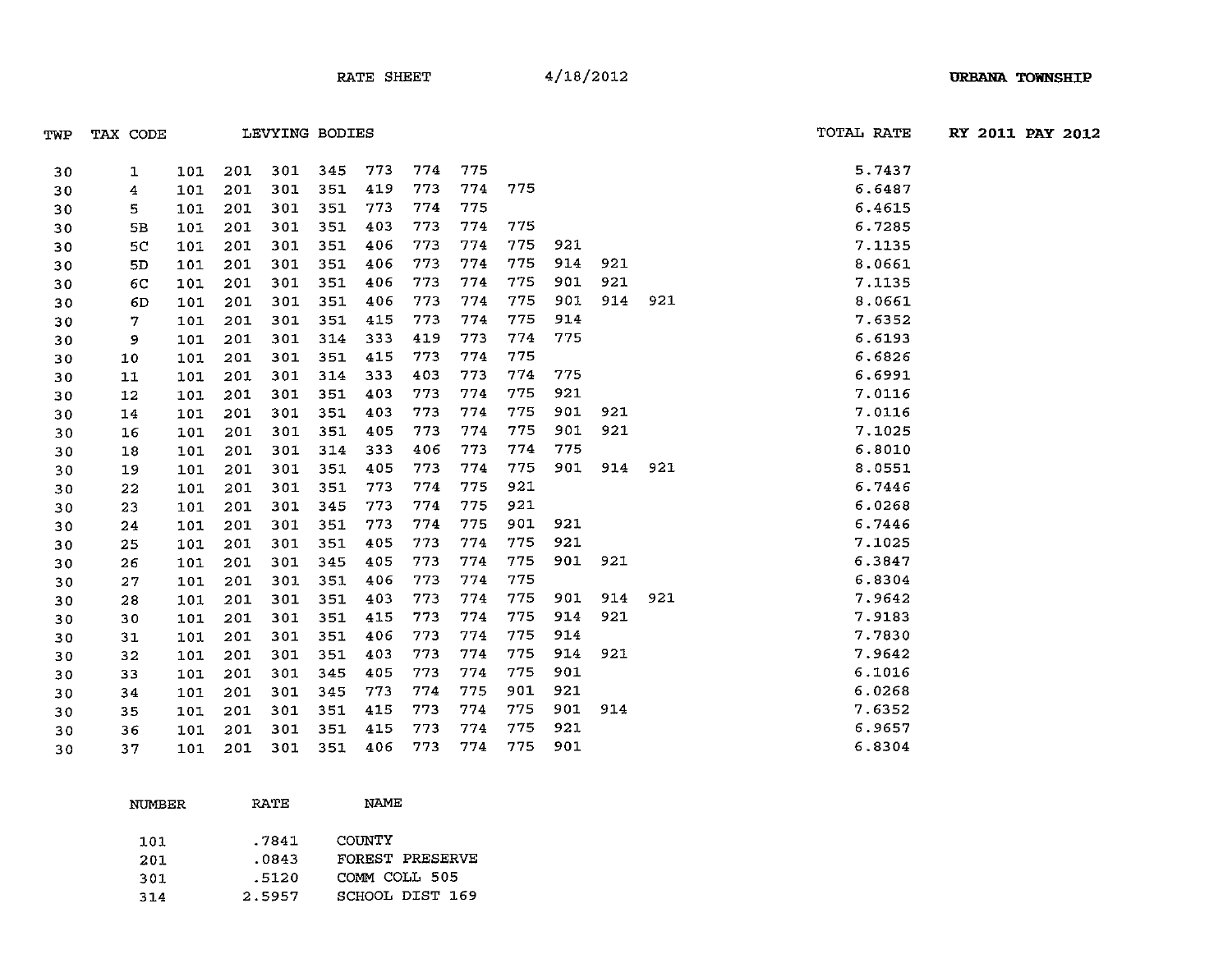TWP TAX CODE LEVYING BODIES TOTAL RATE **RY 2011 PAY** 2012

| 333 | 1.9732 | HIGH SCHOOL 305 |
|-----|--------|-----------------|
| 345 | 3.8805 | UNIT SCHOOL 4   |
| 351 | 4.5983 | UNIT SCHOOL 116 |
| 403 | .2670  | CARROLL FIRE    |
| 405 | .3579  | E PRAIRIE FIRE  |
| 406 | .3689  | EDGE SCOTT FIRE |
| 415 | .2211  | PHILO FIRE      |
| 419 | .1872  | S JOE STAN FIRE |
| 773 | .1557  | URBANA TWP      |
| 774 | .1639  | URBANA RD & BR  |
| 775 | .1632  | URBANA PERM RD  |
| 901 | .0000  | U - C SANITARY  |
| 914 | .9526  | URBANA PARK     |
| 921 | .2831  | CU MASS TRANSIT |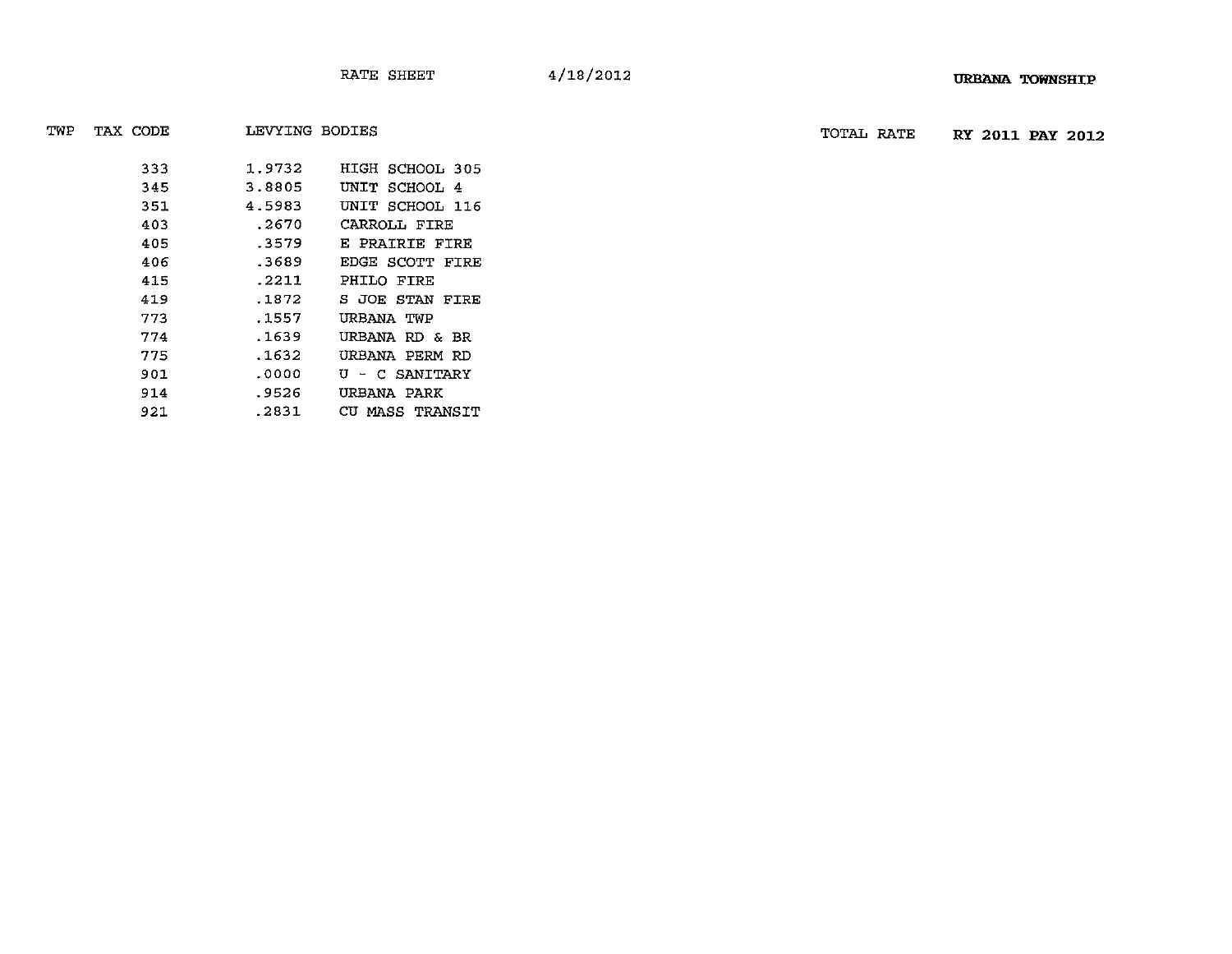| TWP | TAX CODE     |     |     | LEVYING BODIES |     |      |     |     |     |         |  | TOTAL RATE | RY 2011 PAY 2012 |  |
|-----|--------------|-----|-----|----------------|-----|------|-----|-----|-----|---------|--|------------|------------------|--|
| 41  | $\mathbf{1}$ | 101 | 201 | 301            | 345 | 504  | 619 | 921 | 931 |         |  | 7.0011     |                  |  |
| 41  | 2            | 101 | 201 | 301            | 345 | 504  | 619 | 901 | 911 | 921 931 |  | 7.6800     |                  |  |
| 41  | 3.           | 101 | 201 | 301            | 345 | 504. | 619 | 901 | 911 | 931     |  | 7.3969     |                  |  |
| 41  | 4            | 101 | 201 | 301            | 345 | 504  | 619 | 931 |     |         |  | 6.7180     |                  |  |
| 41  | 5.           | 101 | 201 | 301            | 345 | 504  | 619 | 901 | 931 |         |  | 6.7180     |                  |  |
| 41  | 6            | 101 | 201 | 301            | 345 | 504  | 619 | 911 | 921 | 931     |  | 7.6800     |                  |  |
| 41  | 7.           | 101 | 201 | 301            | 345 | 504  | 619 | 911 | 931 |         |  | 7.3969     |                  |  |
| 41  | 15           | 101 | 201 | 301            | 345 | 504  | 619 | 901 | 921 | 931     |  | 7.0011     |                  |  |
| 41  | 60           | 101 | 201 | 301            | 345 | 504  | 619 | 901 | 911 | 921 931 |  | 7.6800     |                  |  |
| 41  | 62           | 101 | 201 | 301            | 345 | 504  | 619 | 901 | 911 | 931     |  | 7.3969     |                  |  |
| 41  | 63           | 101 | 201 | 301            | 345 | 504  | 619 | 911 | 921 | 931     |  | 7.6800     |                  |  |
| 41  | 64.          | 101 | 201 | 301            | 345 | 504  | 619 | 911 | 931 |         |  | 7.3969     |                  |  |

| RATE   | NAME            |
|--------|-----------------|
| .7841  | COUNTY          |
| .0843  | FOREST PRESERVE |
| .5120  | COMM COLL 505   |
| 3.8805 | UNIT SCHOOL 4   |
| 1.3084 | CHAMPAIGN CORP  |
| .0385  | C OF C TWP      |
| .0000  | U - C SANITARY  |
| .6789  | CHAMPAIGN PARK  |
| .2831  | CU MASS TRANSIT |
| .1102  | PUBLIC HEALTH   |
|        |                 |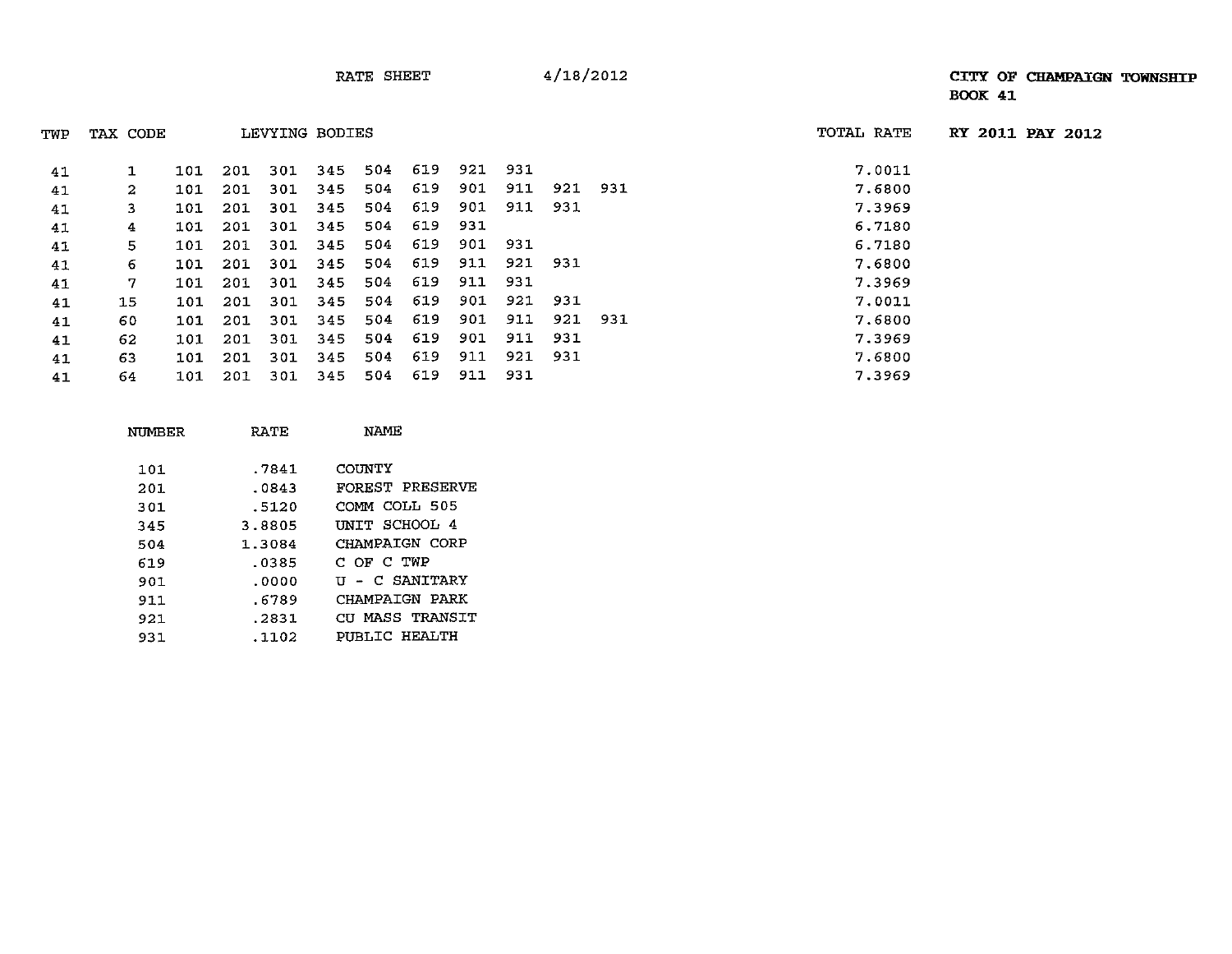RATE SHEET 4/18/2012

## **CITY OF CHAMPAIGN TOWNSHIP BOOK 42**

| TWP | TAX CODE |  | LEVYING BODIES |                                         |  |             |         |     | TOTAL RATE | RY 2011 PAY 2012 |
|-----|----------|--|----------------|-----------------------------------------|--|-------------|---------|-----|------------|------------------|
| 42  | 2.       |  |                | 101 201 301 345 504 619 901 911 921 931 |  |             |         |     | 7.6800     |                  |
| 42  | 50.      |  |                | 101 201 301 345 504 619 901             |  | 911         | 921 931 | 504 | 7.6800     |                  |
| 42  | 51       |  |                | 101 201 301 345 504 619 901             |  | 911 921 931 |         | 504 | 7.6800     |                  |
| 42  | 60.      |  |                | 101 201 301 345 504 619 901             |  | 911 921 931 |         |     | 7.6800     |                  |

| RATE   | <b>NAME</b>     |
|--------|-----------------|
| .7841  | COUNTY          |
| .0843  | FOREST PRESERVE |
| .5120  | COMM COLL 505   |
| 3.8805 | INTT SCHOOL 4   |
| 1.3084 | CHAMPAIGN CORP  |
| .0385  | C OF C TWP      |
| .0000  | U - C SANITARY  |
| .6789  | CHAMPAIGN PARK  |
| .2831  | CU MASS TRANSIT |
| . 1102 | PUBLIC HEALTH   |
|        |                 |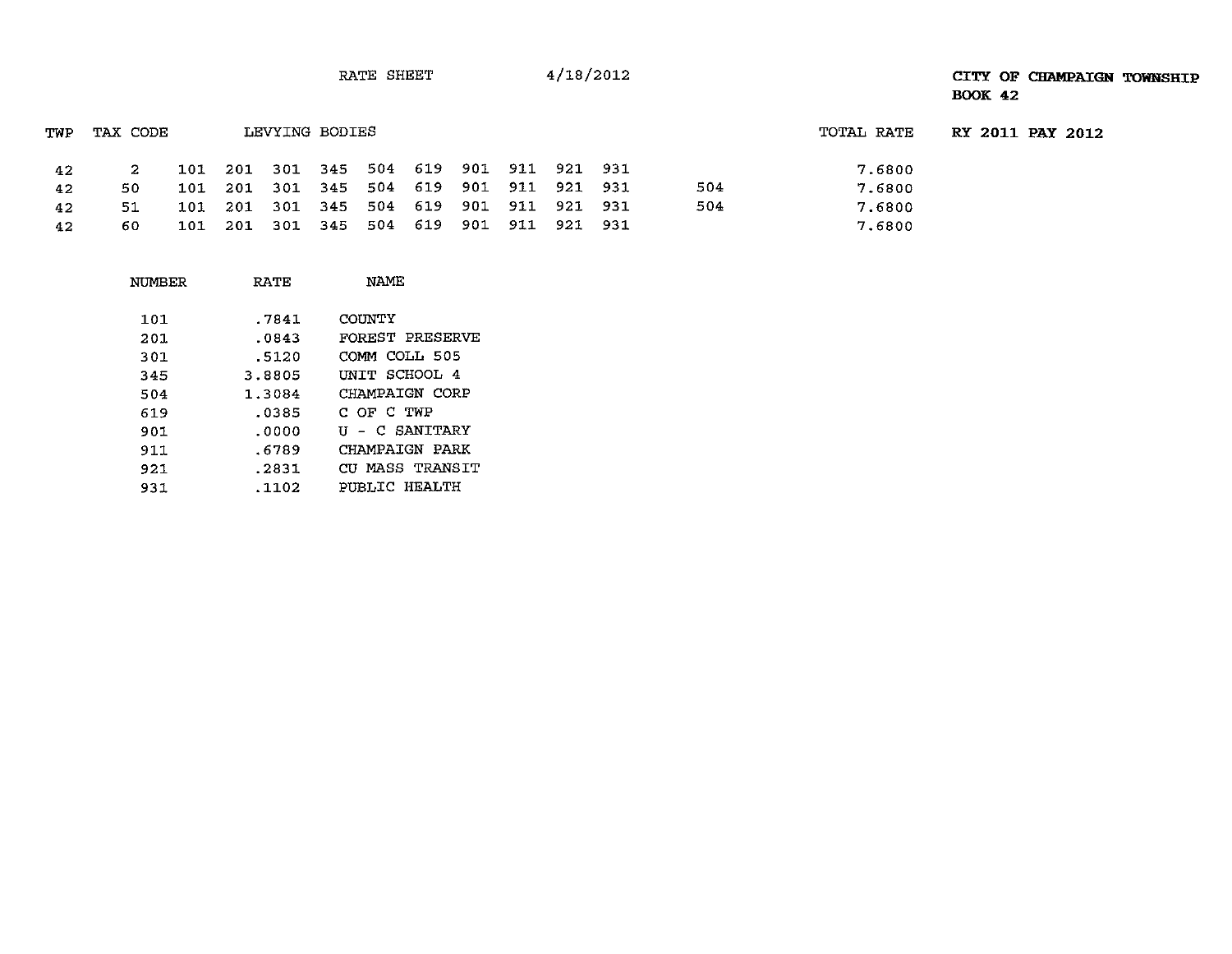## RATE SHEET  $4/18/2012$   $4/18/2012$ BOOK 43

| TWP | TAX CODE |                                         | LEVYING BODIES |  |  |  |     | TOTAL RATE | <b>RY 2011 PAY 2012</b> |  |
|-----|----------|-----------------------------------------|----------------|--|--|--|-----|------------|-------------------------|--|
| -43 |          | 101 201 301 345 504 619 901 911 921 931 |                |  |  |  |     | 7.6800     |                         |  |
| 43  | 51       | 101 201 301 345 504 619 901 911 921 931 |                |  |  |  | 504 | 7.6800     |                         |  |
| -43 | 60.      | 101 201 301 345 504 619 901 911 921 931 |                |  |  |  |     | 7.6800     |                         |  |

| NUMBER | RATE   | NAME            |
|--------|--------|-----------------|
| 101    | .7841  | COUNTY          |
| 201    | .0843  | FOREST PRESERVE |
| 301    | .5120  | COMM COLL 505   |
| 345    | 3.8805 | UNIT SCHOOL 4   |
| 504    | 1.3084 | CHAMPAIGN CORP  |
| 619    | .0385  | C OF C TWP      |
| 901    | .0000  | U - C SANITARY  |
| 911    | .6789  | CHAMPAIGN PARK  |
| 921    | .2831  | CU MASS TRANSIT |
| 931    | .1102  | PUBLIC HEALTH   |
|        |        |                 |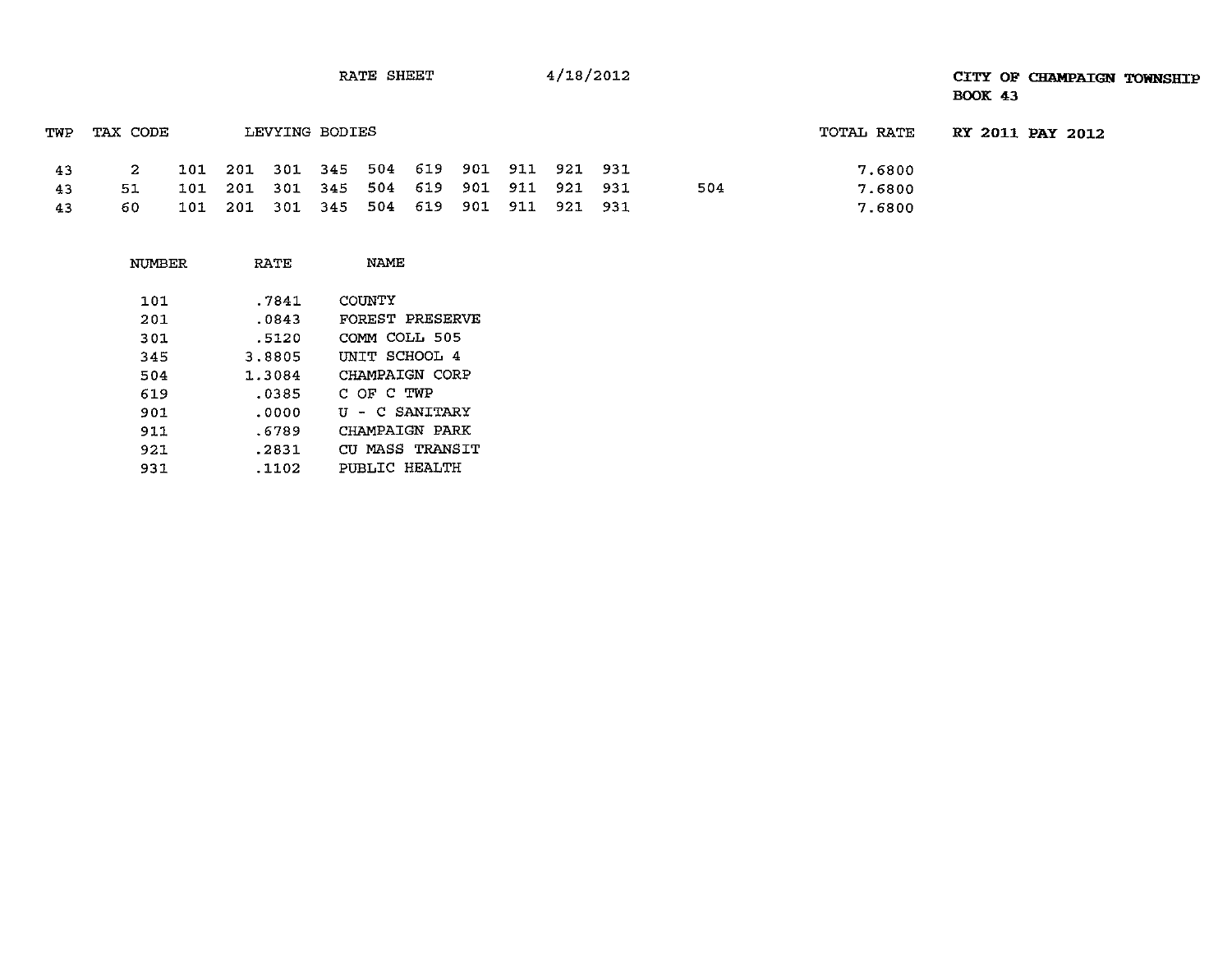16 101 201 301 344 504 619 901 911 922 931 7.9336 17 101 201 301 345 504 619 901 911 922 931 7.4152 60 101 201 301 345 504 619 901 911 921 931 7.6800 62 101 201 301 345 504 619 901 911 931 7.3969

TWP TAX CODE LEVYING BODIES TOTAL RATE **RY 2011 PAY 2012**

 $\omega$ 

| TWP | TAX CODE |  | LEVYING BODIES                          |  | TOTAL RATE |             |         |  |        |
|-----|----------|--|-----------------------------------------|--|------------|-------------|---------|--|--------|
| 44  |          |  | 101 201 301 345 504 619 901 911 921 931 |  |            |             |         |  | 7.6800 |
| 44  |          |  | 101 201 301 345 504 619 901 911 931     |  |            |             |         |  | 7.3969 |
| 44  | 6        |  | 101 201 301 345 504 619 911 921 931     |  |            |             |         |  | 7.6800 |
| 44  | 8        |  | 101 201 301 345 504 619                 |  |            | 901 911 921 | 922 931 |  | 7.6983 |
| 44  | 10       |  | 101 201 301 345 504 619 911 921 922 931 |  |            |             |         |  | 7.6983 |
| 44  | 13       |  | 101 201 301 344 504 619 911             |  |            | 921 922 931 |         |  | 8.2167 |
| 44  | 14       |  | 101 201 301 344 504 619 911             |  |            | 922 931     |         |  | 7.9336 |

| 44 | 64     | 101 | 201 | 301            | 345 | 504                                 | 619             | 911 | 931 |     |     |     | 7.3969 |
|----|--------|-----|-----|----------------|-----|-------------------------------------|-----------------|-----|-----|-----|-----|-----|--------|
| 44 | 66     | 101 | 201 | 301            | 345 | 504                                 | 619             | 901 | 911 | 921 | 922 | 931 | 7.6983 |
| 44 | 68     | 101 | 201 | 301            | 345 | 504                                 | 619             | 911 | 921 | 922 | 931 |     | 7.6983 |
|    |        |     |     |                |     |                                     |                 |     |     |     |     |     |        |
|    | NUMBER |     |     | RATE           |     | NAME                                |                 |     |     |     |     |     |        |
|    | 101    |     |     | .7841          |     | <b>COUNTY</b>                       |                 |     |     |     |     |     |        |
|    | 201    |     |     | .0843          |     |                                     | FOREST PRESERVE |     |     |     |     |     |        |
|    | 301    |     |     | .5120          |     |                                     | COMM COLL 505   |     |     |     |     |     |        |
|    | 344    |     |     | 4.3989         |     |                                     | UNIT SCHOOL 3   |     |     |     |     |     |        |
|    | 345    |     |     | 3.8805         |     |                                     | UNIT SCHOOL 4   |     |     |     |     |     |        |
|    | 504    |     |     | 1.3084         |     |                                     | CHAMPAIGN CORP  |     |     |     |     |     |        |
|    | 51 Q   |     |     | 02. <b>Q</b> 5 |     | $C$ $\cap$ $C$ $\cap$ $\cap$ $\cap$ |                 |     |     |     |     |     |        |

| 619 | .0385 | C OF C TWP      |
|-----|-------|-----------------|
| 901 | .0000 | U - C SANITARY  |
| 911 | .6789 | CHAMPAIGN PARK  |
| 921 | .2831 | CU MASS TRANSIT |
| 922 | .0183 | SW MASS TRANSIT |
| 931 | .1102 | PUBLIC HEALTH   |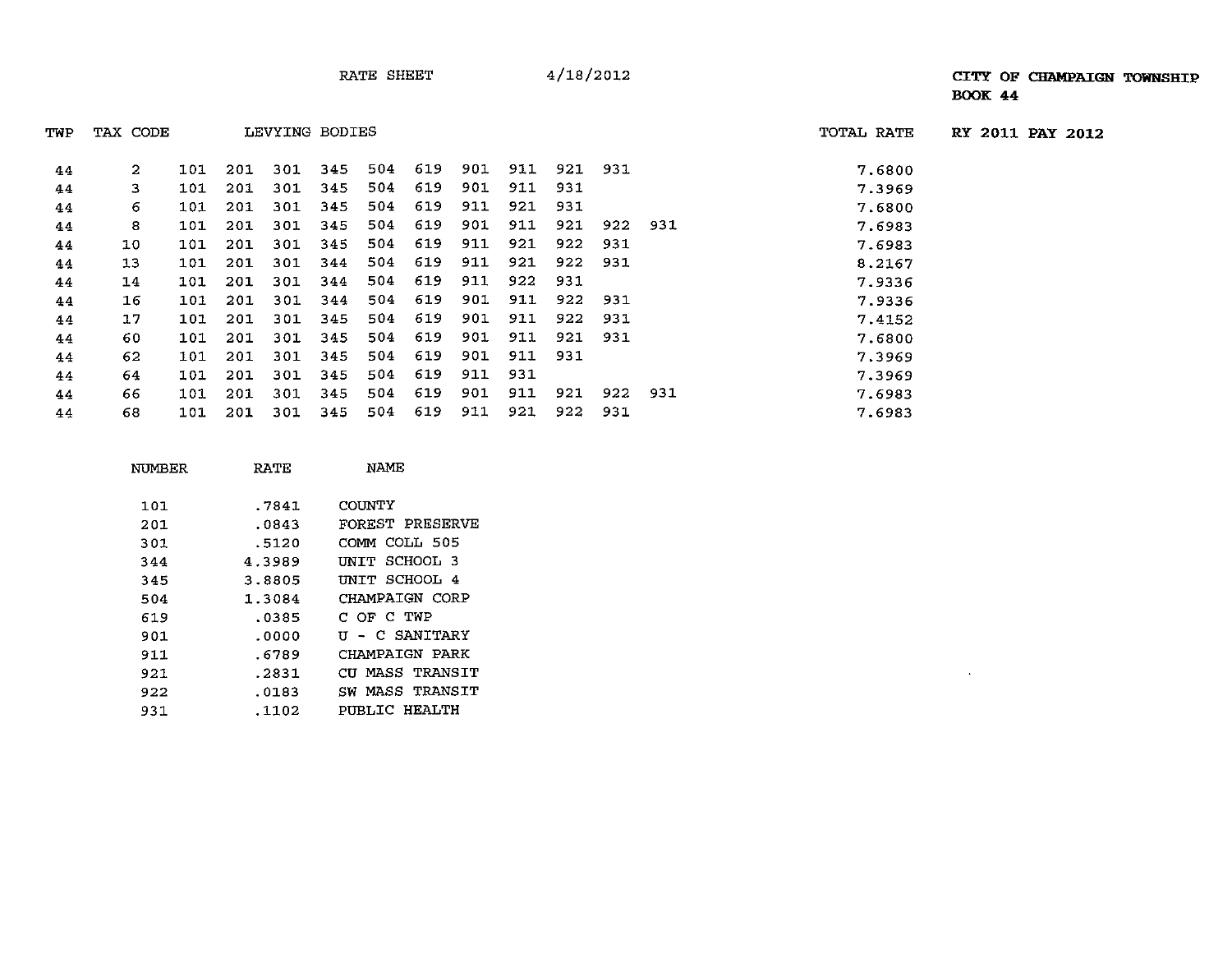RATE SHEET 4/18/2012

RY **2011** PAY 2012

| TWP | TAX CODE |     |     | LEVYING BODIES |         |     |         |         |                 |             |         | TOTAL RATE |
|-----|----------|-----|-----|----------------|---------|-----|---------|---------|-----------------|-------------|---------|------------|
|     |          |     |     |                |         |     |         |         |                 |             |         |            |
| 45  | 2        | 101 | 201 | 301            | 345     | 504 | 619     |         | 901 911 921 931 |             |         | 7.6800     |
| 45  | 3.       | 101 | 201 | 301            | 345     | 504 | 619     | 901     | 911 931         |             |         | 7.3969     |
| 45  | 6        | 101 | 201 | 301            | 345     | 504 | 619     |         | 911 921 931     |             |         | 7.6800     |
| 45  | 8        | 101 | 201 | 301            | 345     | 504 | 619     | 901     | 911             | 921         | 922 931 | 7.6983     |
| 45  | 9        | 101 | 201 |                | 301 345 |     | 504 619 | 901     |                 | 911 922 931 |         | 7.4152     |
| 45  | 11       | 101 | 201 |                | 301 345 | 504 | 619     | 911     | 922 931         |             |         | 7.4152     |
| 45  | 12       | 101 | 201 | 301            | 345     | 504 | 619     | 922 931 |                 |             |         | 6.7363     |
| 45  | 16       | 101 | 201 | 301            | 345     | 504 | 619     | 901     | 922 931         |             |         | 6.7363     |
| 45  | 60       | 101 | 201 | 301            | 345     | 504 | 619     | 901     | 911             | 921 931     |         | 7.6800     |

| NUMBER | RATE   | NAME            |
|--------|--------|-----------------|
| 101    | .7841  | COUNTY          |
| 201    | .0843  | FOREST PRESERVE |
| 301    | .5120  | COMM COLL 505   |
| 345    | 3.8805 | UNIT SCHOOL 4   |
| 504    | 1.3084 | CHAMPAIGN CORP  |
| 619    | .0385  | C OF C TWP      |
| 901    | .0000  | U - C SANITARY  |
| 911    | .6789  | CHAMPAIGN PARK  |
| 921    | .2831  | CU MASS TRANSIT |
| 922    | .0183  | SW MASS TRANSIT |
| 931    | .1102  | PIRLIC HEALTH   |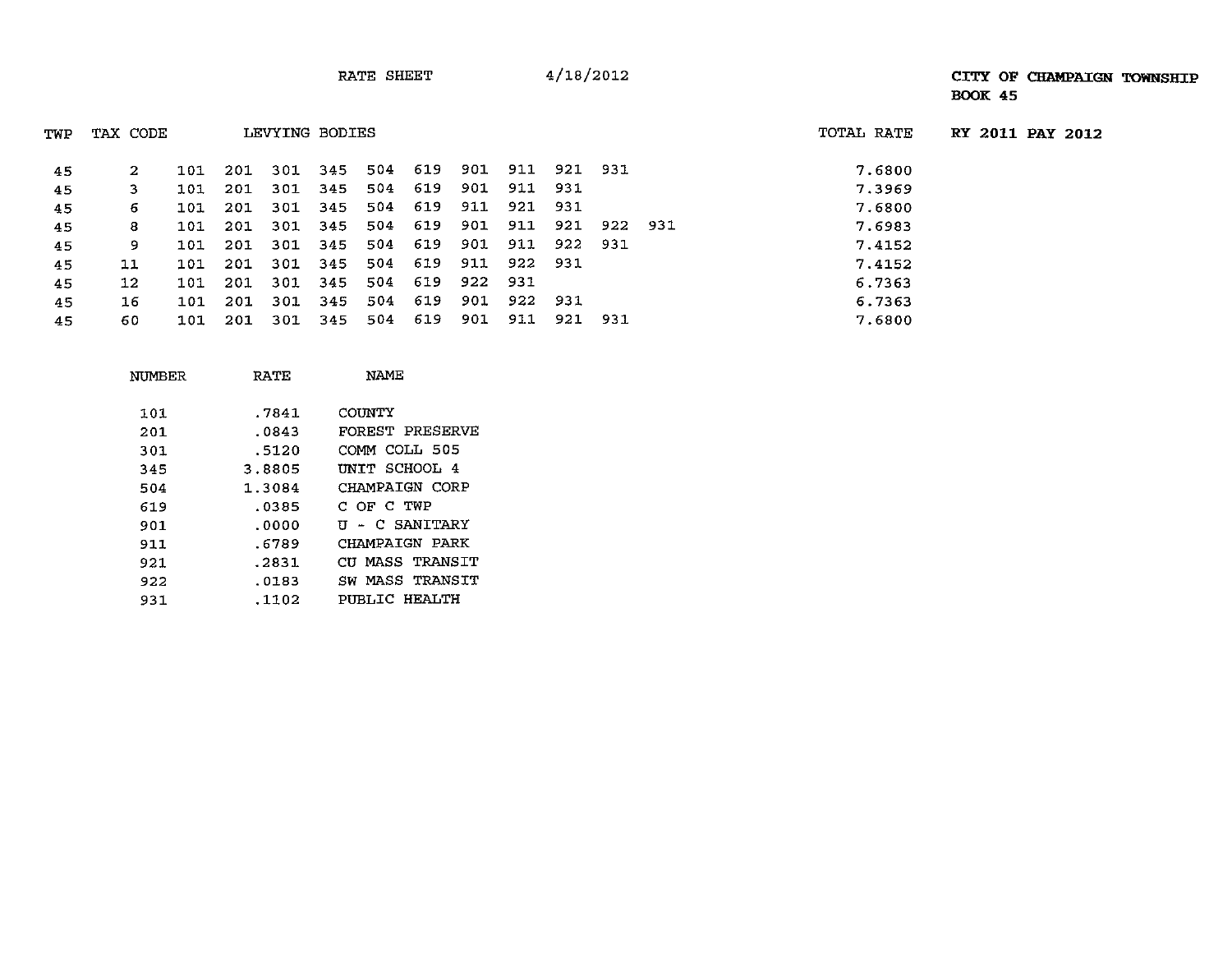| TWP | TAX CODE |     |     | LEVYING BODIES |     |     |     |     |     |     |     |     | TOTAL RATE |
|-----|----------|-----|-----|----------------|-----|-----|-----|-----|-----|-----|-----|-----|------------|
| 46  | 2        | 101 | 201 | 301            | 345 | 504 | 619 | 901 | 911 | 921 | 931 |     | 7.6800     |
| 46  | 3        | 101 | 201 | 301            | 345 | 504 | 619 | 911 | 931 |     |     |     | 7.3969     |
| 46  | 4        | 101 | 201 | 301            | 345 | 504 | 619 | 931 |     |     |     |     | 6.7180     |
| 46  | 6.       | 101 | 201 | 301            | 345 | 504 | 619 | 911 | 921 | 931 |     |     | 7.6800     |
| 46  | 7        | 101 | 201 | 301            | 345 | 504 | 619 | 901 | 911 | 931 |     |     | 7.3969     |
| 46  | 9        | 101 | 201 | 301            | 345 | 504 | 619 | 901 | 911 | 922 | 931 |     | 7.4152     |
| 46  | 11       | 101 | 201 | 301            | 345 | 504 | 619 | 911 | 922 | 931 |     |     | 7.4152     |
| 46  | 51       | 101 | 201 | 301            | 345 | 504 | 619 | 901 | 911 | 921 | 931 | 504 | 7.6800     |
| 46  | 52       | 101 | 201 | 301            | 345 | 504 | 619 | 901 | 911 | 921 | 931 | 504 | 7.6800     |
| 46  | 60       | 101 | 201 | 301            | 345 | 504 | 619 | 901 | 911 | 921 | 931 |     | 7.6800     |
| 46  | 63       | 101 | 201 | 301            | 345 | 504 | 619 | 911 | 921 | 931 |     |     | 7.6800     |

| NUMBER | RATE   | NAME            |
|--------|--------|-----------------|
| 101    | .7841  | COUNTY          |
| 201    | .0843  | FOREST PRESERVE |
| 301    | .5120  | COMM COLL 505   |
| 345    | 3.8805 | UNIT SCHOOL 4   |
| 504    | 1.3084 | CHAMPAIGN CORP  |
| 619    | .0385  | C OF C TWP      |
| 901    | .0000  | U - C SANITARY  |
| 911    | .6789  | CHAMPAIGN PARK  |
| 921    | .2831  | CU MASS TRANSIT |
| 922    | .0183  | SW MASS TRANSIT |
| 931    | .1102  | PUBLIC HEALTH   |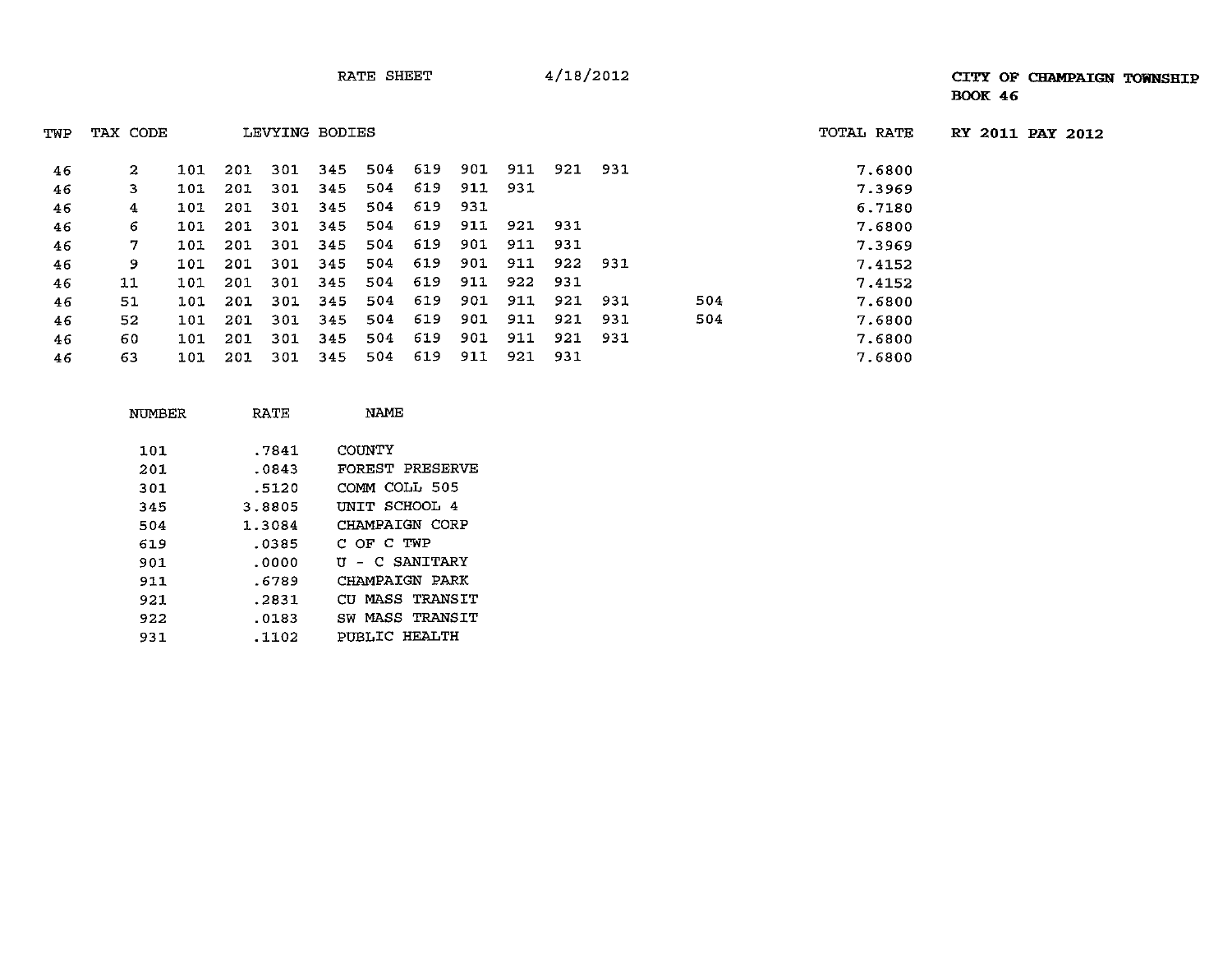| TWP | TAX CODE |     |     | LEVYING BODIES |     |     |     |     |     |     |         |     |     | TOTAL RATE | RY 2011 PAY 2012 |  |
|-----|----------|-----|-----|----------------|-----|-----|-----|-----|-----|-----|---------|-----|-----|------------|------------------|--|
|     |          |     |     |                |     |     |     |     |     |     |         |     |     |            |                  |  |
| 91  | 1        | 101 | 201 | 301            | 345 | 529 | 648 | 914 | 921 | 931 |         |     |     | 8.1288     |                  |  |
| 91  | 3        | 101 | 201 | 301            | 351 | 529 | 648 | 901 | 914 |     | 921 931 |     |     | 8.8466     |                  |  |
| 91  | 4        | 101 | 201 | 301            | 351 | 529 | 648 | 914 | 931 |     |         |     |     | 8.5635     |                  |  |
| 91  | 5        | 101 | 201 | 301            | 351 | 529 | 648 | 914 | 921 | 931 |         |     |     | 8.8466     |                  |  |
| 91  | 6        | 101 | 201 | 301            | 351 | 529 | 648 | 901 | 914 | 931 |         |     |     | 8.5635     |                  |  |
| 91  | 7        | 101 | 201 | 301            | 345 | 529 | 648 | 901 | 914 | 921 | 931     |     |     | 8.1288     |                  |  |
| 91  | 8        | 101 | 201 | 301            | 351 | 529 | 648 | 901 | 921 | 931 |         |     |     | 7.8940     |                  |  |
| 91  | 9        | 101 | 201 | 301            | 345 | 529 | 648 | 914 | 931 |     |         |     |     | 7.8457     |                  |  |
| 91  | 10       | 101 | 201 | 301            | 351 | 529 | 648 | 921 | 931 |     |         |     |     | 7.8940     |                  |  |
| 91  | 11       | 101 | 201 | 301            | 351 | 529 | 648 | 901 | 931 |     |         |     |     | 7.6109     |                  |  |
| 91  | 12       | 101 | 201 | 301            | 345 | 529 | 648 | 901 | 914 | 931 |         |     |     | 7.8457     |                  |  |
| 91  | 50       | 101 | 201 | 301            | 351 | 529 | 648 | 901 | 914 | 921 | 931     |     | 529 | 8.8466     |                  |  |
| 91  | 51       | 101 | 201 | 301            | 351 | 529 | 648 | 901 | 914 | 921 | 931     |     | 529 | 8.8466     |                  |  |
| 91  | 52       | 101 | 201 | 301            | 351 | 529 | 648 | 901 | 914 | 921 | 931     |     | 529 | 8.8466     |                  |  |
| 91  | 53       | 101 | 201 | 301            | 351 | 529 | 648 | 901 | 914 | 921 | 931     |     | 529 | 8.8466     |                  |  |
| 91  | 54       | 101 | 201 | 301            | 351 | 529 | 648 | 914 | 931 |     | 529     |     |     | 8.5635     |                  |  |
| 91  | 55       | 101 | 201 | 301            | 351 | 529 | 648 | 914 | 921 | 931 |         | 529 |     | 8.8466     |                  |  |
| 91  | 56       | 101 | 201 | 301            | 351 | 529 | 648 | 901 | 914 | 931 |         | 529 |     | 8.5635     |                  |  |
| 91  | 60       | 101 | 201 | 301            | 351 | 529 | 648 | 901 | 914 | 921 | 931     |     |     | 8.8466     |                  |  |
| 91  | 62       | 101 | 201 | 301            | 345 | 529 | 648 | 901 | 914 | 921 | 931     |     |     | 8.1288     |                  |  |
| 91  | 63       | 101 | 201 | 301            | 351 | 529 | 648 | 914 | 921 | 931 |         |     |     | 8.8466     |                  |  |
| 91  | 64       | 101 | 201 | 301            | 351 | 529 | 648 | 901 | 914 | 931 |         |     |     | 8.5635     |                  |  |
| 91  | 66       | 101 | 201 | 301            | 345 | 529 | 648 | 901 | 914 | 931 |         |     |     | 7.8457     |                  |  |

| NUMBER | RATE   | NAME            |
|--------|--------|-----------------|
| 101    | .7841  | COUNTY          |
| 201    | .0843  | FOREST PRESERVE |
| 301    | .5120  | COMM COLL 505   |
| 345    | 3.8805 | UNIT SCHOOL 4   |
| 351    | 4.5983 | INTT SCHOOL 116 |
| 529    | 1.3190 | URBANA CORP     |
| 648    | .2030  | CUNNINGHAM TWP  |
| 901    | .0000  | U - C SANITARY  |
| 914    | .9526  | URBANA PARK     |
| 921    | .2831  | CU MASS TRANSIT |
| 931    | .1102  | PUBLIC HEALTH   |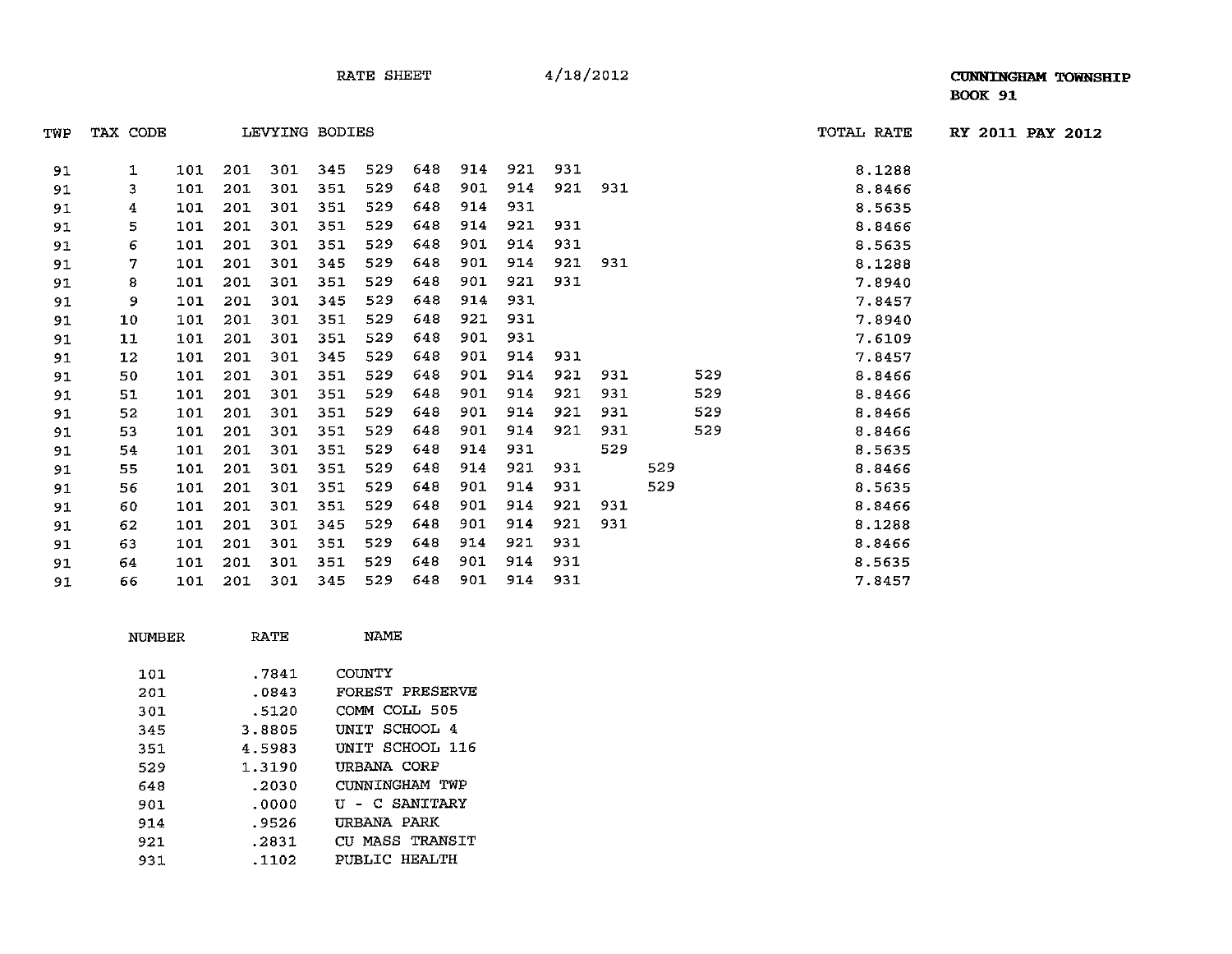RATE SHEET 4/18/2012

## **CUNNINGHAM TOWNSHIP BOOK 92**

| TWP | TAX CODE |     |       | LEVYING BODIES |                                         |  |  |     | TOTAL RATE | RY 2011 PAY 2012 |  |
|-----|----------|-----|-------|----------------|-----------------------------------------|--|--|-----|------------|------------------|--|
| 92  |          |     |       |                | 101 201 301 351 529 648 901 914 921 931 |  |  |     | 8.8466     |                  |  |
| 92  | 50.      |     |       |                | 101 201 301 351 529 648 901 914 921 931 |  |  | 529 | 8.8466     |                  |  |
| 92  | 51       | 101 | - 201 |                | 301 351 529 648 901 914 921 931         |  |  | 529 | 8.8466     |                  |  |
| 92  | 60       | 101 |       |                | 201 301 351 529 648 901 914 921 931     |  |  |     | 8.8466     |                  |  |

| NUMBER | RATE   | NAME            |
|--------|--------|-----------------|
| 101    | .7841  | COUNTY          |
| 201    | .0843  | FOREST PRESERVE |
| 301    | .5120  | COMM COLL 505   |
| 351    | 4.5983 | INTT SCHOOL 116 |
| 529    | 1.3190 | URBANA CORP     |
| 648    | .2030  | CUNNINGHAM TWP  |
| 901    | .0000  | U - C SANITARY  |
| 914    | .9526  | URBANA PARK     |
| 921    | .2831  | CU MASS TRANSIT |
| 931    | .1102  | PUBLIC HEALTH   |
|        |        |                 |